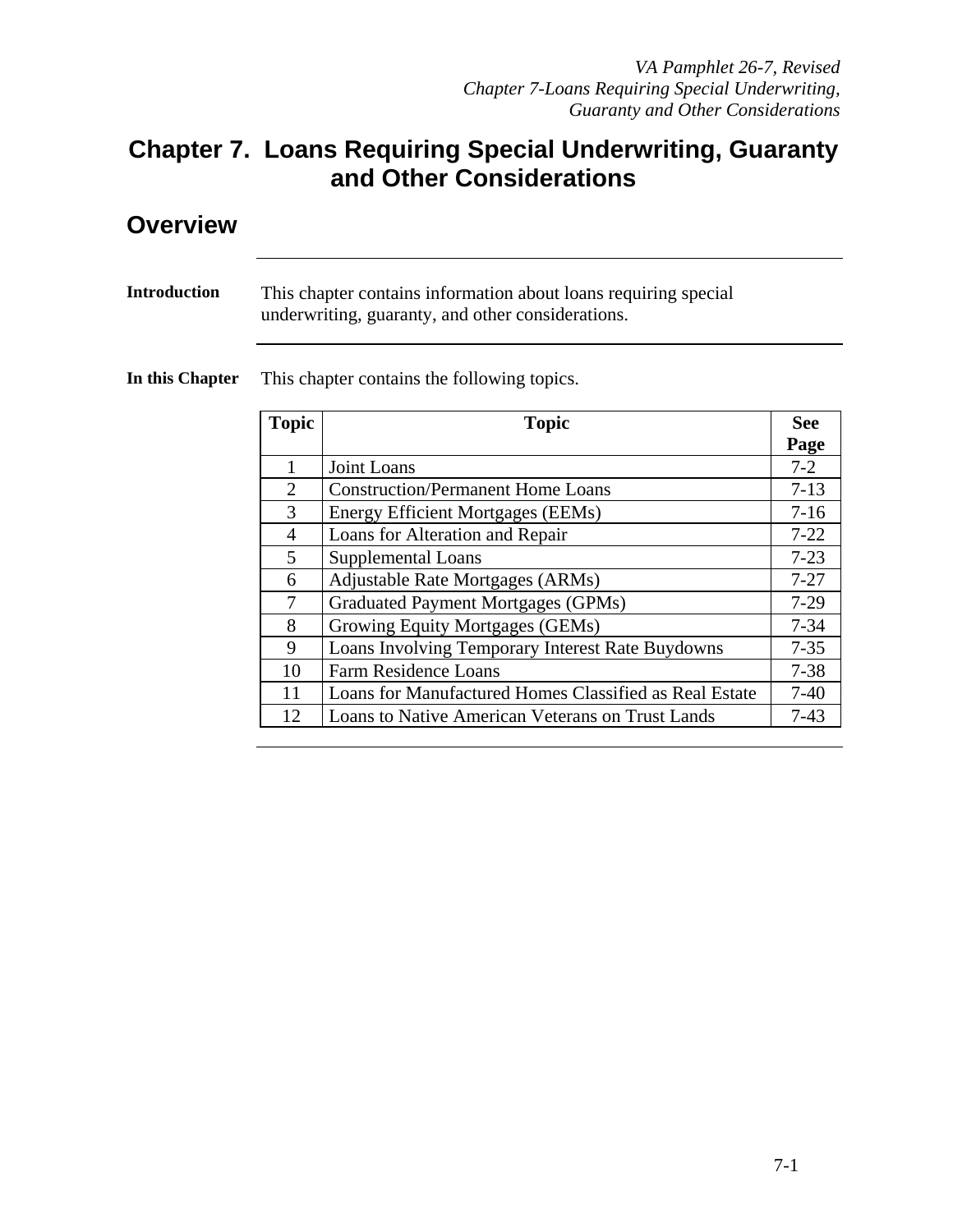*VA Pamphlet 26-7, Revised Chapter 7-Loans Requiring Special Underwriting, Guaranty and Other Considerations* 

## **1. Joint Loans**

| <b>Change Date</b>                    | April 1, 2010, Change 12<br>• This section has been updated to correct hyperlinks and to make minor<br>grammatical edits.                                                                                                                                                                                                                                                     |  |  |  |
|---------------------------------------|-------------------------------------------------------------------------------------------------------------------------------------------------------------------------------------------------------------------------------------------------------------------------------------------------------------------------------------------------------------------------------|--|--|--|
| a. What is a VA<br><b>Joint Loan?</b> | "Joint loan" generally refers to a loan for which:<br>$\bullet$ a veteran and another person(s) are liable, and<br>$\bullet$ the veteran and the other obligor(s) own the security.<br>A joint loan is a loan made to:                                                                                                                                                        |  |  |  |
|                                       | • the veteran and one or more nonveterans (not spouse),<br>• the veteran and one or more veterans (not spouse) who will not be using<br>their entitlement.<br>• the veteran and the veteran's spouse who is also a veteran, and both<br>entitlements will be used, or<br>• the veteran and one or more other veterans (not spouse), all of who will<br>use their entitlement. |  |  |  |
|                                       | A loan involving a veteran and his or her spouse will not be treated as a<br>"joint loan" if the spouse:<br>• is not a veteran, or<br>• is a veteran who will not be using his or her entitlement on the loan.                                                                                                                                                                |  |  |  |
|                                       | A loan to a veteran and fiancé who intend to marry prior to loan closing and<br>take title as veteran and spouse will be treated as a loan to a veteran and<br>spouse (conditioned upon their marriage), and not a joint loan.                                                                                                                                                |  |  |  |
| b. VA<br><b>Regulations</b>           | The regulations in 38 CFR 36.4307 address joint loans.                                                                                                                                                                                                                                                                                                                        |  |  |  |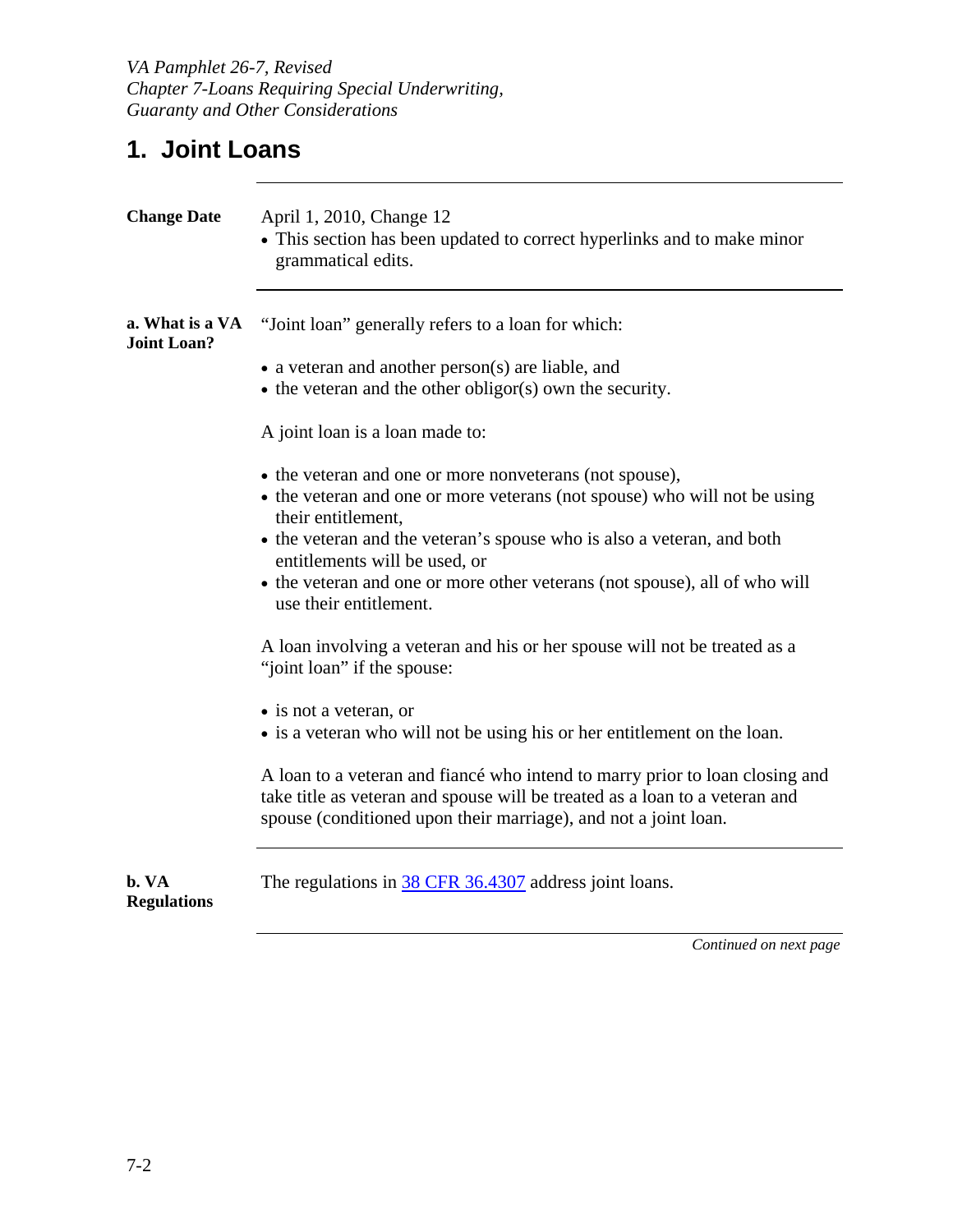**c. Terminology Used in this Section**  To avoid confusion, the terms "veteran/nonveteran joint loan" and "two veteran joint loan" will be used throughout this section to include the various types of joint loans.

#### *Veteran/nonveteran joint loan*:

Common meaning: A loan involving one veteran and one nonveteran (not spouse).

For purposes of applying the principles explained in this section, this term will also be used to represent **any** other type of joint loan involving at least one veteran using his or her entitlement and at least one other person **not**  using entitlement (can be a veteran or nonveteran, but not a spouse).

#### *Examples*:

- Three veterans using entitlement and one nonveteran.
- One veteran using entitlement and four nonveterans.
- Two veterans using entitlement and two veterans **not** using entitlement.

#### *Two veteran joint loan:*

Common meaning: A loan involving two veterans who are not married to each other, and both using their entitlement.

For purposes of applying the principles explained in this section, this term will also be used to represent **any** other type of joint loan involving only veterans, each of whom uses his or her entitlement.

It can include loans to:

- the veteran and the veteran's spouse who is also a veteran, if **both** entitlements will be used, or
- three, four, or more veterans, **all** of whom will use their entitlement.

**d. Occupancy** Any person who uses entitlement on a joint loan must certify intent to personally occupy the property as his or her home.

> Any borrower on a joint loan who does not use entitlement for the loan (such as a nonveteran), does not have to intend to occupy the property.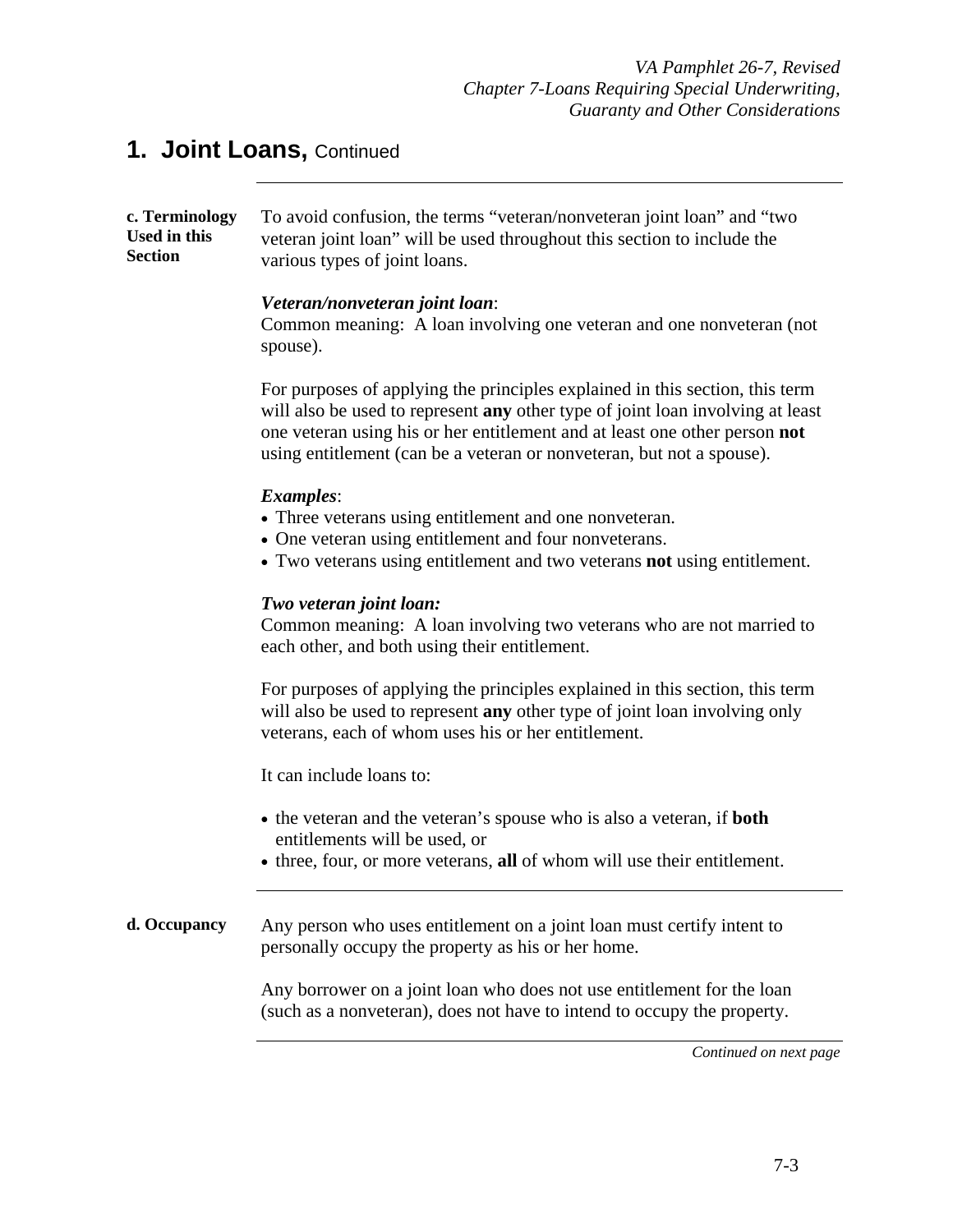| e. How Many<br><b>Units Can the</b><br><b>Property Have?</b>        | If a property is to be owned by two or more eligible veterans, it may consist<br>of four family units and one business unit, plus one additional unit for each<br>veteran participating in the ownership.         |  |  |  |  |  |
|---------------------------------------------------------------------|-------------------------------------------------------------------------------------------------------------------------------------------------------------------------------------------------------------------|--|--|--|--|--|
|                                                                     | Thus, two veterans may purchase or construct residential property<br>consisting of up to six family units (the basic four units plus one unit for<br>each of the two veterans), and one business unit.            |  |  |  |  |  |
|                                                                     | If the property contains more than four family units plus one family unit for<br>each veteran participating in the ownership and/or more than one business<br>unit, the loan is <b>not</b> eligible for guaranty. |  |  |  |  |  |
| f. Which Joint<br><b>Loans Require</b><br><b>Prior</b><br>Approval? | Any joint loan for which the veteran will hold title to the property and any<br>person other than the veteran's spouse must be submitted for prior<br>approval.                                                   |  |  |  |  |  |
|                                                                     | Any loan for which the veteran and the veteran's spouse will hold title to<br>the property, whether or not the spouse also uses entitlement, may be closed<br>automatically by a lender with automatic authority. |  |  |  |  |  |
| g. How to<br><b>Underwrite a</b><br><b>Joint Loan</b>               | The following underwriting considerations apply:                                                                                                                                                                  |  |  |  |  |  |
|                                                                     | <b>Underwriting Considerations Function</b><br>Part Type of<br><b>Joint Loan</b>                                                                                                                                  |  |  |  |  |  |
|                                                                     | Consider the credit and combined income and assets of<br>Two veteran joint                                                                                                                                        |  |  |  |  |  |
|                                                                     | both parties. Strengths of one veteran related to income<br>loan                                                                                                                                                  |  |  |  |  |  |
|                                                                     | and/or assets may compensate for income/asset<br>weaknesses of the other. However, satisfactory credit                                                                                                            |  |  |  |  |  |
|                                                                     | of one veteran cannot compensate for the other's poor<br>credit.                                                                                                                                                  |  |  |  |  |  |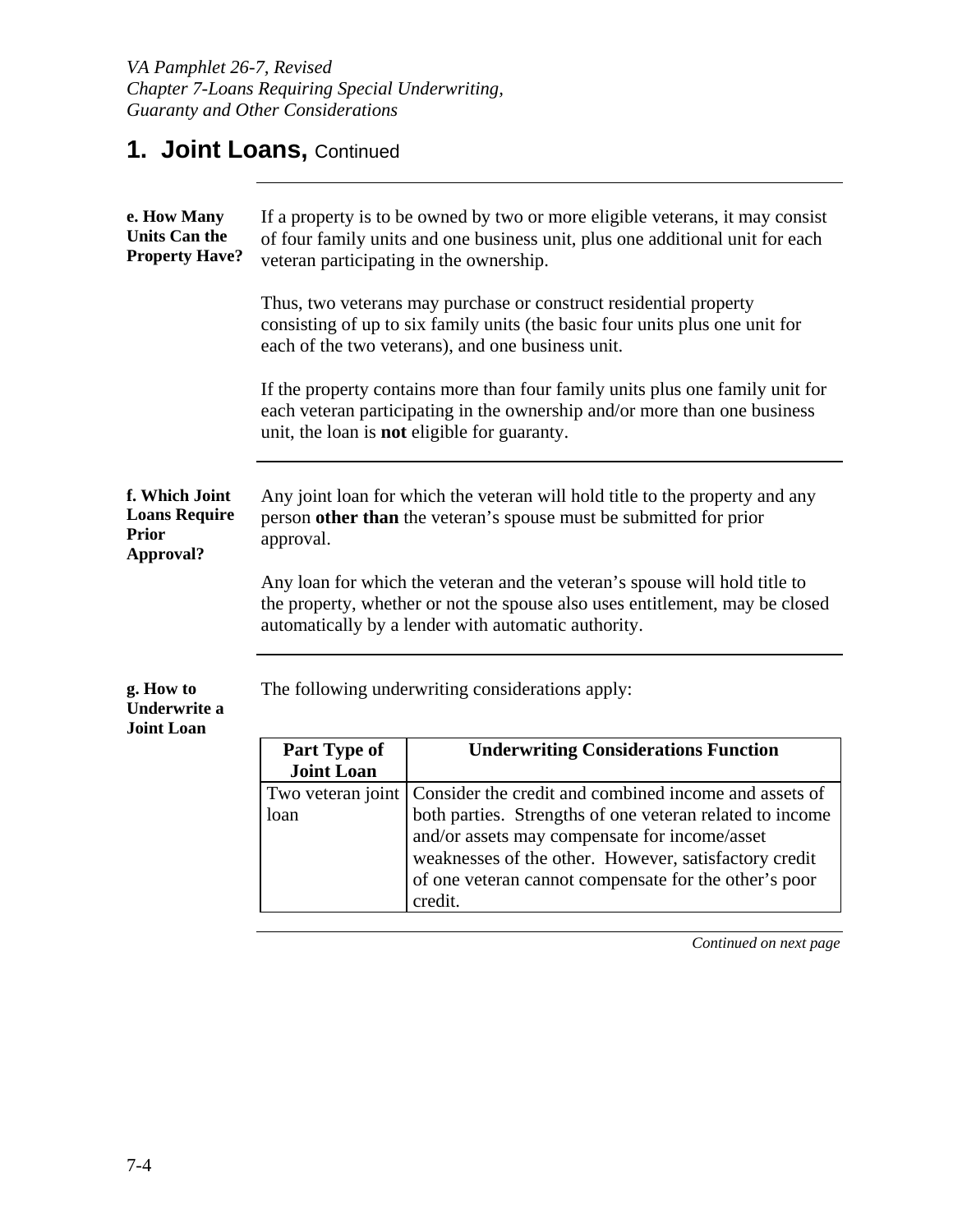**g. How to Underwrite a Joint Loan** (continued)

| <b>Part Type of Joint</b>        | <b>Underwriting Considerations Function</b>                                                                                                                                                                                                                                              |  |  |
|----------------------------------|------------------------------------------------------------------------------------------------------------------------------------------------------------------------------------------------------------------------------------------------------------------------------------------|--|--|
| Loan                             |                                                                                                                                                                                                                                                                                          |  |  |
| Veteran/nonveteran<br>joint loan | Veteran's credit must be satisfactory and veteran's<br>income must be sufficient to repay that portion of the<br>loan allocable to the veteran's interest in the property.                                                                                                               |  |  |
|                                  | A different analysis applies to the portion of the loan<br>allocable to the nonveteran. The credit of the<br>nonveteran must be satisfactory. However, the<br>combined income of both borrowers can be<br>considered in evaluating repayment ability.                                    |  |  |
|                                  | In other words:                                                                                                                                                                                                                                                                          |  |  |
|                                  | • income strength of the veteran may compensate for<br>income weakness of the nonveteran, but<br>• income strength of the nonveteran cannot<br>compensate for income weakness of the veteran in<br>analyzing the veteran's ability to repay his or her<br>allocable portion of the loan. |  |  |

| h. How to                                                                                        | Guaranty is limited to that portion of the loan allocable to the veteran's                                                                    |
|--------------------------------------------------------------------------------------------------|-----------------------------------------------------------------------------------------------------------------------------------------------|
| Calculate                                                                                        | interest in the property.                                                                                                                     |
| <b>Guaranty and</b><br><b>Entitlement Use</b><br>on Veteran/<br><b>Nonveteran Joint</b><br>Loans | The lender <b>must</b> satisfy itself that the requirements of its investor or the<br>secondary market can be met with this limited guaranty. |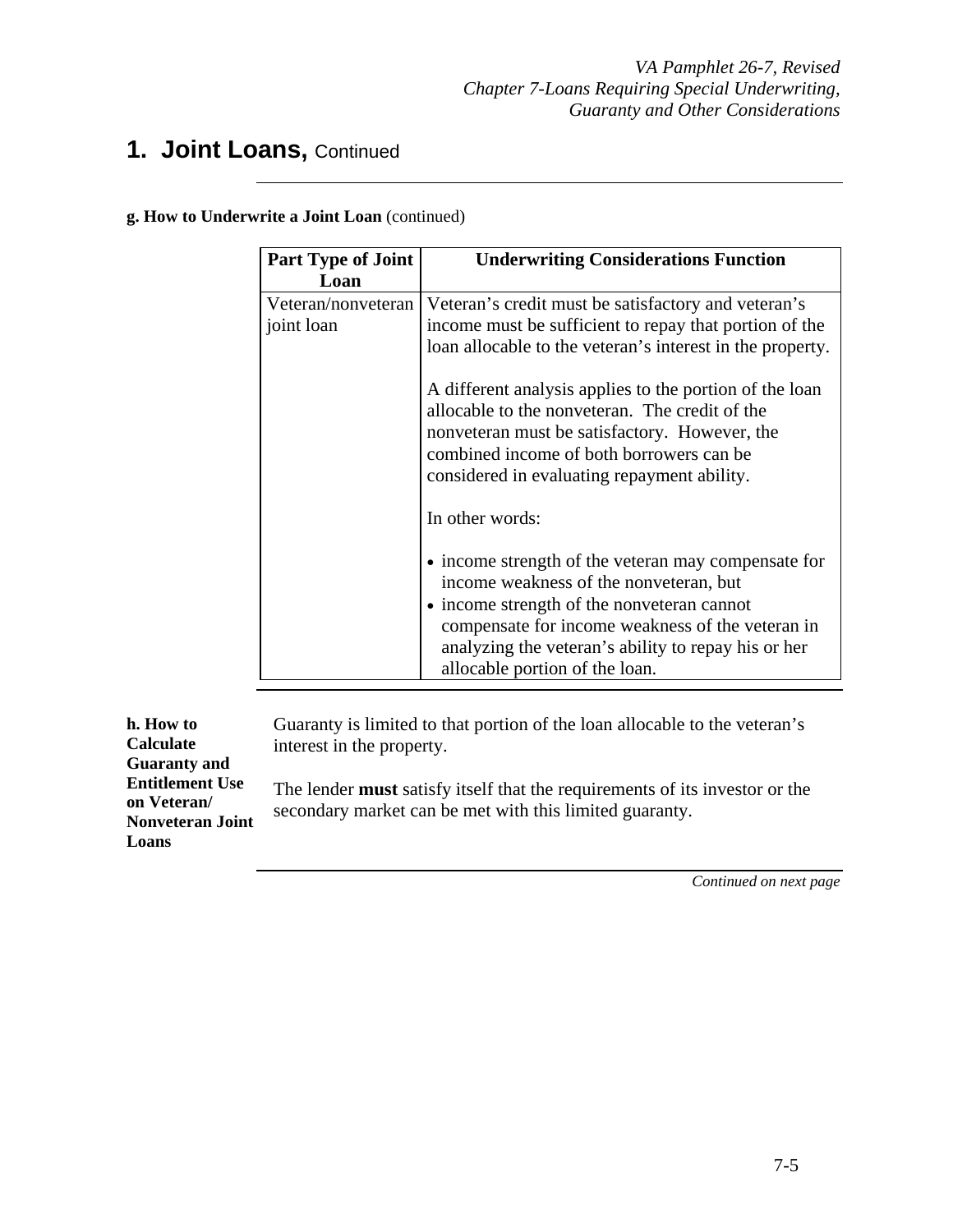| <b>Step</b>    | <b>Action</b>                                                                                                                                                                                                                        |  |  |  |  |
|----------------|--------------------------------------------------------------------------------------------------------------------------------------------------------------------------------------------------------------------------------------|--|--|--|--|
| 1              | Divide the total loan amount by the number of borrowers.                                                                                                                                                                             |  |  |  |  |
| $\overline{2}$ | Multiply the result by the number of veteran-borrowers who will be<br>using entitlement on the loan.                                                                                                                                 |  |  |  |  |
|                | There is usually only one veteran borrower, in which case the result<br>of this Step is the same as the result of Step 1.                                                                                                            |  |  |  |  |
| 3              | Calculate the maximum potential guaranty on the portion of the loan<br>arrived at in Step 2 (as if that portion was the total loan).                                                                                                 |  |  |  |  |
|                | Use the maximum guaranty table in section 4 of chapter $\frac{3}{3}$ of this<br>handbook.                                                                                                                                            |  |  |  |  |
| $\overline{4}$ | VA will guarantee the lesser of:                                                                                                                                                                                                     |  |  |  |  |
|                | • the maximum potential guaranty amount arrived at in Step 3, or<br>• the combined available entitlement of all veteran-borrowers.                                                                                                   |  |  |  |  |
| 5              | VA makes a charge to the veteran-borrower's available entitlement<br>in the amount of the guaranty.                                                                                                                                  |  |  |  |  |
|                | If more than one veteran is involved, VA divides the entitlement<br>charge equally between them if possible. If only unequal entitlement<br>is available, unequal charges may be made with the written<br>agreement of the veterans. |  |  |  |  |

**i. Procedure** VA calculates the guaranty as described in the table below.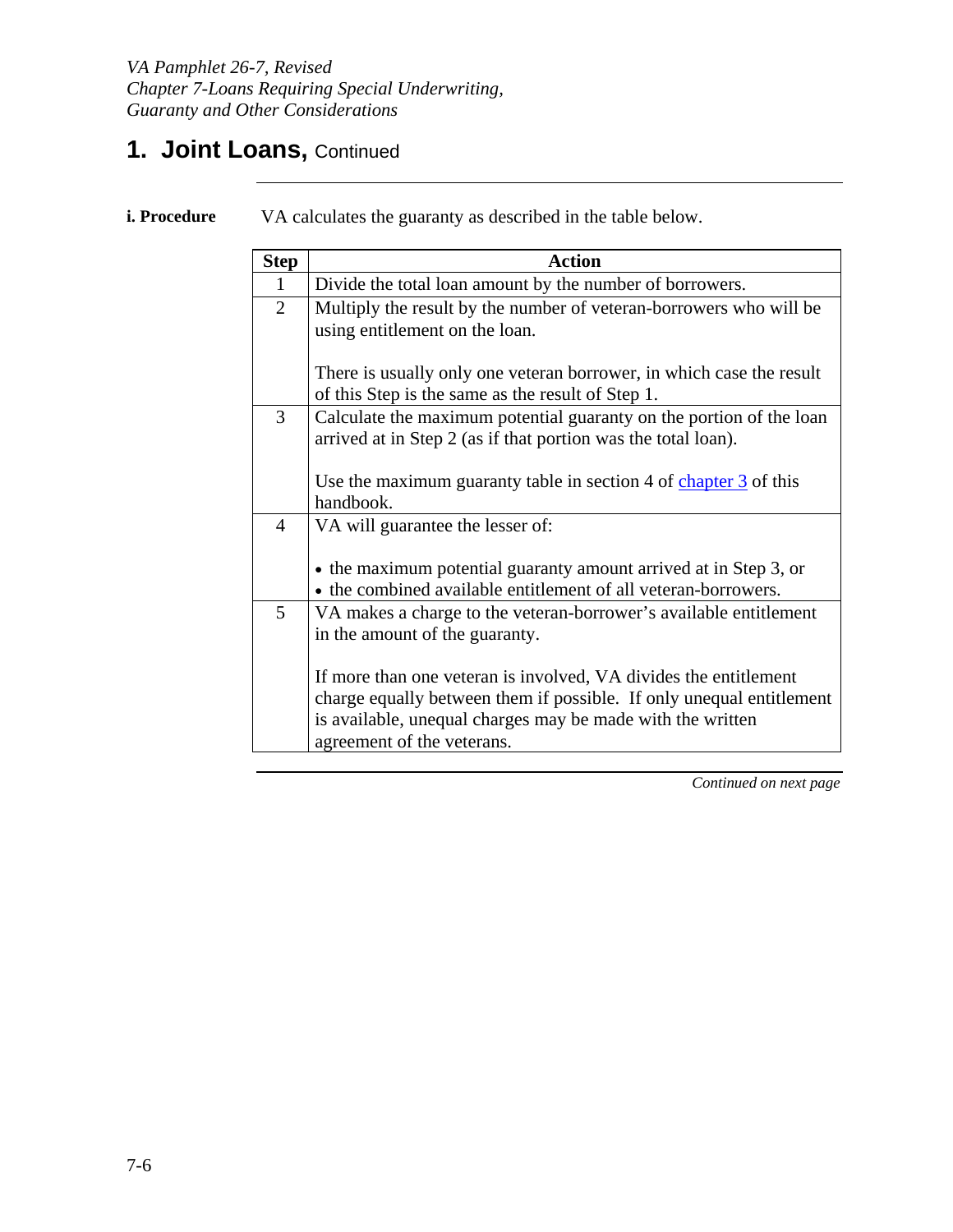#### **j. Examples** Veteran/Nonveteran Loans

| <b>Borrowers</b><br>and Available<br><b>Entitlement</b> | <b>Total</b><br>Loan<br>Amount | Vet's<br><b>Portion</b>             | <b>Maximum Potential</b><br><b>Guaranty on Vet's</b><br><b>Portion</b> | <b>Entitlement</b><br><b>Charge</b><br>--------<br><b>T=Total</b> |
|---------------------------------------------------------|--------------------------------|-------------------------------------|------------------------------------------------------------------------|-------------------------------------------------------------------|
| Vet \$36,000<br>\$0<br>Nonvet                           | \$100,000                      | \$50,000                            | \$22,500                                                               | \$22,500                                                          |
| Vet \$36,000<br>\$0<br>Nonvet                           | \$290,000                      | \$145,000                           | \$36,250                                                               | \$36,250                                                          |
| Vet \$27,500<br>Vet \$36,000<br>\$0<br>Nonvet           | \$108,000                      | Total for<br>both vets<br>\$72,000  | Total for both vets<br>\$28,800                                        | \$14,400<br>\$14,400<br>$T = $28,800$                             |
| Vet \$25,000<br>Vet \$11,000<br>Nonvet<br>\$0           | \$201,000                      | Total for<br>both vets<br>\$134,000 | \$36,000                                                               | \$25,000<br>\$11,000<br>$T = $36,000$                             |

*Note*: The last example would require a written agreement from the veterans to make unequal charges to their entitlement.

| <b>Quick Reference For Calculation Used</b> |                                                                                                                                                       |  |  |  |
|---------------------------------------------|-------------------------------------------------------------------------------------------------------------------------------------------------------|--|--|--|
| <b>Step</b>                                 | Action                                                                                                                                                |  |  |  |
| 1                                           | Divide the total loan amount by the number of borrowers.                                                                                              |  |  |  |
| 2                                           | Multiply the result by the number of veterans using entitlement.                                                                                      |  |  |  |
| 3                                           | Calculate the maximum potential guaranty on the portion of the loan<br>arrived at in Step 2, using the maximum guaranty table in chapter 3.           |  |  |  |
| $\overline{4}$                              | VA will make a charge to entitlement up to the amount arrived at in<br>Step 3.                                                                        |  |  |  |
|                                             | • VA will divide the charge equally between multiple veterans if<br>possible.<br>• If Step 2 is greater than \$144,000, additional entitlement may be |  |  |  |
|                                             | added to each veteran's entitlement.                                                                                                                  |  |  |  |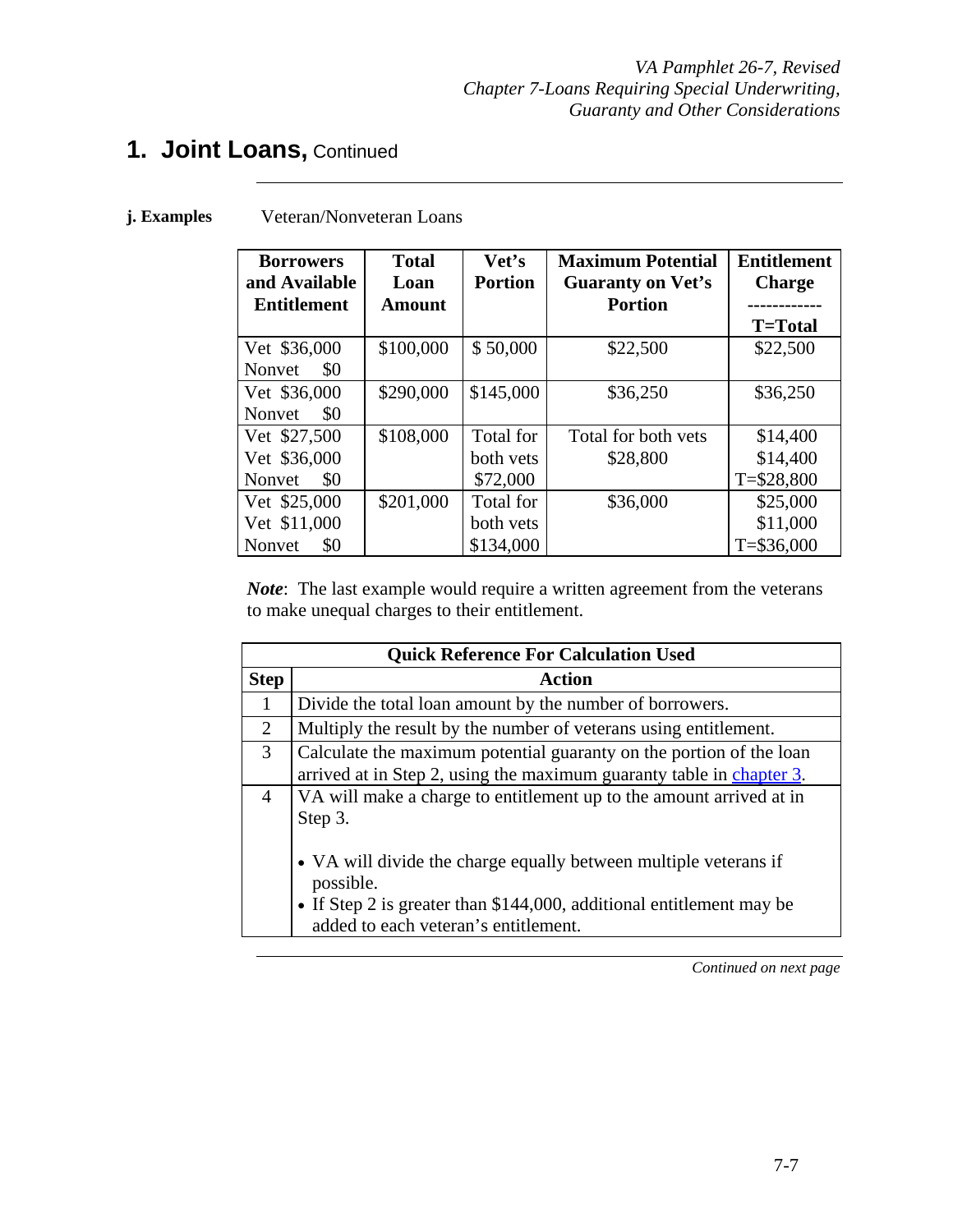| k. How to<br>As with a non-joint loan, the potential maximum guaranty on a joint loan is<br><b>Calculate</b><br>calculated based on the total loan amount.<br><b>Guaranty and</b><br><b>Entitlement Use</b><br>on Two<br><b>Veteran Joint</b><br>Loans |
|--------------------------------------------------------------------------------------------------------------------------------------------------------------------------------------------------------------------------------------------------------|
|--------------------------------------------------------------------------------------------------------------------------------------------------------------------------------------------------------------------------------------------------------|

**l. Procedure** VA calculates the guaranty as described in the following table.

| <b>Step</b>    | <b>Action</b>                                                                                                                                                                                                     |
|----------------|-------------------------------------------------------------------------------------------------------------------------------------------------------------------------------------------------------------------|
| 1              | Calculate the maximum potential guaranty on the total loan amount.                                                                                                                                                |
|                | Use the maximum guaranty table in chapter 3.                                                                                                                                                                      |
| $\overline{2}$ | VA will guarantee the lesser of:                                                                                                                                                                                  |
|                | • the maximum potential guaranty amount arrived at in Step 1, or<br>• the combined available entitlement of all veteran-borrowers.                                                                                |
|                | If the loan amount is greater than \$144,000, additional entitlement<br>may be added to each veteran's entitlement.                                                                                               |
|                | If possible, VA will use this additional entitlement to arrive at equal<br>entitlement charges for the veterans involved.                                                                                         |
| 3              | VA will make charges to the veterans' available entitlement which<br>total the maximum guaranty arrived at in Step 1, or the total of their<br>available entitlement if less than the maximum potential guaranty. |
|                | VA will divide the entitlement charge equally between the veterans if<br>possible, or, if only unequal entitlement is available, unequal charges<br>may be made with the veterans' written agreement.             |
|                | <i>Exception</i> : VA will make the entitlement charge for husband and<br>wife veterans according to their preference.                                                                                            |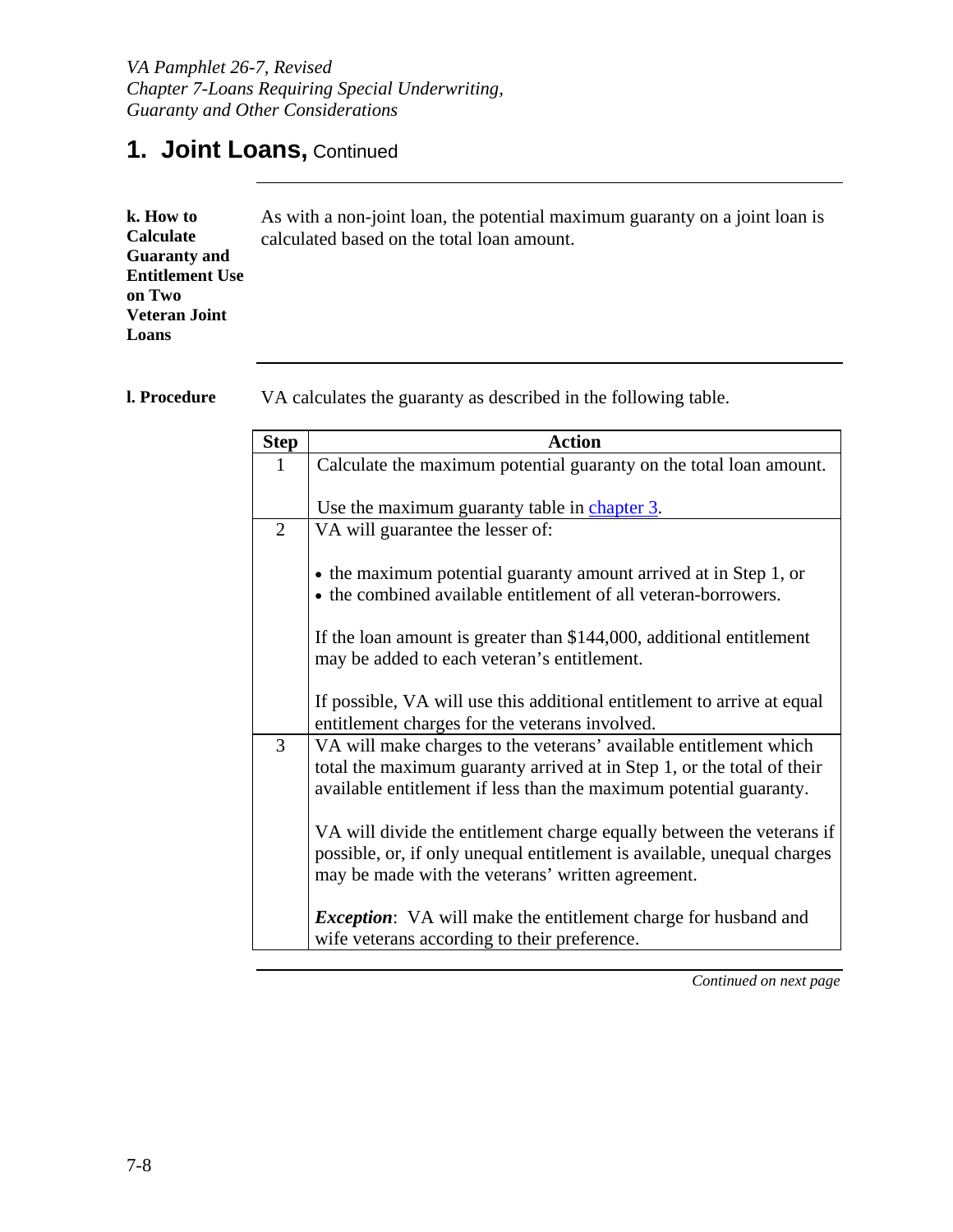*VA Pamphlet 26-7, Revised Chapter 7-Loans Requiring Special Underwriting, Guaranty and Other Considerations* 

## **1. Joint Loans,** Continued

| <b>Veterans and</b><br><b>Available</b><br><b>Entitlement</b> | <b>Total</b><br>Loan<br>Amount | <b>Maximum</b><br><b>Potential</b><br><b>Guaranty</b> | <b>Total</b><br>Entitlement<br><b>Charge Per</b><br><b>Vet</b> |
|---------------------------------------------------------------|--------------------------------|-------------------------------------------------------|----------------------------------------------------------------|
| Vet 1 \$36,000                                                | \$100,000                      | \$36,000                                              | \$18,000                                                       |
| Vet 2 \$36,000                                                |                                |                                                       | \$18,000                                                       |
| Vet 1 \$23,500                                                | \$80,000                       | \$32,000                                              | \$23,500                                                       |
| Vet 2 \$ 8,500                                                |                                |                                                       | \$8,500                                                        |
| Vet 1 \$36,000                                                | \$300,000                      | \$75,000                                              | \$37,500                                                       |
| Vet 2 \$36,000                                                |                                |                                                       | \$37,500                                                       |
| Vet 1 \$15,000                                                | \$203,000                      | \$50,750                                              | \$25,375                                                       |
| Vet 2 \$20,000                                                |                                |                                                       | \$25,375                                                       |
| Vet 1 \$0                                                     | \$300,000                      | \$75,000                                              | \$25,000                                                       |
| Vet 2 \$0                                                     |                                |                                                       | \$25,000                                                       |
| \$<br>Vet 3<br>6,500                                          |                                |                                                       | \$25,000                                                       |

**m. Examples** Two Veteran Joint Loans

*Note*: A written agreement from the veterans is required whenever there is unequal entitlement usage.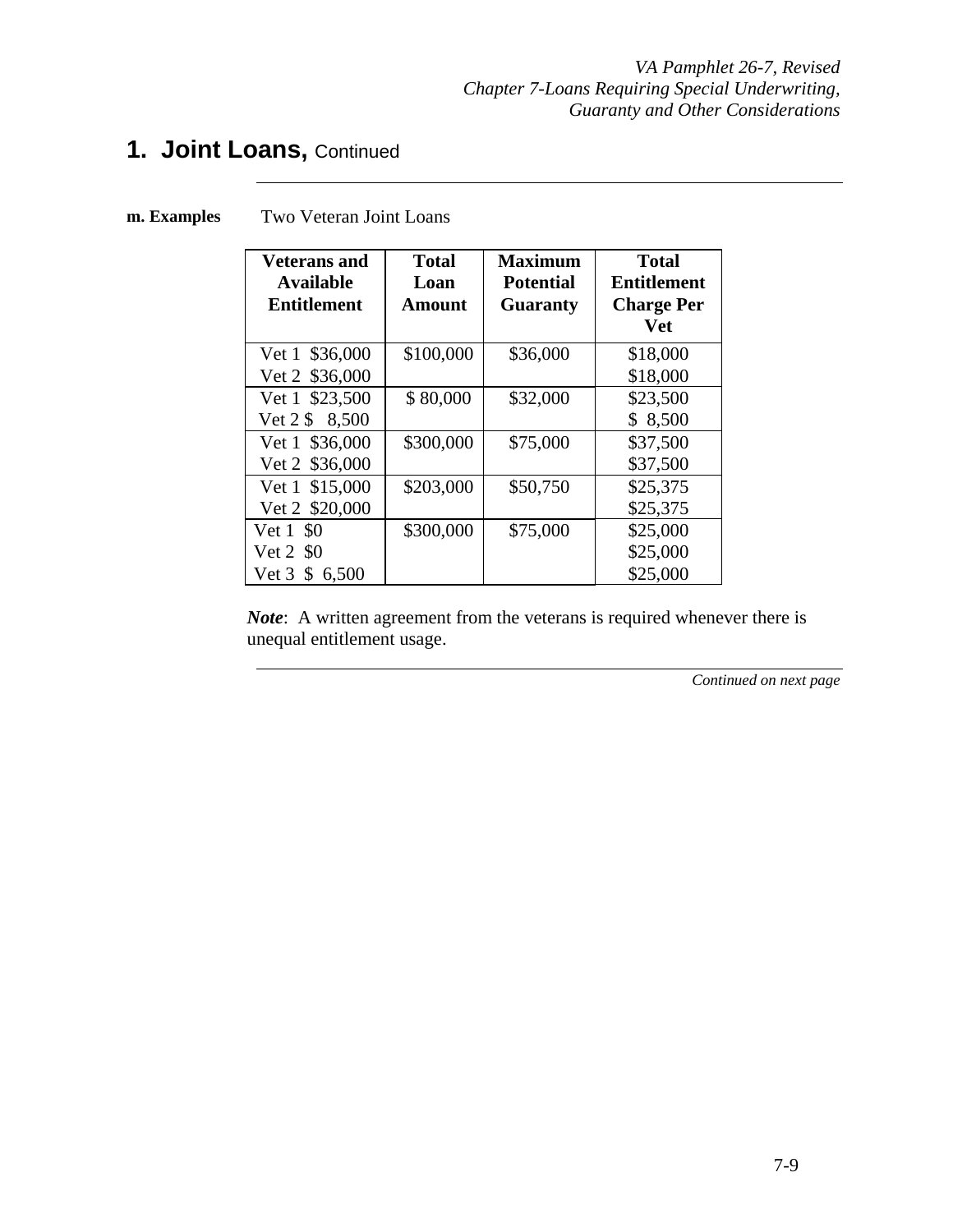| n. Certificate of<br><b>Commitment</b> | For joint loans involving one or more nonveterans:                                                                                                                                                                                                   |
|----------------------------------------|------------------------------------------------------------------------------------------------------------------------------------------------------------------------------------------------------------------------------------------------------|
|                                        | • the loan amount shown on the commitment is limited to the veteran's<br>portion of the loan, and<br>• the percent of guaranty is based on the ratio of the amount of entitlement<br>the veteran has available to the veteran's portion of the loan. |
|                                        | VA will issue the Certificate of Commitment with a reminder that:                                                                                                                                                                                    |
|                                        | • no part of the guaranty applies to the portion of the loan allocated to the<br>nonveteran, and                                                                                                                                                     |
|                                        | • in the event of foreclosure where a loss is sustained, the holder must<br>absorb any loss attributable to the nonveteran's portion of the loan.                                                                                                    |
| o. Loan<br><b>Guaranty</b>             | The "Amount of Loan" reflects only the veteran's portion of the loan.                                                                                                                                                                                |
| <b>Certificate</b><br>(LGC)            | If more than one veteran used entitlement on the loan, it will reflect the total<br>of all portions allocable to those veterans.                                                                                                                     |
|                                        | For veteran/nonveteran joint loans, the LGC will contain the statement,<br>"The amount of guaranty on this loan is limited to the veteran's portion of<br>the loan."                                                                                 |
|                                        | The lender must satisfy itself that the requirements of its investor or the<br>secondary market can be met with this limited guaranty.                                                                                                               |
|                                        | Whereas the whole loan amount will appear on the mortgage security<br>documents; that is, mortgage note or deed of trust, only the veteran's<br>portion is shown on the Certificate of Commitment and the LGC.                                       |
|                                        | Continued on next page                                                                                                                                                                                                                               |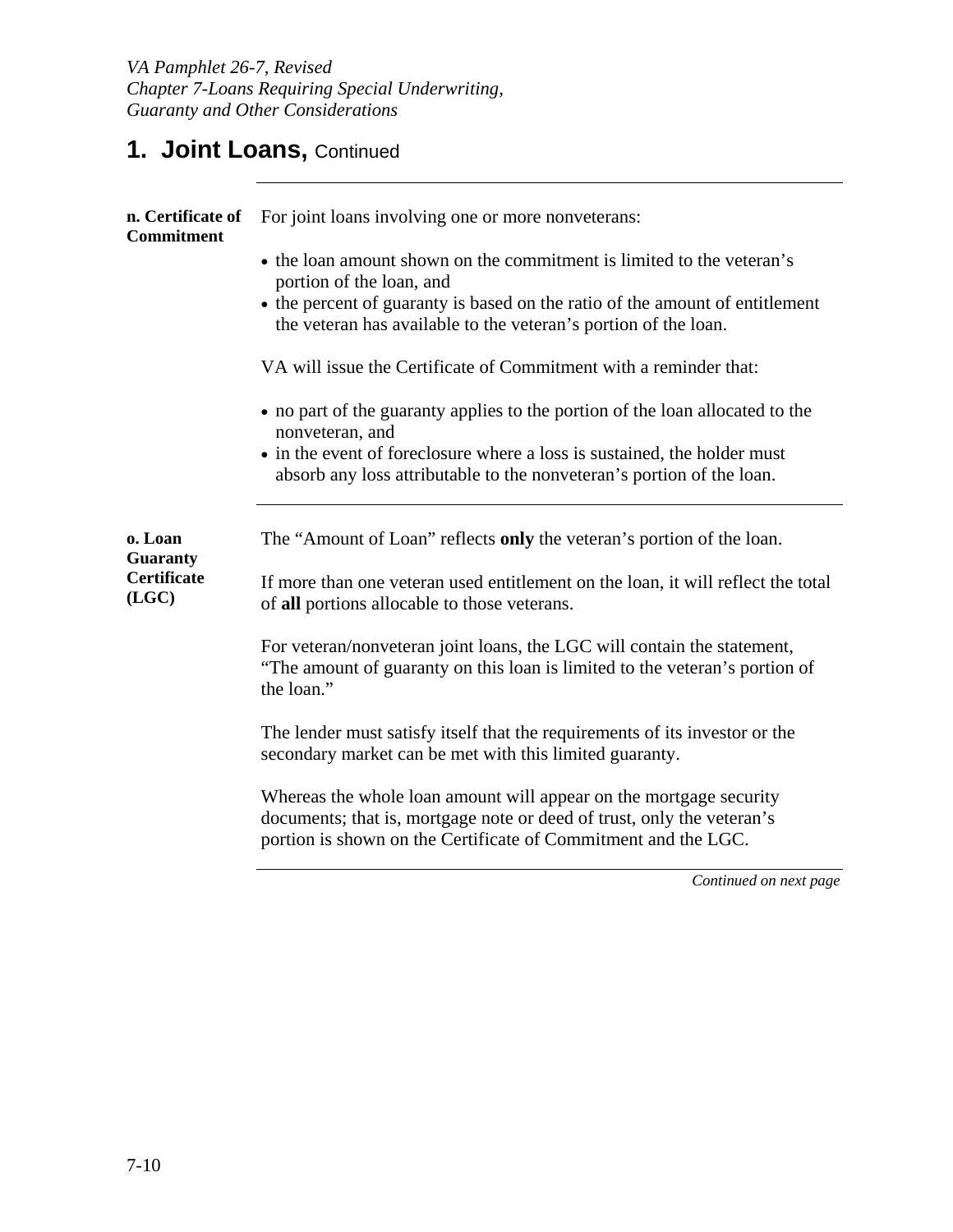| p. Equal Credit<br>Opportunity<br>Act<br><b>Considerations</b><br>(ECOA) | The applicability of the guaranty to only a portion of the loan in the case of<br>a veteran/nonveteran joint loan may cause a lender to refuse to accept an<br>application for such loan.                                                                                                                 |
|--------------------------------------------------------------------------|-----------------------------------------------------------------------------------------------------------------------------------------------------------------------------------------------------------------------------------------------------------------------------------------------------------|
|                                                                          | This may appear to conflict with the ECOA prohibition against<br>discrimination based on marital status, however, the lender may refuse the<br>application under these circumstances without violating ECOA.                                                                                              |
|                                                                          | This is based on an exemption for VA being a special purpose credit<br>program.                                                                                                                                                                                                                           |
| q. Calculation<br>of the Funding<br>Fee                                  | Apply the appropriate funding fee percentage to any portion of the loan<br>allocable to a veteran using his or her entitlement who is not exempt from<br>the funding fee. Determine the appropriate percentage for the type of<br>veteran involved from the funding fee tables in section 8 of chapter 8. |
|                                                                          | <i>Example</i> : On a no-downpayment loan to three veterans; one a first-time<br>homebuyer, one a subsequent user, and one a first-time reservist; funding<br>fee percentages of 2.15 percent, 3.3 percent, and 2.4 percent, respectively,<br>would each be applied to one-third of the loan amount.      |
|                                                                          | No funding fee will be assessed on any portion of a joint loan allocable to:                                                                                                                                                                                                                              |
|                                                                          | • a nonveteran,<br>• a veteran who did not use his or her entitlement, or<br>• a veteran who used his or her entitlement, but is exempt from the funding<br>fee.                                                                                                                                          |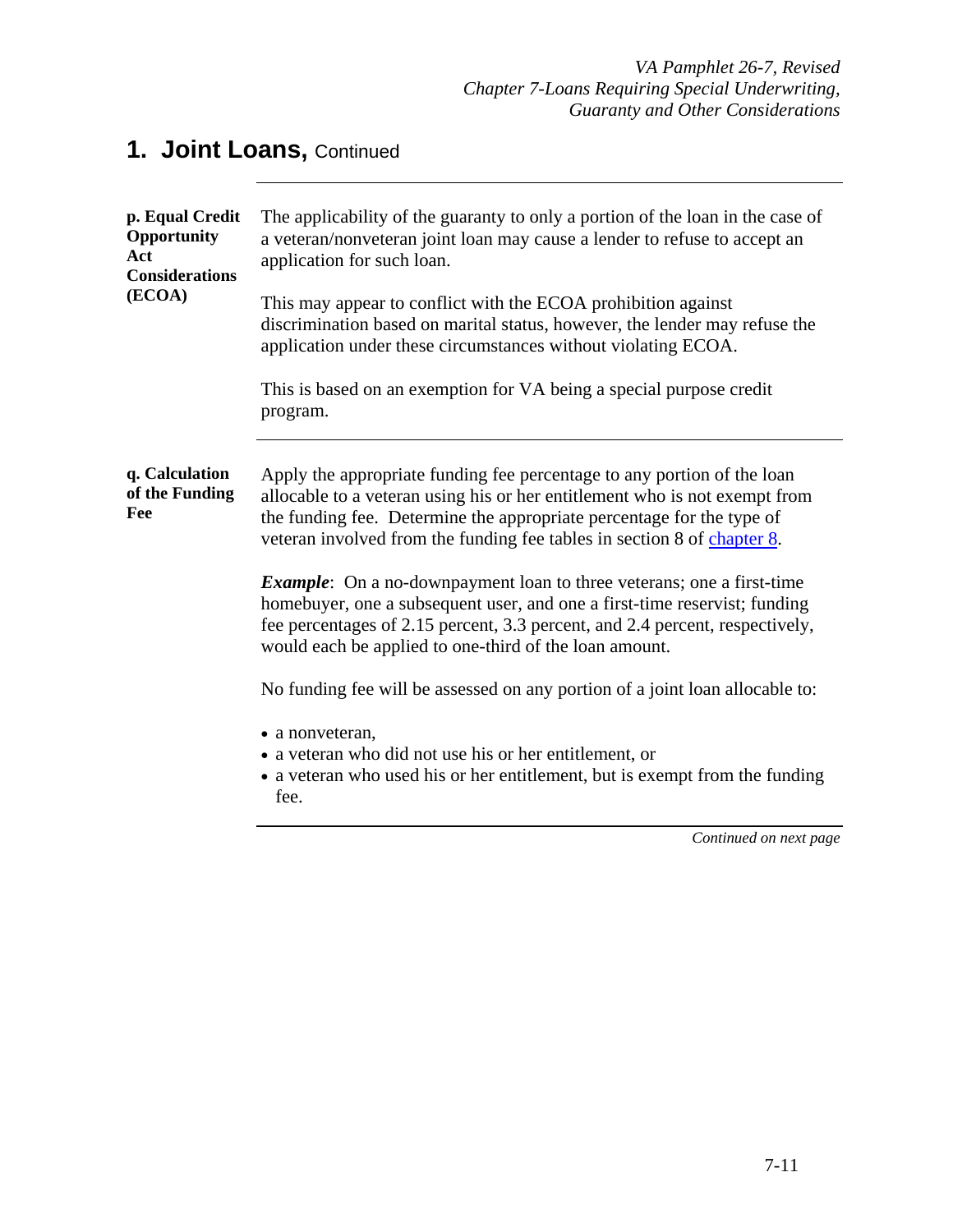**q. Calculation of the Funding Fee** (continued**)** *Downpayment*: The actual loan amount is allocated equally between the borrowers for purposes of calculating the funding fee, whether or not a downpayment is made, and regardless of where the funds for such a downpayment come from. *Example*: On a veteran/nonveteran loan, the nonveteran makes a \$5,000

(five percent) downpayment out of his cash resources, to purchase a \$100,000 property, resulting in a \$95,000 loan amount. The veteran is a first-time homebuyer. The veteran must pay a funding fee of \$712.50, based on 1.5 percent of his/her \$47,500 portion.

If situations arise which are not addressed here, contact VA for assistance.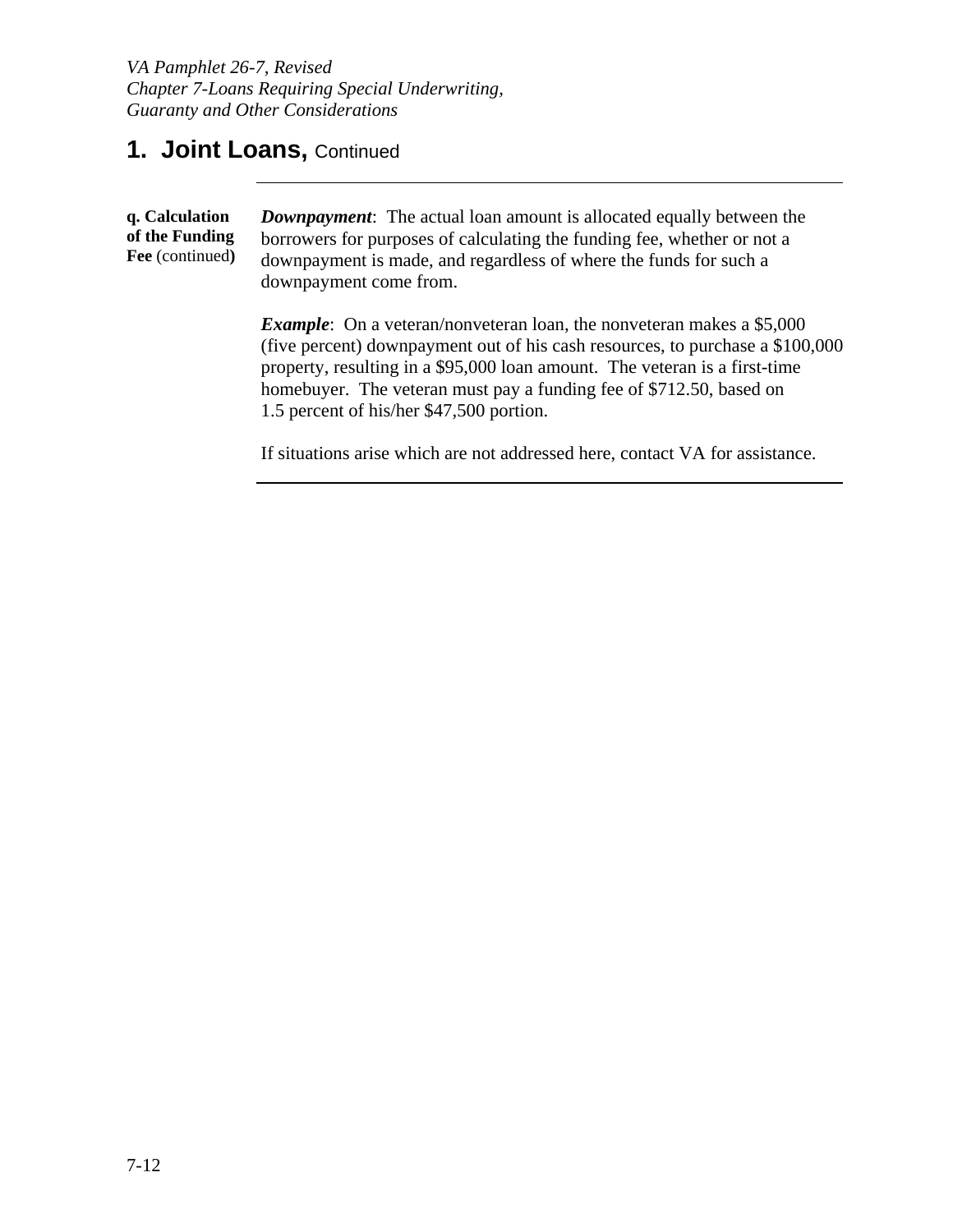## **2. Construction/Permanent Home Loans**

| <b>Change Date</b>     | November 8, 2012, Change 21<br>• This section has been updated to make minor grammatical edits.                                                                                                                                                                                                                                                                              |
|------------------------|------------------------------------------------------------------------------------------------------------------------------------------------------------------------------------------------------------------------------------------------------------------------------------------------------------------------------------------------------------------------------|
| a. The Basics          | VA will guarantee a "construction/permanent home loan," that is, a loan to<br>finance the construction/purchase of a residence. The loan is closed prior to<br>the start of construction with proceeds disbursed to cover the cost of, or<br>balance owed on, the land, and the balance into escrow. The escrowed<br>monies are paid out to the builder during construction. |
|                        | The lender must obtain written approval from the borrower before each<br>draw payment is provided to the builder.                                                                                                                                                                                                                                                            |
|                        | This section does not address other construction loans guaranteed by VA;<br>that is, those for the purchase of a residence newly constructed for the<br>veteran by a builder who financed the construction from his or her own<br>resources.                                                                                                                                 |
| <b>b.</b> Amortization | The veteran begins making payments on a construction/permanent home<br>loan only after construction is complete. Therefore, the initial payment on<br>principal may be postponed up to 1 year if necessary. The loan must be<br>amortized to achieve full repayment within its remaining term.                                                                               |
|                        | <b>Example:</b> If it takes 6 months to complete construction, the payment<br>schedule for the veteran obtaining a 30-year mortgage must provide for full<br>repayment of the loan in 29 years and 6 months.                                                                                                                                                                 |
|                        | Rather than requiring a balloon payment, it may be preferable to set up<br>equal payments (beginning after construction is complete) which are large<br>enough to repay the loan within the original maturity without a balloon<br>payment.                                                                                                                                  |
|                        | The VA requirement that loans be amortized with approximately equal<br>payments and the principal must be reduced at least once annually, also<br>applies to construction loans. However, the final installment may be for an<br>amount up to five percent of the original principal amount of the loan.                                                                     |
|                        | Continued on next page                                                                                                                                                                                                                                                                                                                                                       |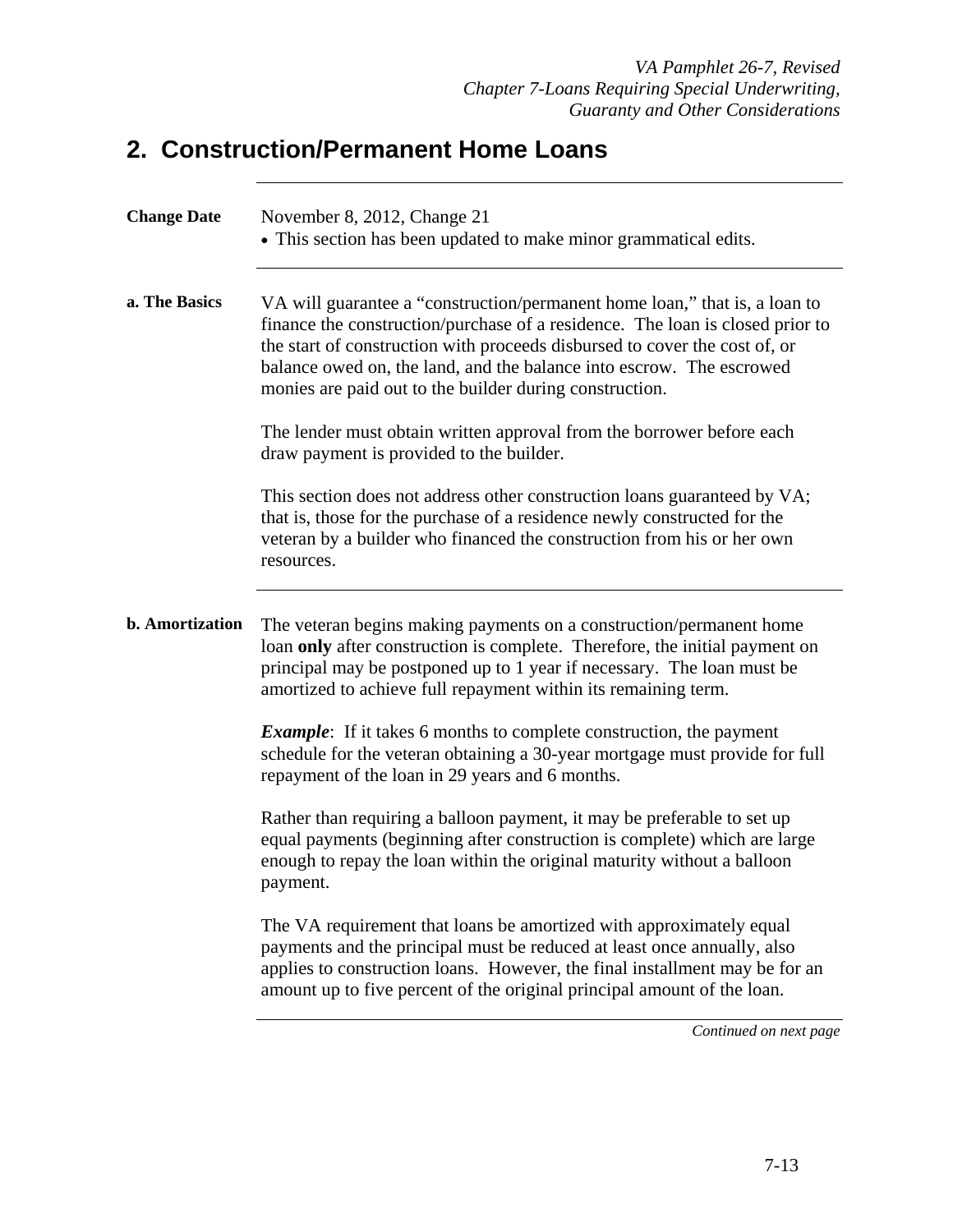### 2. Construction/Permanent Home Loans, Continued

| c. What the<br><b>Builder Must</b>             | On a construction/permanent home loan, the builder is responsible for:                                                                                                                                                                                                                                                            |
|------------------------------------------------|-----------------------------------------------------------------------------------------------------------------------------------------------------------------------------------------------------------------------------------------------------------------------------------------------------------------------------------|
| Pay                                            | • interest payments during the construction period, and<br>• all fees normally paid by a builder who obtains an interim construction<br>loan including, but not limited to:<br>- inspection fees,<br>- commitment fees,<br>- title update fees, and<br>- hazard insurance during construction.                                    |
| d. Interest Rate                               | The permanent mortgage loan interest rate is established at closing.                                                                                                                                                                                                                                                              |
|                                                | Lender's may offer a "ceiling-floor" where the veteran "floats" the interest<br>rate during construction. The agreement must provide that at lock-in, the<br>permanent interest rate will not exceed a specific maximum interest rate yet<br>also permit the borrower to lock-in at a lower rate based on market<br>fluctuations. |
|                                                | <i>Note</i> : The borrower must qualify for the mortgage at the maximum rate.                                                                                                                                                                                                                                                     |
| e. What Fees<br>the Veteran<br><b>Can Pay</b>  | The veteran may not pay any fees that are the builder's responsibility. Fees<br>the veteran can pay are described in chapter 8.                                                                                                                                                                                                   |
| f. Funding Fee<br>and Loan<br><b>Reporting</b> | The funding fee is due and payable to VA within 15 days of loan closing;<br>that is, it is not tied to the commencement or completion of construction.<br>The loan must be reported to VA within 60 days of receipt of a clear final<br>compliance inspection report.                                                             |
| $g.$ LGC                                       | Although the loan will normally be considered guaranteed upon closing, the<br>LGC on a construction/permanent home loan will not be issued until a clear<br>final compliance inspection report has been received by VA.                                                                                                           |
|                                                | Continued on next page                                                                                                                                                                                                                                                                                                            |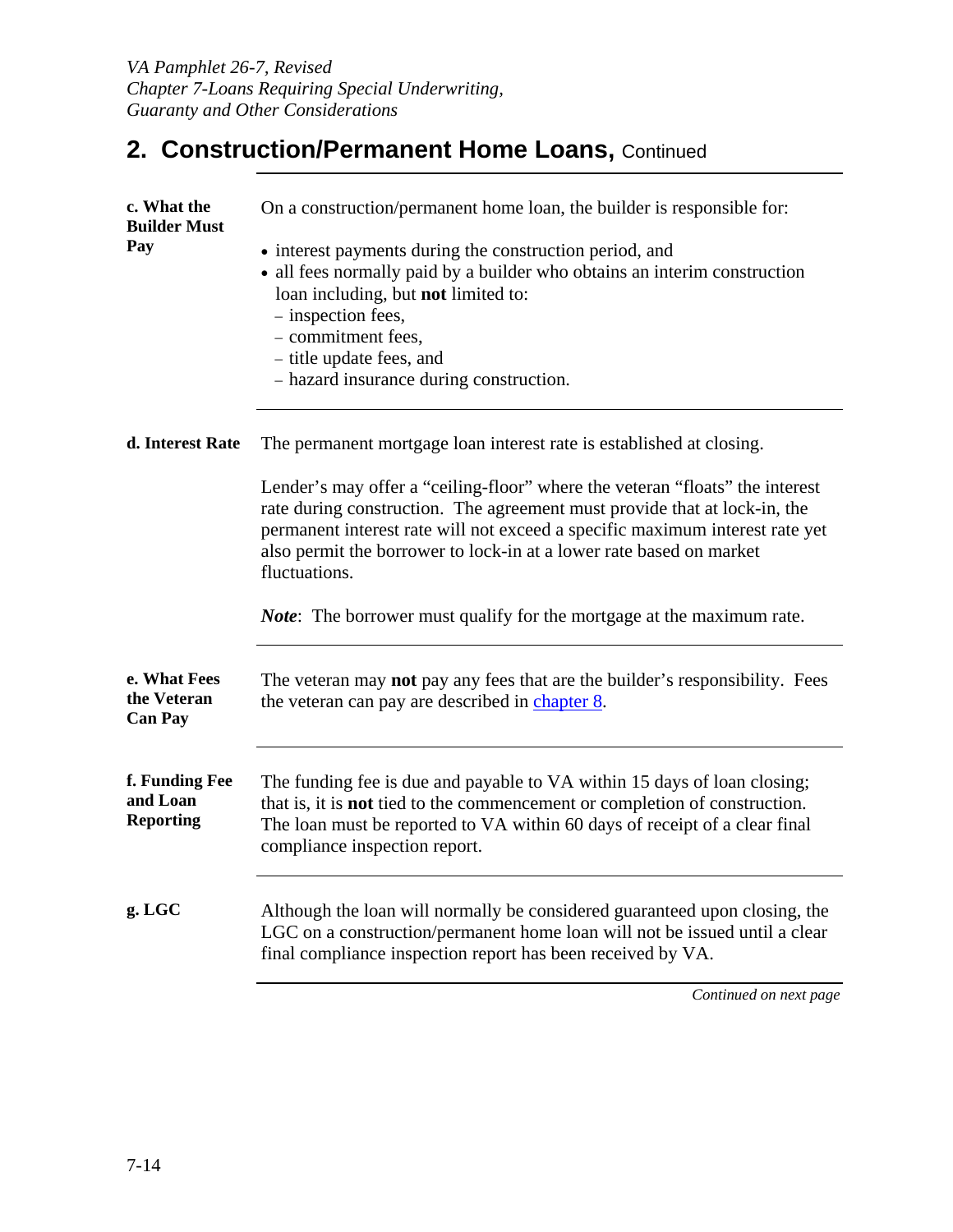#### 2. Construction/Permanent Home Loans, Continued

| h. If Loan<br><b>Proceeds Are</b><br><b>Not Fully</b><br><b>Disbursed</b> | If construction is not fully completed and loan proceeds are not fully<br>disbursed, guaranty will apply only to the proper pro rata part of the loan.<br>To calculate the proper pro rata part of the loan:                            |
|---------------------------------------------------------------------------|-----------------------------------------------------------------------------------------------------------------------------------------------------------------------------------------------------------------------------------------|
|                                                                           | • take loan proceeds disbursed for construction purposes,<br>• add any other payments made to the builder by or on behalf of the<br>veteran,<br>$\bullet$ take the lesser of the above total or 80 percent of the value of that portion |

- take the lesser of the above total or 80 percent of the value of that portion of the construction actually completed, and
- add any loan disbursements made for the purchase of the land on which the construction is situated.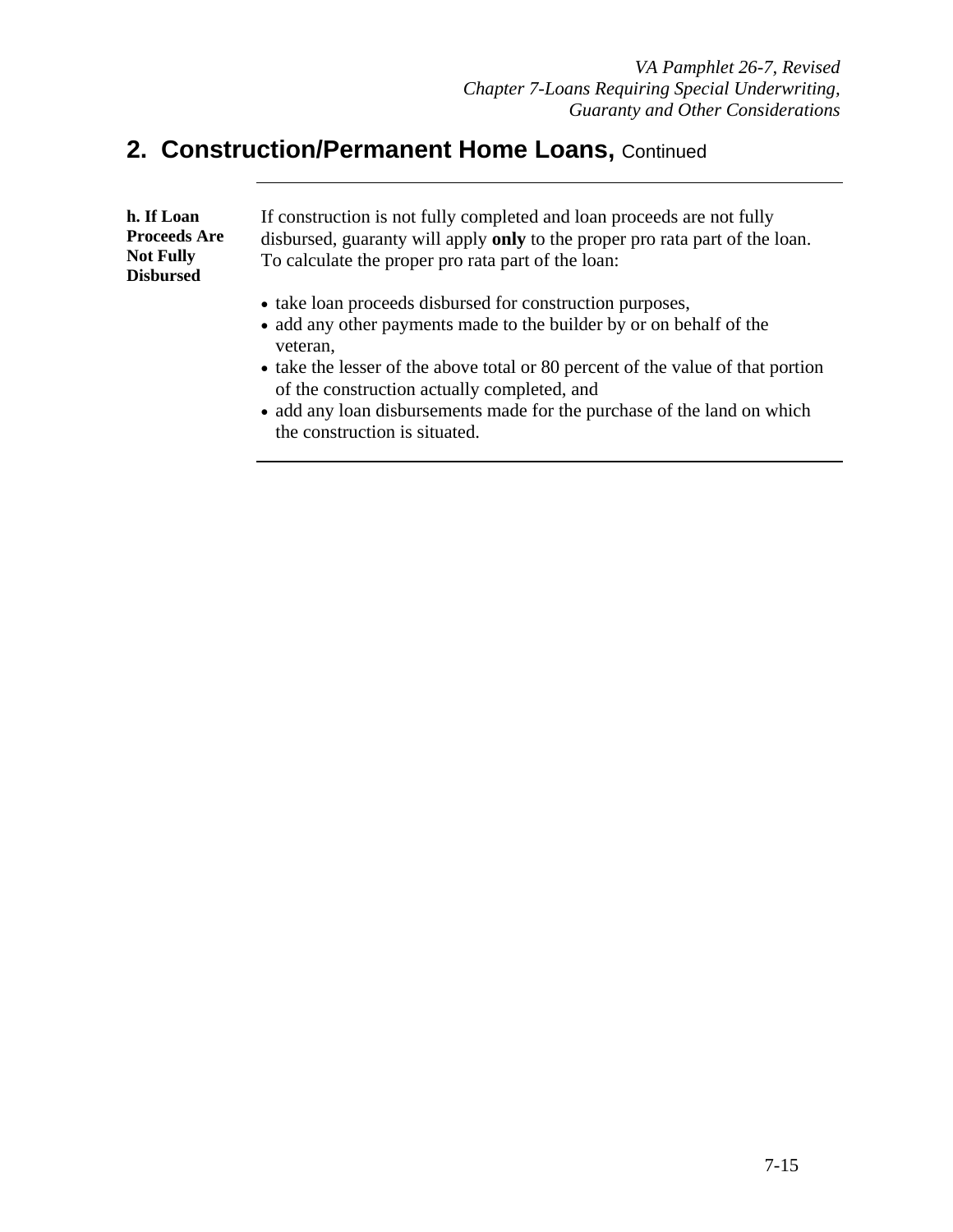# **3. Energy Efficient Mortgages (EEMs)**

| <b>Change Date</b>        | November 8, 2012, Change 21<br>• This section has been updated to make minor grammatical edits.                                                                                                                                                                                                                                                                                                                                                                                                              |
|---------------------------|--------------------------------------------------------------------------------------------------------------------------------------------------------------------------------------------------------------------------------------------------------------------------------------------------------------------------------------------------------------------------------------------------------------------------------------------------------------------------------------------------------------|
| a. What are<br>EEMs?      | EEMs are loans to cover the cost of making energy efficiency<br>improvements to a dwelling. They can be made in conjunction with:                                                                                                                                                                                                                                                                                                                                                                            |
|                           | • a VA loan for the purchase of an existing dwelling, or<br>• a VA refinancing loan secured by the dwelling.                                                                                                                                                                                                                                                                                                                                                                                                 |
|                           | Acceptable energy efficiency improvements include, but are not limited to:                                                                                                                                                                                                                                                                                                                                                                                                                                   |
|                           | • solar heating systems, including solar systems for heating water for<br>domestic use,<br>· solar heating and cooling systems,                                                                                                                                                                                                                                                                                                                                                                              |
|                           | • caulking and weather-stripping,<br>• furnace efficiency modifications limited to replacement burners, boilers,<br>or furnaces designed to reduce the firing rate or to achieve a reduction in<br>the amount of fuel consumed as a result of increased combustion<br>efficiency, devices for modifying flue openings which will increase the<br>efficiency of the heating system, and electrical or mechanical furnace<br>ignition systems which replace standing gas pilot lights,<br>• clock thermostats, |
|                           | • new or additional ceiling, attic, wall and floor insulation,<br>• water heater insulation,                                                                                                                                                                                                                                                                                                                                                                                                                 |
|                           | • storm windows and/or doors, including thermal windows and/or doors,<br>• heat pumps, and<br>• vapor barriers.                                                                                                                                                                                                                                                                                                                                                                                              |
| b.<br><b>Requirements</b> | Funds for energy efficiency improvements are considered part of the total<br>loan, which must be secured by a first lien.                                                                                                                                                                                                                                                                                                                                                                                    |
|                           | If the labor is to be performed by the veteran, the loan increase will be<br>limited to the amount necessary to pay for materials.                                                                                                                                                                                                                                                                                                                                                                           |
|                           | Continued on next page                                                                                                                                                                                                                                                                                                                                                                                                                                                                                       |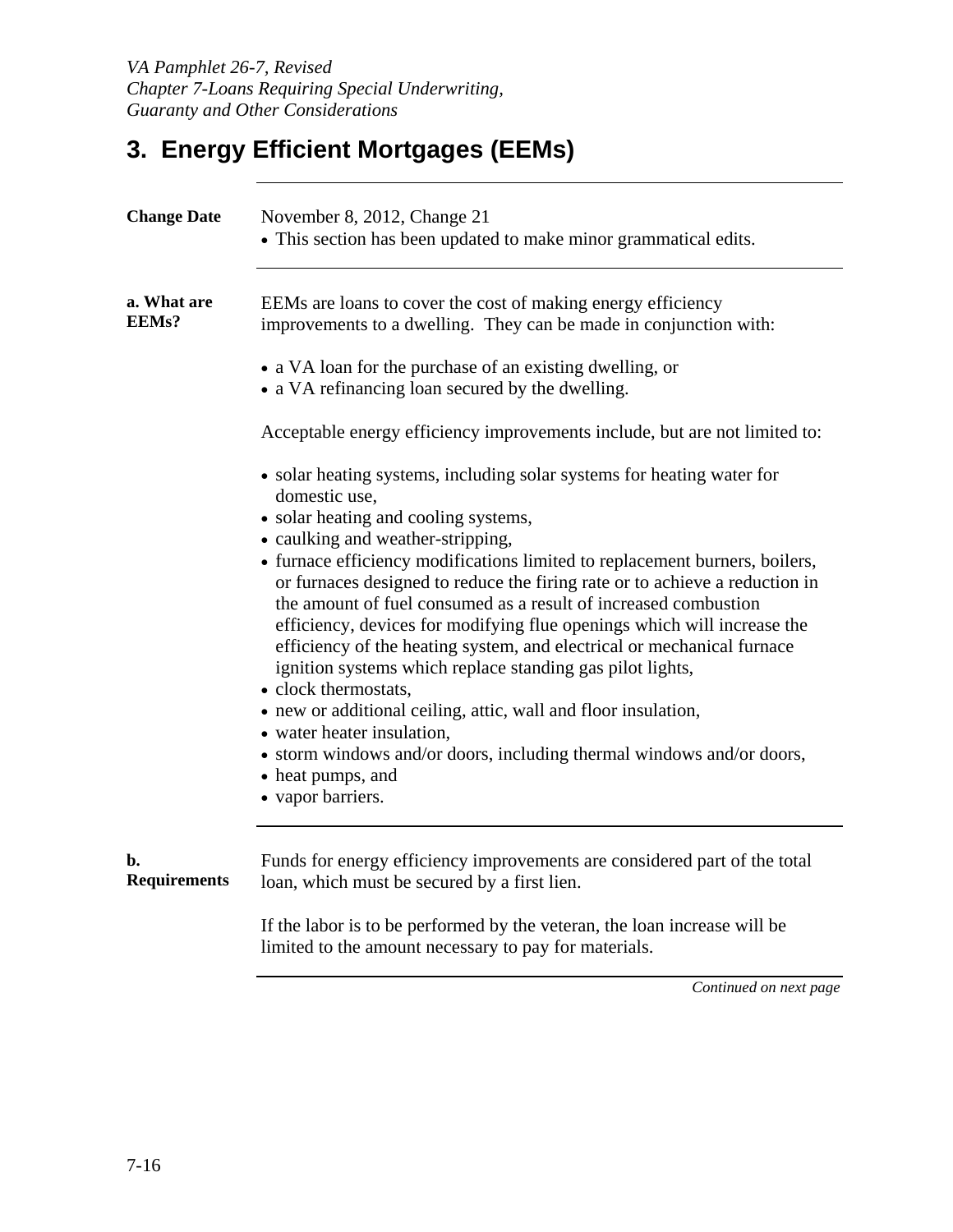| $\mathbf{b}$ .<br><b>Requirements</b><br>(continued)            | A loan for an existing property may be increased by up to \$6,000 for energy<br>efficiency improvements at the option of the lender and veteran at any time<br>up to loan closing without VA's prior approval.                                                                                                                                                                                                                                                                                                                        |
|-----------------------------------------------------------------|---------------------------------------------------------------------------------------------------------------------------------------------------------------------------------------------------------------------------------------------------------------------------------------------------------------------------------------------------------------------------------------------------------------------------------------------------------------------------------------------------------------------------------------|
|                                                                 | The lender must determine that the proposed weatherization and/or energy<br>conservation improvements are reasonable for the particular property.<br>The lender must evaluate the veteran's ability to pay the increased loan<br>payments caused by the addition of energy efficiency improvements.                                                                                                                                                                                                                                   |
|                                                                 | For energy efficiency improvements that will increase a loan amount by<br>more than \$6,000, the amount of the increase must be supported by an<br>increased valuation in an equal amount.                                                                                                                                                                                                                                                                                                                                            |
| c. Borrower<br>Notice on the<br><b>Notice of Value</b><br>(NOV) | Information on EEMs is provided to a veteran who applies for a loan which<br>requires an NOV (a loan for a home purchase or cash-out refinance). The<br>NOV includes the following notice to the veteran:                                                                                                                                                                                                                                                                                                                             |
|                                                                 | "The buyer may wish to contact a qualified person/firm for a home energy<br>audit to identify needed energy efficiency improvements to the property. In<br>some localities, the utility company may perform this service. The<br>mortgage amount may be increased as a result of making energy efficiency<br>improvements such as: Solar or conventional heating/cooling systems,<br>water heaters, insulation, weather-stripping/caulking, and storm<br>windows/doors. Other energy related improvements may also be<br>considered." |
|                                                                 | The mortgage may be increased by:                                                                                                                                                                                                                                                                                                                                                                                                                                                                                                     |
|                                                                 | • up to \$3,000 based solely on the documented costs,<br>• up to \$6,000 provided the increase in monthly mortgage payment does not<br>exceed the likely reduction in monthly utility costs, or<br>• more than \$6,000 subject to a value determination by VA.                                                                                                                                                                                                                                                                        |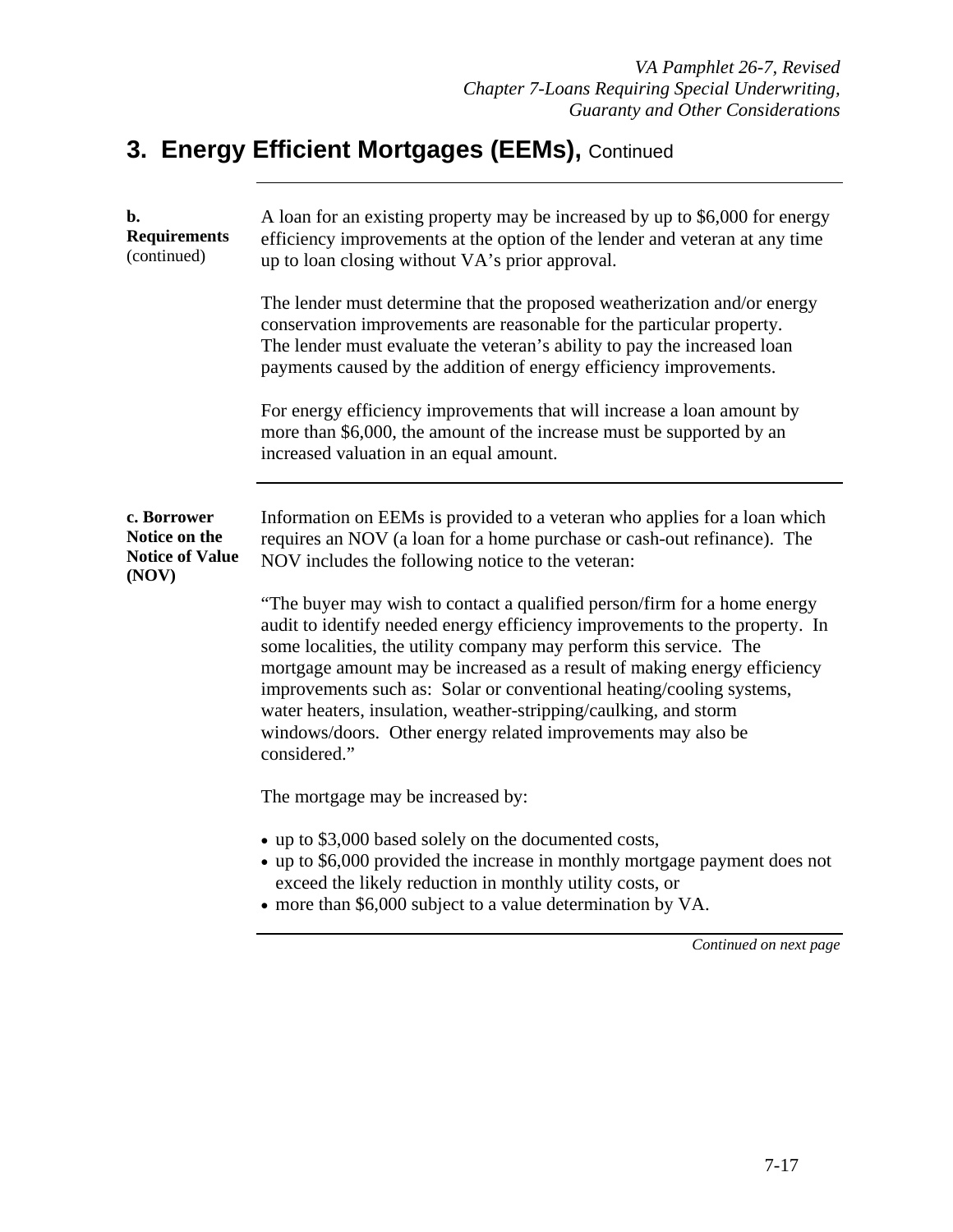**d. Underwriting Considerations**  *Energy efficiency improvements up to \$3,000:*  The resulting increase in loan payments will normally be offset by a reduction in utility costs.

#### *Energy efficiency improvements more than \$3,000, up to \$6,000:*

The lender must make a determination that the increase in monthly mortgage payments does not exceed the likely reduction in monthly utility costs. Rely on locally available information provided by utility companies, municipalities, state agencies or other reliable sources, and document the determination.

#### *Energy efficiency improvements over \$6,000:*

Lenders should exercise discretion and consider:

- whether the increase in monthly mortgage payments exceeds the likely reduction in monthly utility costs, and
- whether the veteran's income is sufficient to cover the higher loan payment.

A VA Certificate of Commitment issued before the decision to make energy efficiency improvements over \$6,000 must be returned to VA for a determination that the applicant still qualifies.

#### *Energy efficiency improvements in conjunction with an Interest Rate Reduction Refinancing Loan (IRRRL):*

If the monthly payment (Principal, Interest, Taxes, and Insurance (PITI)) for the new loan exceeds the PITI of the loan being refinanced by 20 percent or more, the lender **must** certify to having determined that the veteran qualified for the higher payment.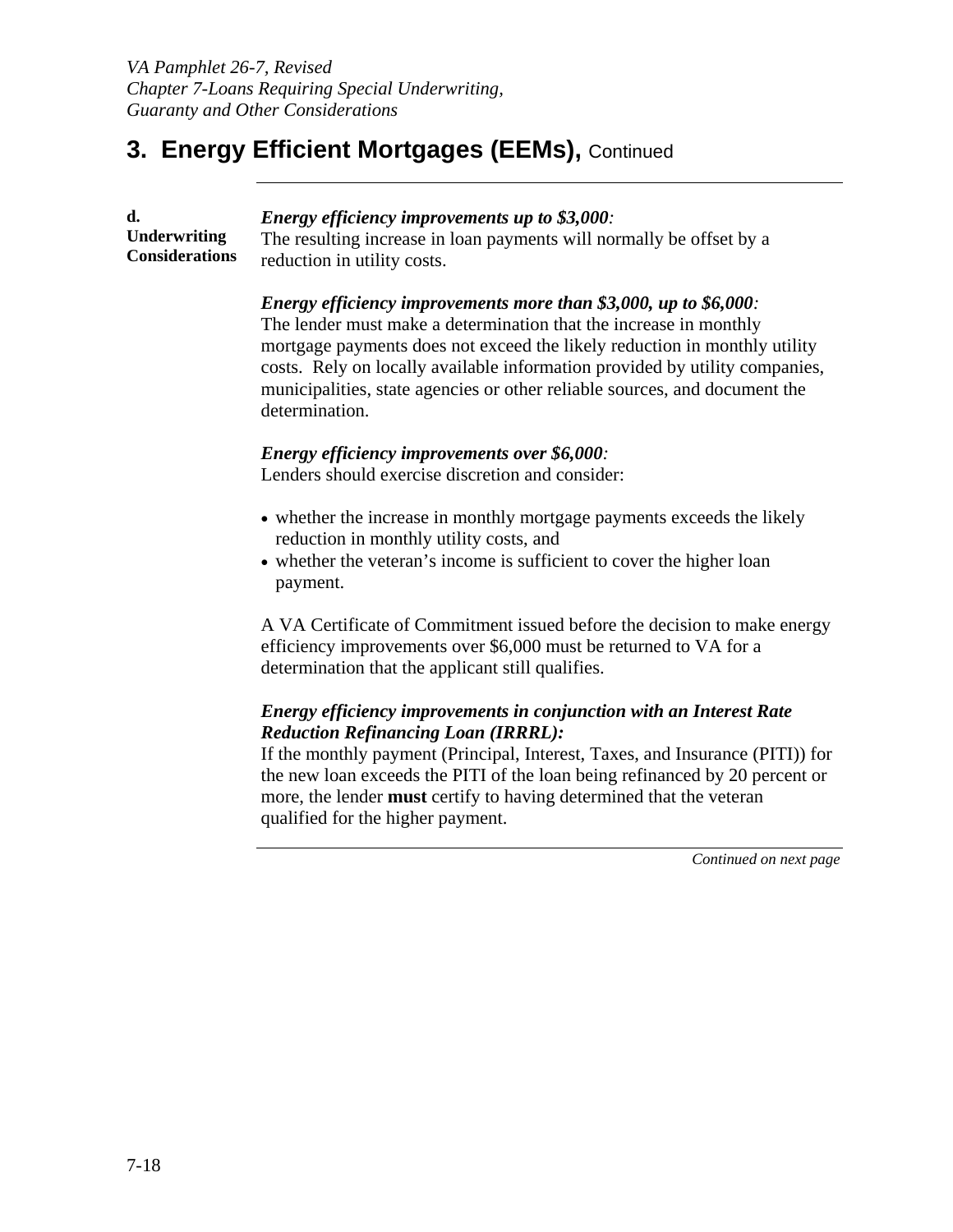| e.<br><b>Documentation</b><br><b>Required with</b> | <i>Energy efficiency improvements up to \$3,000:</i><br>Evidence of the cost of improvements such as a copy of the bid $(s)$ or<br>contract itemizing the improvements and their cost.                                   |
|----------------------------------------------------|--------------------------------------------------------------------------------------------------------------------------------------------------------------------------------------------------------------------------|
| <b>Closed Loan</b><br>Package                      | <b>Improvements more than \$3,000, up to \$6,000</b> :                                                                                                                                                                   |
|                                                    | Evidence of the cost of improvements such as a copy of the bid $(s)$ or<br>contract itemizing the improvements and their cost, and the lender's<br>determination that the increase in monthly mortgage payments does not |

#### exceed the likely reduction in monthly utility costs.

#### *Improvements over \$6,000:*

Documentation of VA's valuation of the energy efficiency improvements, and for prior approval loans, the Certificate of Commitment must reflect the additional amount.

#### *IRRRL with significant increase in payments:*

If the cost of the improvements causes the new loan payment (PITI) to be 20 percent or more higher than the old payment (on the loan being refinanced), then include the lender's certification that it has determined that the veteran qualified for the higher payment.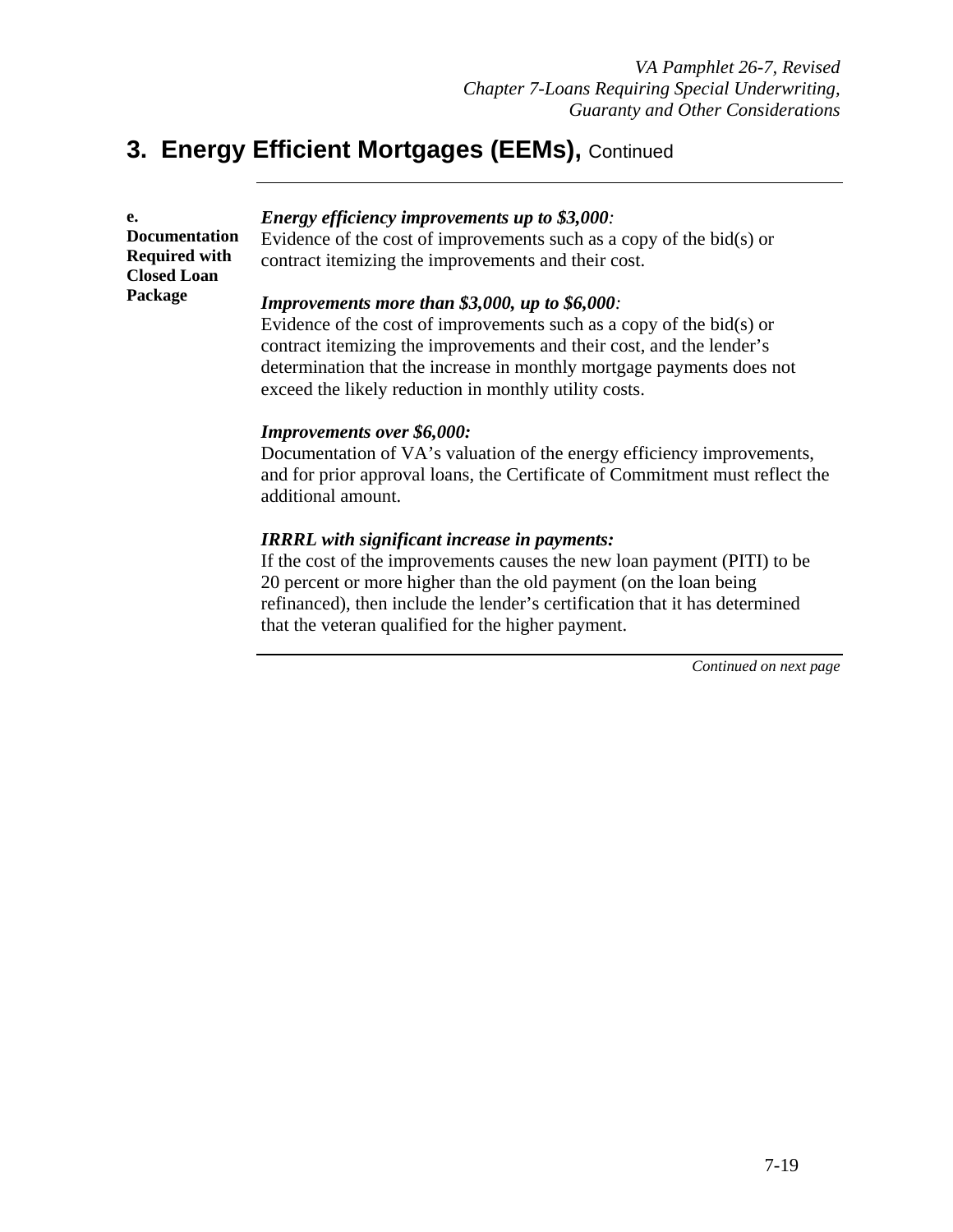**f. How to Calculate Guaranty and Entitlement Use**  Guaranty is calculated on an energy efficient mortgage as described in the following table.

| <b>Step</b> | <b>Action</b>                                                        |
|-------------|----------------------------------------------------------------------|
| 1           | Calculate guaranty on the loan without the portion attributable to   |
|             | the energy efficiency improvements.                                  |
| 2           | Calculate guaranty on the energy efficiency improvements             |
|             | portion by applying the same percentage used in Step 1.              |
| 3           | Add the results of Steps 1 and 2 to arrive at guaranty on the entire |
|             | loan.                                                                |

**However,** the veteran's entitlement will **only** be charged the amount arrived at in Step 1; it is based upon the loan amount **before** adding the cost of the energy efficiency improvements.

*Example* **1**: If a veteran has full entitlement and applies for a loan of \$80,000, plus \$6,000 in energy efficiency improvements, VA will guarantee 40 percent of the full loan amount of \$86,000. Thus, the dollar amount of the guaranty will be \$34,400, even though the charge to the veteran's entitlement is only \$32,000.

*Example* 2: If a veteran with full entitlement applies for a \$144,000 loan to purchase a home, and adds \$6,000 in energy efficiency improvements, the 25 percent guaranty on the loan will only require the use of \$36,000 entitlement, but the dollar amount of guaranty will be \$37,500.

| g. How to<br><b>Calculate the</b><br><b>Funding Fee</b> | Calculate the funding fee based on the full loan amount including the cost<br>of the energy efficiency improvements. |
|---------------------------------------------------------|----------------------------------------------------------------------------------------------------------------------|
|---------------------------------------------------------|----------------------------------------------------------------------------------------------------------------------|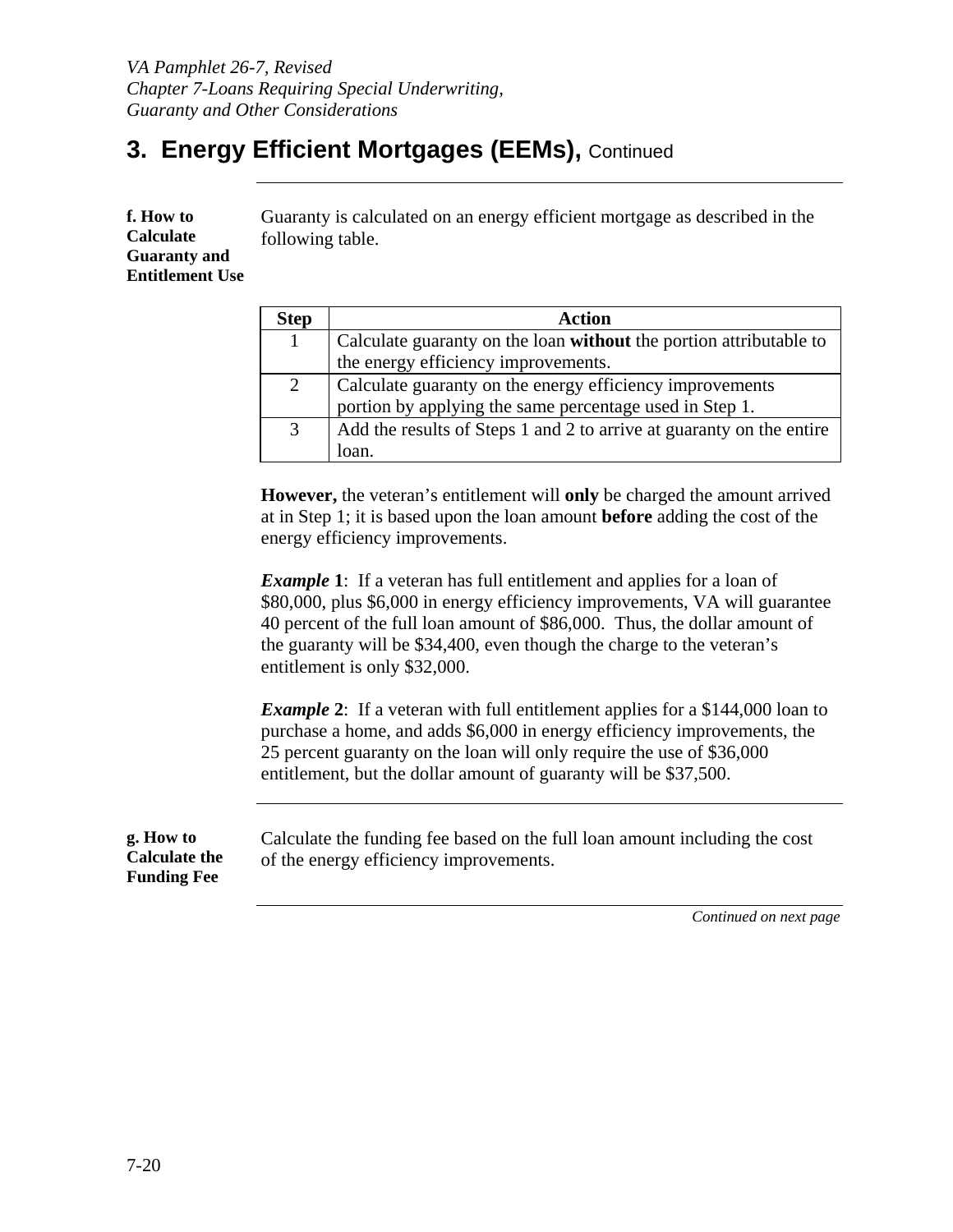| h.<br><b>Improvements</b><br><b>Not Completed</b>                               | If the energy efficiency improvements are not completed before closing, the<br>lender may establish an escrow or earmarked account and close the loan.                                                                                                                                                                                                      |
|---------------------------------------------------------------------------------|-------------------------------------------------------------------------------------------------------------------------------------------------------------------------------------------------------------------------------------------------------------------------------------------------------------------------------------------------------------|
| <b>Before Closing</b>                                                           | • A formal escrow is not required.<br>• Only the amount needed to complete the improvements must be withheld.<br>• Check the appropriate block in item 23, VA Form 26-1820, Report and<br>Certification of Loan Disbursement.<br>• No additional documentation concerning the escrowed/earmarked funds<br>must be submitted when reporting the closed loan. |
|                                                                                 | Generally, the improvements should be completed within 6 months from the<br>date of loan closing.                                                                                                                                                                                                                                                           |
|                                                                                 | • Provide written notification to VA when improvements are completed and<br>the escrow funds are disbursed, and<br>• assure the funds are properly applied to the costs of improvements.                                                                                                                                                                    |
|                                                                                 | If, after a reasonable time, the lender determines that the improvements will<br>not be completed:                                                                                                                                                                                                                                                          |
|                                                                                 | • apply the balance of the escrowed/earmarked funds to reduce the principal<br>balance on the loan, and<br>• provide written notification to VA that this has been done.                                                                                                                                                                                    |
| i.<br><b>Reimbursement</b><br>to the Veteran<br>out of IRRRL<br><b>Proceeds</b> | The veteran generally may not obtain cash proceeds from an IRRRL.                                                                                                                                                                                                                                                                                           |
|                                                                                 | <i>Note</i> : There is one exception. Up to \$6,000 of IRRRL loan proceeds may<br>be used to reimburse the veteran for the cost of energy efficiency<br>improvements completed within the 90 days immediately preceding the date<br>of the loan.                                                                                                            |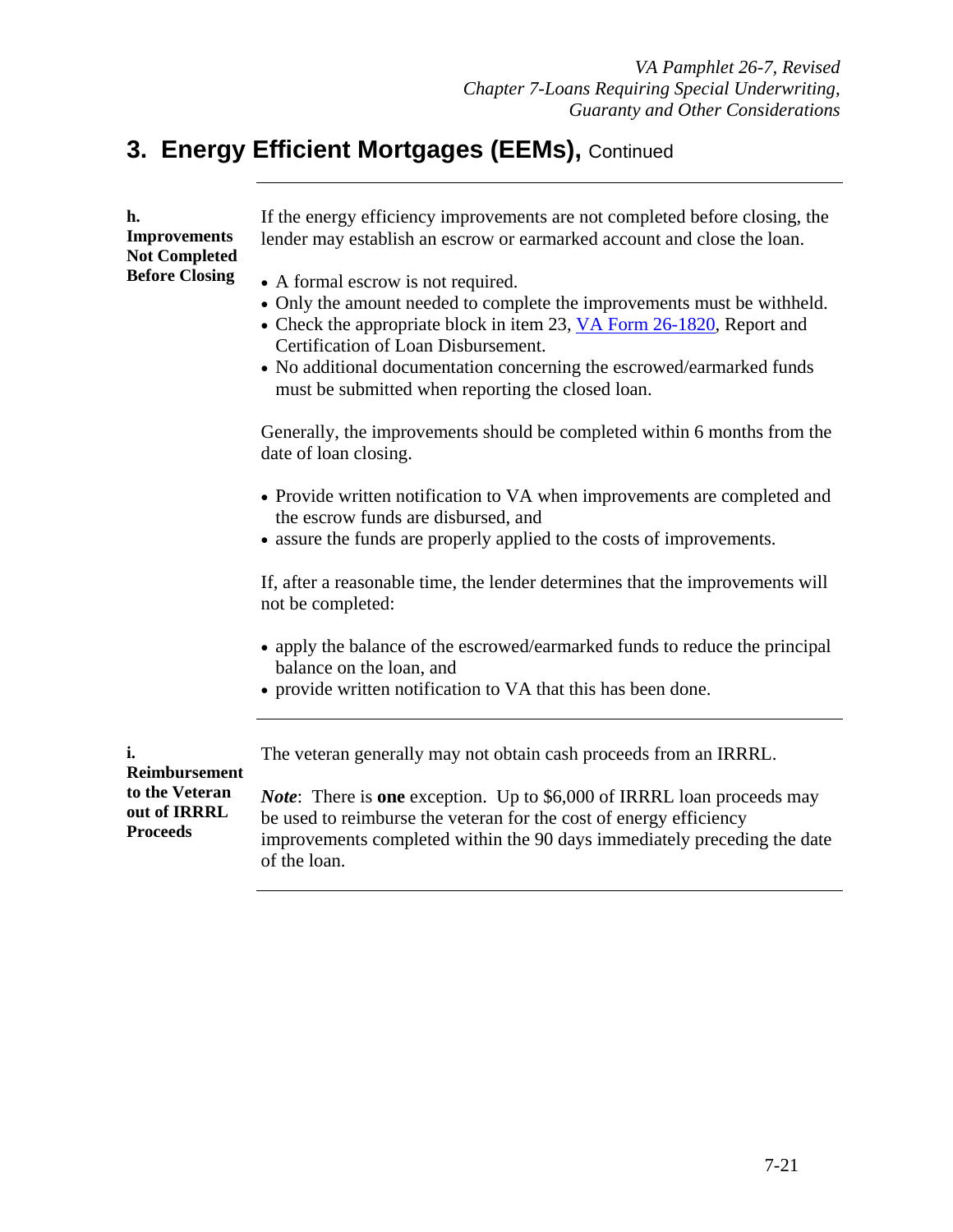### **4. Loans for Alteration and Repair**

| April 1, 2010, Change 12<br>• This section has been updated to make minor grammatical edits.                                                                                     |
|----------------------------------------------------------------------------------------------------------------------------------------------------------------------------------|
| VA may guarantee a loan for alteration and repair:                                                                                                                               |
| • of a residence already owned by the veteran and occupied as a home, or<br>• made in conjunction with a purchase loan on the property.                                          |
| The alterations and repairs must be those ordinarily found on similar<br>property of comparable value in the community.                                                          |
| The cost of alterations and repairs to structures may be included in a loan<br>for the purchase of improved property to the extent that their value supports<br>the loan amount. |
|                                                                                                                                                                                  |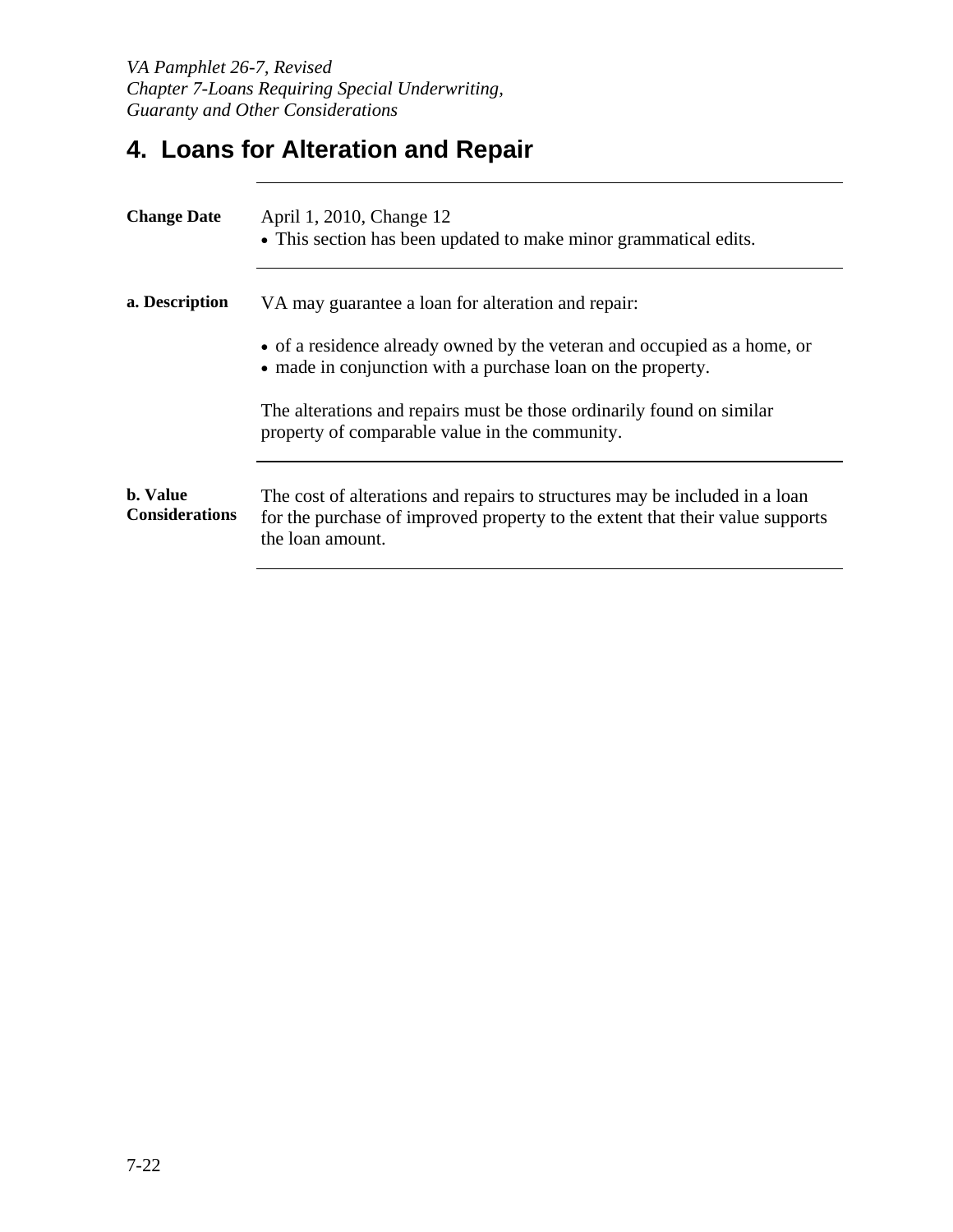# **5. Supplemental Loans**

| <b>Change Date</b>                           | November 8, 2012, Change 21<br>• This section has been updated to make minor grammatical edits.                                                                                                                                                                                                                                                     |
|----------------------------------------------|-----------------------------------------------------------------------------------------------------------------------------------------------------------------------------------------------------------------------------------------------------------------------------------------------------------------------------------------------------|
| a. What is a<br><b>Supplemental</b><br>Loan? | A supplemental loan is a loan for the alteration, improvement, or repair of a<br>residential property. The residential property must:                                                                                                                                                                                                               |
|                                              | • secure an existing VA-guaranteed loan, and<br>• be owned and occupied by the veteran, or the veteran will reoccupy upon<br>completion of major alterations, repairs, or improvements.                                                                                                                                                             |
|                                              | The alterations, improvements, or repairs must:                                                                                                                                                                                                                                                                                                     |
|                                              | • be for the purpose of substantially protecting or improving the basic<br>livability or utility of the property, and<br>• be restricted primarily to the maintenance, replacement, improvement or<br>acquisition of real property, including fixtures.                                                                                             |
|                                              | Installation of features such as barbecue pits, swimming pools, etc., does<br>not meet this requirement.                                                                                                                                                                                                                                            |
|                                              | No more than 30 percent of the loan proceeds may be used for the<br>maintenance, replacement, improvement, repair, or acquisition of<br>nonfixtures or quasi-fixtures such as refrigeration, cooking, washing, and<br>heating equipment. The equipment must be related to or supplement the<br>principal alteration for which the loan is proposed. |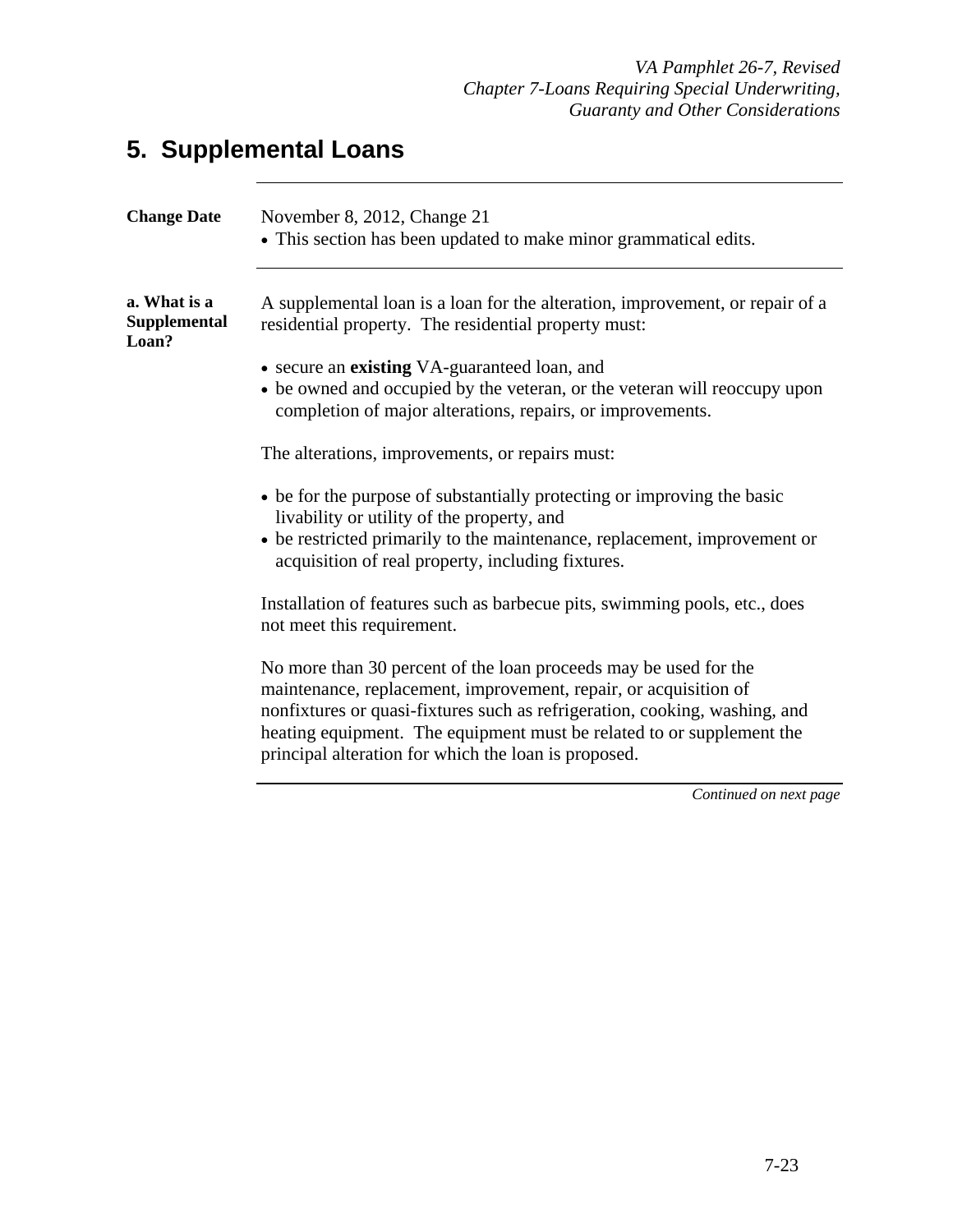*VA Pamphlet 26-7, Revised Chapter 7-Loans Requiring Special Underwriting, Guaranty and Other Considerations* 

### **5. Supplemental Loans, Continued**

| b. Required<br>Lien and<br><b>Maximum</b> | It is the lender's responsibility to obtain an effective lien of the required<br>dignity.                                                                                                                                                                                     |
|-------------------------------------------|-------------------------------------------------------------------------------------------------------------------------------------------------------------------------------------------------------------------------------------------------------------------------------|
| <b>Loan Term</b>                          | Possible methods to secure a supplemental loan are:                                                                                                                                                                                                                           |
|                                           | • through an open end provision of the instrument securing the existing<br>loan,                                                                                                                                                                                              |
|                                           | • through an amendment of the existing loan security instrument,<br>• by taking a new lien to cover both the existing and the supplemental<br>loans, or                                                                                                                       |
|                                           | • by taking a separate lien immediately junior to the existing lien.                                                                                                                                                                                                          |
|                                           | The maximum loan term is:                                                                                                                                                                                                                                                     |
|                                           | • 30 years if amortized, or<br>• 5 years if not amortized.                                                                                                                                                                                                                    |
| c. Other<br><b>Requirements</b>           | The existing loan must be current with respect to taxes, insurance, and<br>amortized payments, and must not otherwise be in default <b>unless</b> a primary<br>purpose of the supplemental loan is to improve the ability of the borrower to<br>maintain the loan obligation. |
|                                           | The making of a supplemental loan can never result in any increase in the<br>rate of interest on the existing loan.                                                                                                                                                           |
|                                           | A supplemental loan to be written at a higher rate of interest than that<br>payable on the existing loan must be evidenced by a separate note from the<br>existing loan.                                                                                                      |
| d. Prior<br>Approval or                   | A supplemental loan will require the prior approval of VA if:                                                                                                                                                                                                                 |
| <b>Automatic</b><br><b>Loan Closing</b>   | • the loan will be made by a lender who is not the holder of the currently<br>guaranteed obligation,<br>• the loan is to be made by a lender that does not have authority to close                                                                                            |
|                                           | loans on an automatic basis, or<br>• an obligor liable on the currently outstanding obligation will be released<br>from personal liability by operation of law or otherwise.                                                                                                  |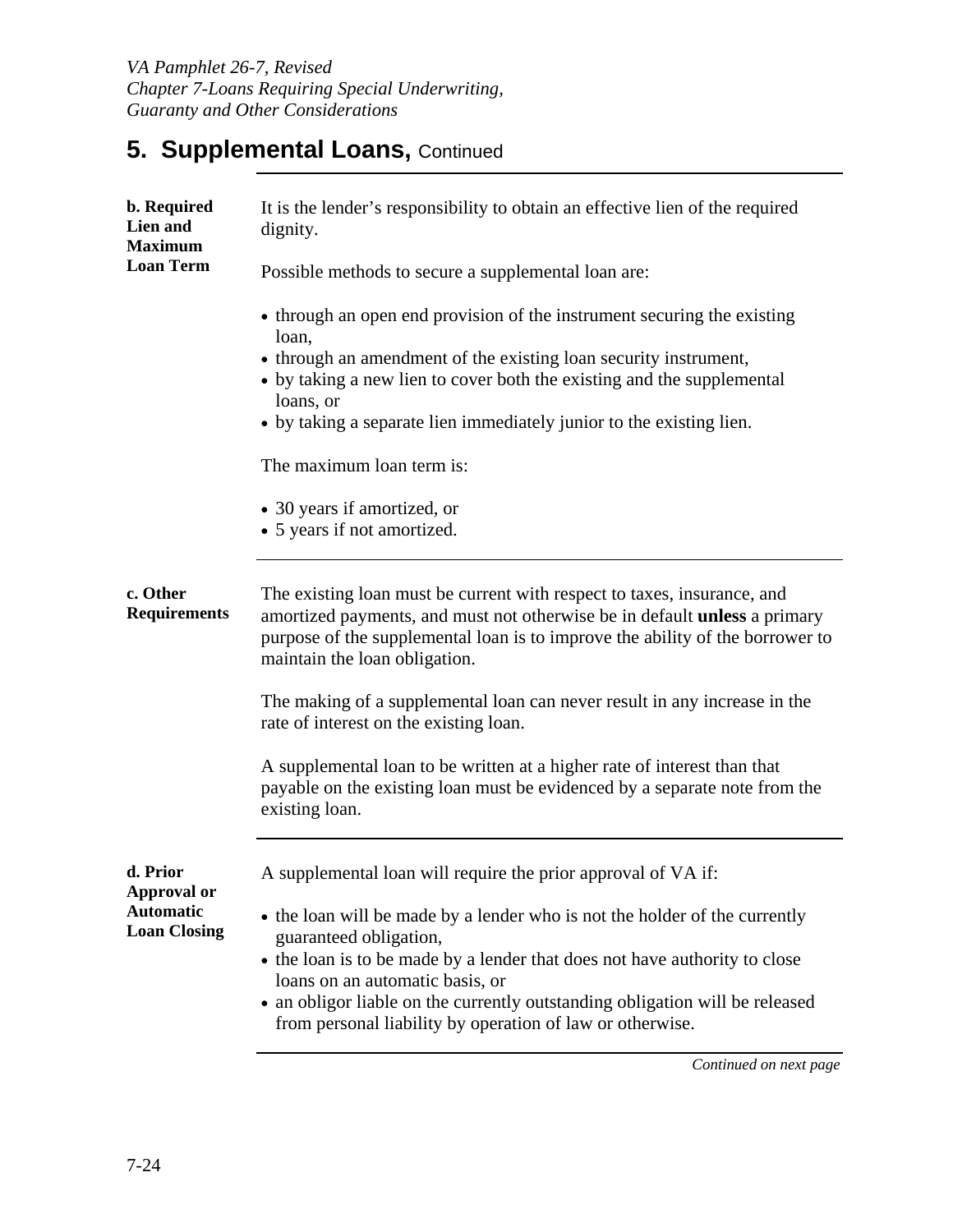#### **5. Supplemental Loans, Continued**

#### **e. Procedures** Submit a statement describing the alterations, improvements, or repairs made or to be made with the prior approval application (or loan closing package, if closed automatically). In addition, report the amount outstanding on the existing loan as of the date of closing of the supplemental loan in the loan closing package.

*If the cost of the repairs, alterations, or improvements exceeds \$3,500*: A NOV and compliance inspections are required.

#### *If the cost of the repairs, alterations, or improvements does not exceed \$3,500:*

An NOV and compliance inspections are not required. Instead, a statement of reasonable value may be submitted. The statement must be completed and signed by a VA-designated appraiser. A VA-designated appraiser is an individual nominated by the lender (who may be an officer, trustee, or employee of the lender or its agent) who has been approved by the local VA office. The statement must specify:

- the work done or to be done,
- the purchase price or cost of the work and material, and
- that the purchase price or cost does not exceed the reasonable value.

In lieu of VA compliance inspections, the lender must submit a certification as follows:

"The undersigned lender certifies to the Department of Veterans Affairs that the property as repaired, altered, or improved has been inspected by a qualified individual designated by the undersigned, and based on the inspection report, the undersigned has determined that the repairs, alterations, or improvements financed with the proceeds of the loan described in the attached VA Form 26-1820, appear to have been completed in substantial conformance with related contracts."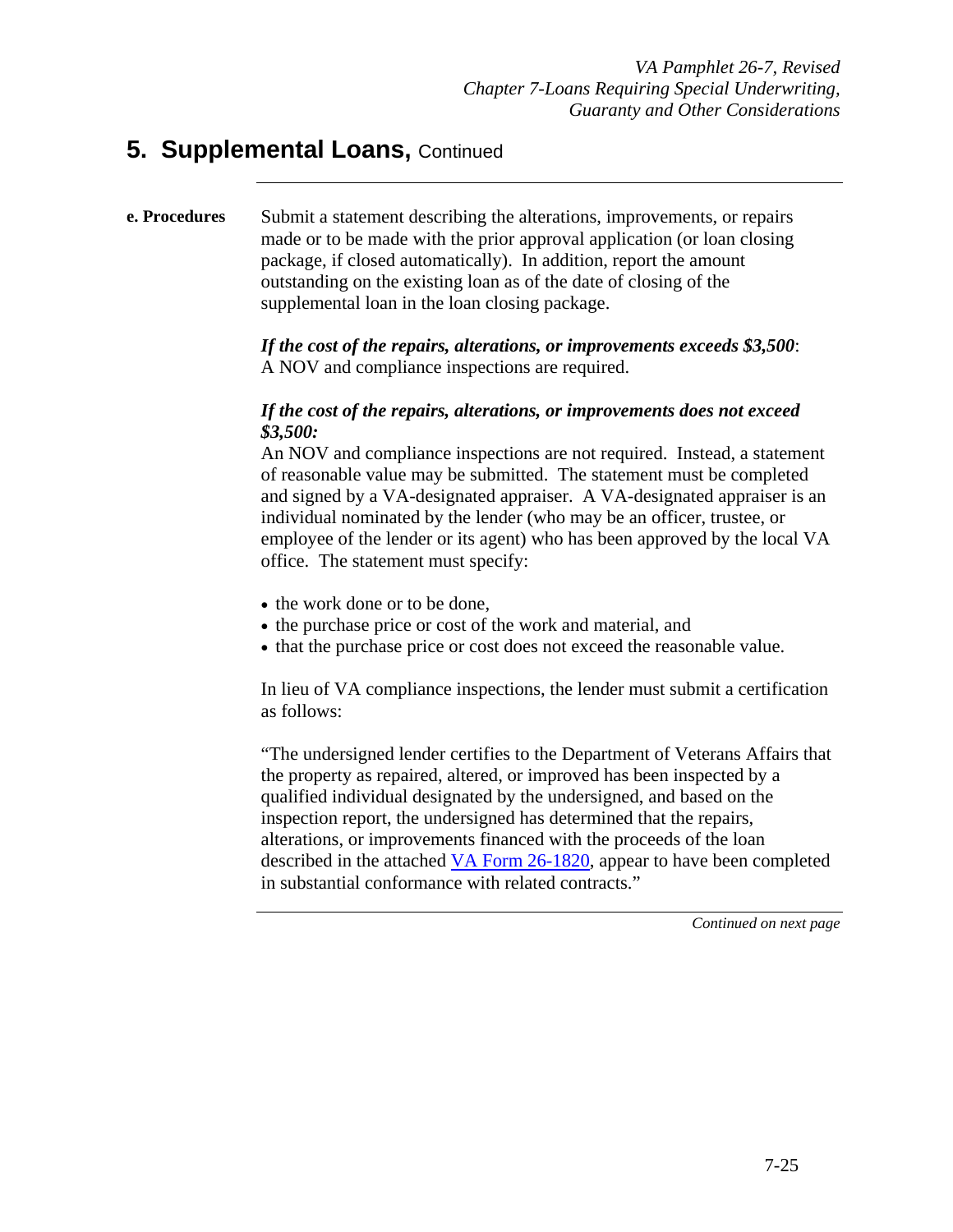### **5. Supplemental Loans, Continued**

| f. Guaranty and<br><b>Entitlement</b> | guaranteed loan: | If the supplemental loan will not be consolidated with a related outstanding                                                                                                                           |
|---------------------------------------|------------------|--------------------------------------------------------------------------------------------------------------------------------------------------------------------------------------------------------|
|                                       |                  | • the veteran must have sufficient entitlement for the new loan, and<br>• VA will issue a new LGC solely for supplemental loans.                                                                       |
|                                       |                  | If the supplemental loan will be consolidated with a related outstanding<br>guaranteed loan, VA will issue a new modified guaranty certificate.                                                        |
| g. Procedure                          |                  | If the veteran has no available entitlement, VA can still guarantee the<br>supplemental loan provided the lender is the holder of the veteran's existing<br>loan and the loans are to be consolidated. |
|                                       |                  | The amount of the modified guaranty will be the maximum guaranty<br>effective on the existing loan at the time the supplemental loan is closed.                                                        |
|                                       |                  | To calculate the percentage of guaranty applicable to the combined<br>indebtedness take the result of Step 1, and divide by the result of Step 3.                                                      |
|                                       |                  | Follow the steps in the table below to calculate the percentage of guaranty<br>applicable to the combined indebtedness.                                                                                |
|                                       | <b>Step</b>      | <b>Action</b>                                                                                                                                                                                          |
|                                       | 1                | Take the balance of the existing loan at the time of closing of the                                                                                                                                    |
|                                       |                  | supplemental loan and multiply by the percentage of guaranty for<br>the existing loan, as shown on the guaranty certificate.                                                                           |
|                                       | $\overline{2}$   | Calculate the amount of guaranty that would be issued on the                                                                                                                                           |
|                                       |                  | supplemental loan as an independent loan (do not exceed the                                                                                                                                            |
|                                       |                  | amount of entitlement available to the veteran).                                                                                                                                                       |
|                                       | 3                | Take the balance of the existing loan and add the amount of the                                                                                                                                        |
|                                       |                  | supplemental loan.                                                                                                                                                                                     |
|                                       | 4                | Take the result of Step 1 above and add the result of Step 2 above.                                                                                                                                    |
|                                       | 5                | Divide by the result of Step 3 above.                                                                                                                                                                  |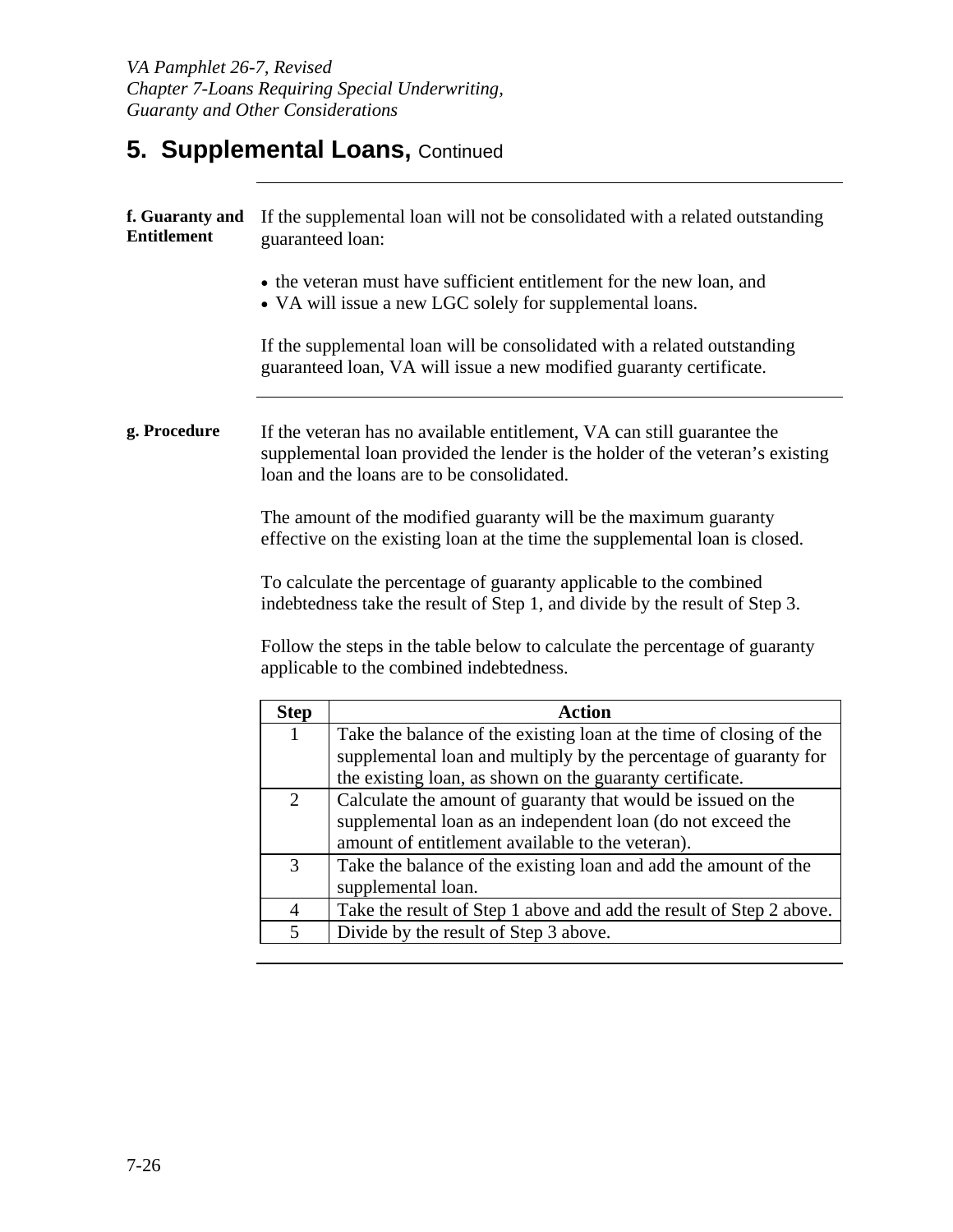### **6. Adjustable Rate Mortgages (ARMs)**

| <b>Change Date</b>                            | November 8, 2012, Change 21<br>• This section has been updated to note that VA's authority to guarantee<br>ARMs and Hybrid ARMs is now permanent.                                                                                                                                                                        |
|-----------------------------------------------|--------------------------------------------------------------------------------------------------------------------------------------------------------------------------------------------------------------------------------------------------------------------------------------------------------------------------|
| a. Definition of<br><b>ARMs</b>               | The Honoring America's Veterans and Caring for Camp Lejeune Families<br>Act of 2012 made permanent VA's authority to guarantee ARMs and Hybrid<br>ARM <sub>s</sub> .                                                                                                                                                     |
|                                               | An ARM loan offers more flexible interest rates based on negotiated initial<br>fixed interest rates coupled with periodic adjustments to the interest rate over<br>time. Hybrid ARMs have longer initial fixed rates of 3, 5, 7, or 10 years,<br>while a "traditional" ARM allows for an annual adjustment after 1 year. |
| <b>b.</b> Interest Rate<br><b>Adjustments</b> | <b>Traditional ARMs:</b><br>Interest rate adjustments occur on an annual basis. The annual interest rate<br>adjustments are limited to a maximum increase or decrease of one percentage<br>point. Additionally, interest rate increases are limited to a maximum of five<br>percentage points over the life of the loan. |
|                                               | <b>Hybrid ARMs:</b><br>If the initial contract interest rate remains fixed for less than 5 years, the<br>initial adjustment is limited to a maximum increase or decrease of one<br>percentage point and the interest rate increase over the life of the loan is<br>limited to five percentage points.                    |
|                                               | If the initial contract interest rate remains fixed for 5 years or more, the initial<br>adjustment will be limited to a maximum increase or decrease of two<br>percentage points and the interest rate increase over the life of the loan will be<br>limited to six percentage points.                                   |
|                                               | <i>Note</i> : After the initial interest rate adjustment, annual adjustments may be up<br>to two percentage points.                                                                                                                                                                                                      |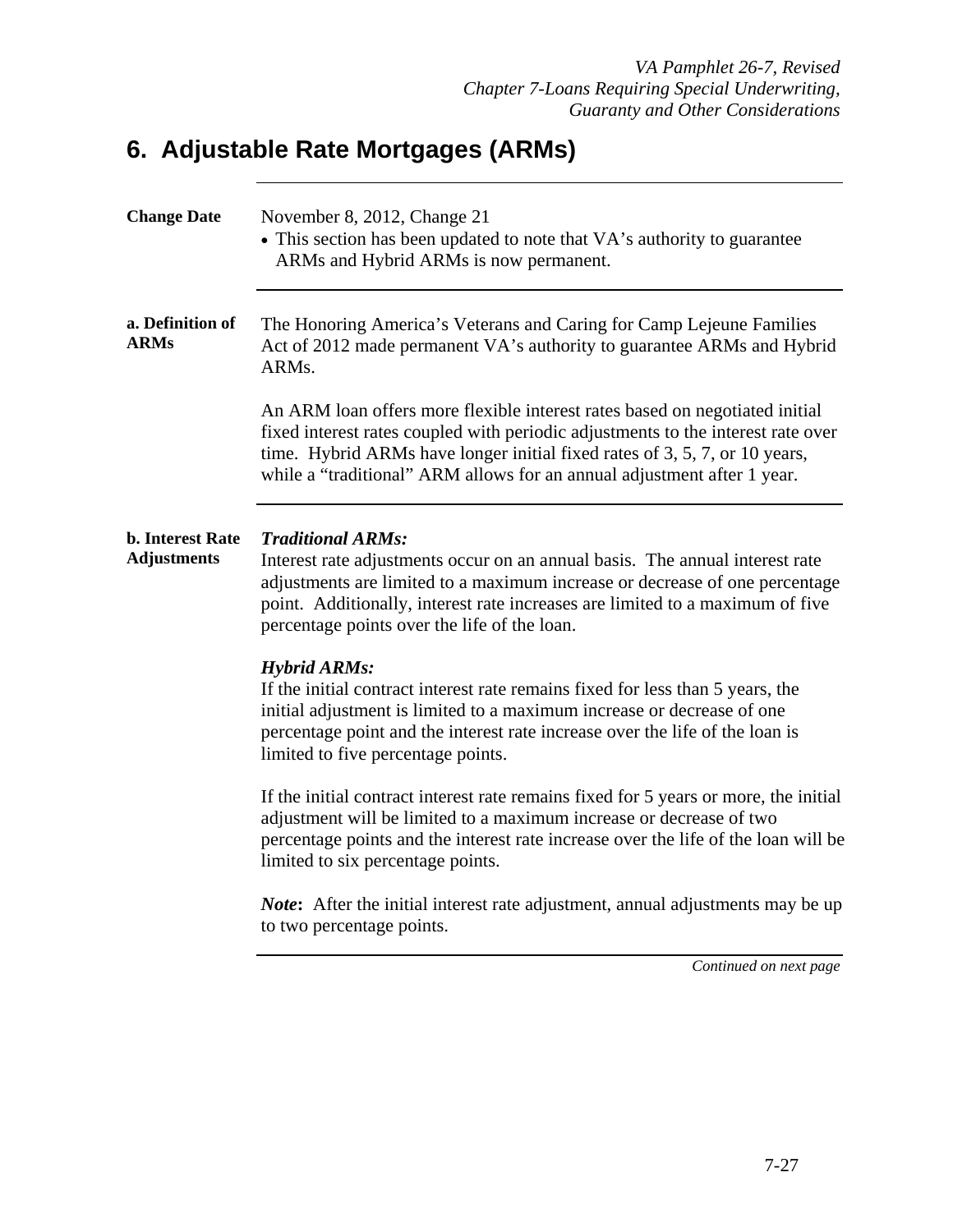# **6. Adjustable Rate Mortgages (ARMs), Continued**

| an ARM | c. Underwriting ARM loans that may adjust after 1 year MUST be underwritten at one<br>percentage point above the initial rate. |
|--------|--------------------------------------------------------------------------------------------------------------------------------|
|        | Hybrid ARMs with a fixed period of 3 or more years may be underwritten at<br>the initial interest rate.                        |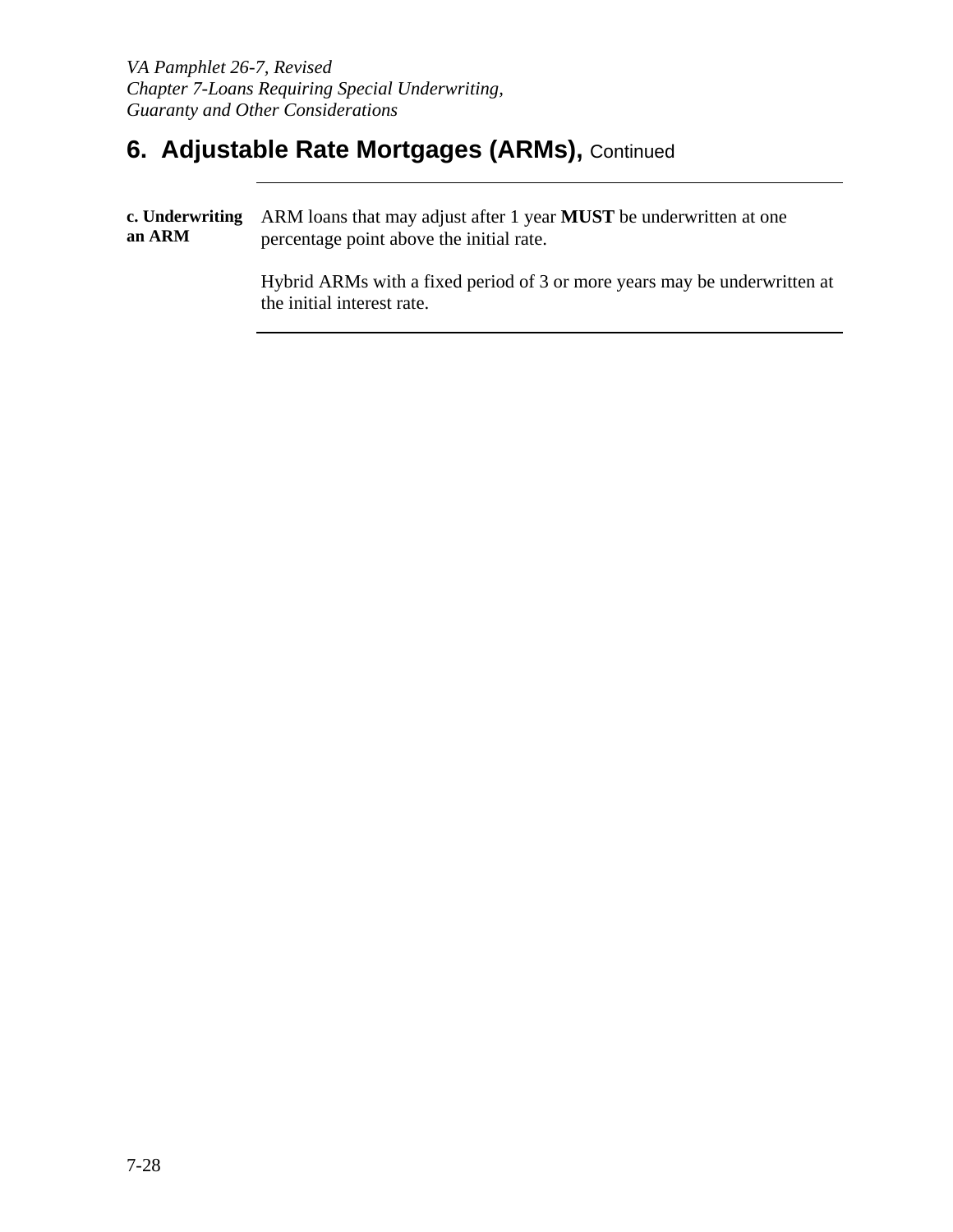### **7. Graduated Payment Mortgages (GPMs)**

| <b>Change Date</b>                  | November 8, 2012, Change 21<br>• This section has been updated to make minor grammatical edits.                                                                                                                                                                                                                                                                                              |
|-------------------------------------|----------------------------------------------------------------------------------------------------------------------------------------------------------------------------------------------------------------------------------------------------------------------------------------------------------------------------------------------------------------------------------------------|
| a. Description                      | A GPM is a mortgage with the following amortization features:                                                                                                                                                                                                                                                                                                                                |
|                                     | • lower initial monthly payments than payments on a comparable mortgage<br>under the standard amortization plan,                                                                                                                                                                                                                                                                             |
|                                     | • periodic (normally annual) increases in the monthly payment by a fixed<br>percentage for a stated "graduation period," and                                                                                                                                                                                                                                                                 |
|                                     | • monthly payments that level off after the graduation period and remain<br>the same for the duration of the loan.                                                                                                                                                                                                                                                                           |
|                                     | <i>Note:</i> The payments after the leveling off period are higher than payments<br>on a comparable mortgage under the standard amortization plan.                                                                                                                                                                                                                                           |
|                                     | The method used to achieve this involves deferring a portion of the interest<br>due on the loan each month during the graduation period and adding that<br>interest to the principal balance. This decreases the monthly payments<br>during the graduation period, and <b>increases</b> the outstanding principal<br>balance during the graduation period, creating "negative amortization." |
| b. Acceptable<br><b>Use of GPMs</b> | GPMs should be used as an alternative for qualified veterans whose income:                                                                                                                                                                                                                                                                                                                   |
|                                     | • is expected to increase at a rate which can accommodate the increase in<br>monthly payments, or<br>• is currently sufficient to accommodate the higher GPM payments after the<br>leveling off period.                                                                                                                                                                                      |
|                                     | GPMs should not be used as a tool to qualify veterans who cannot qualify<br>for loans under the standard amortization plan unless their income can<br>reasonably be expected to increase at a rate which can accommodate the<br>increase in monthly payments.                                                                                                                                |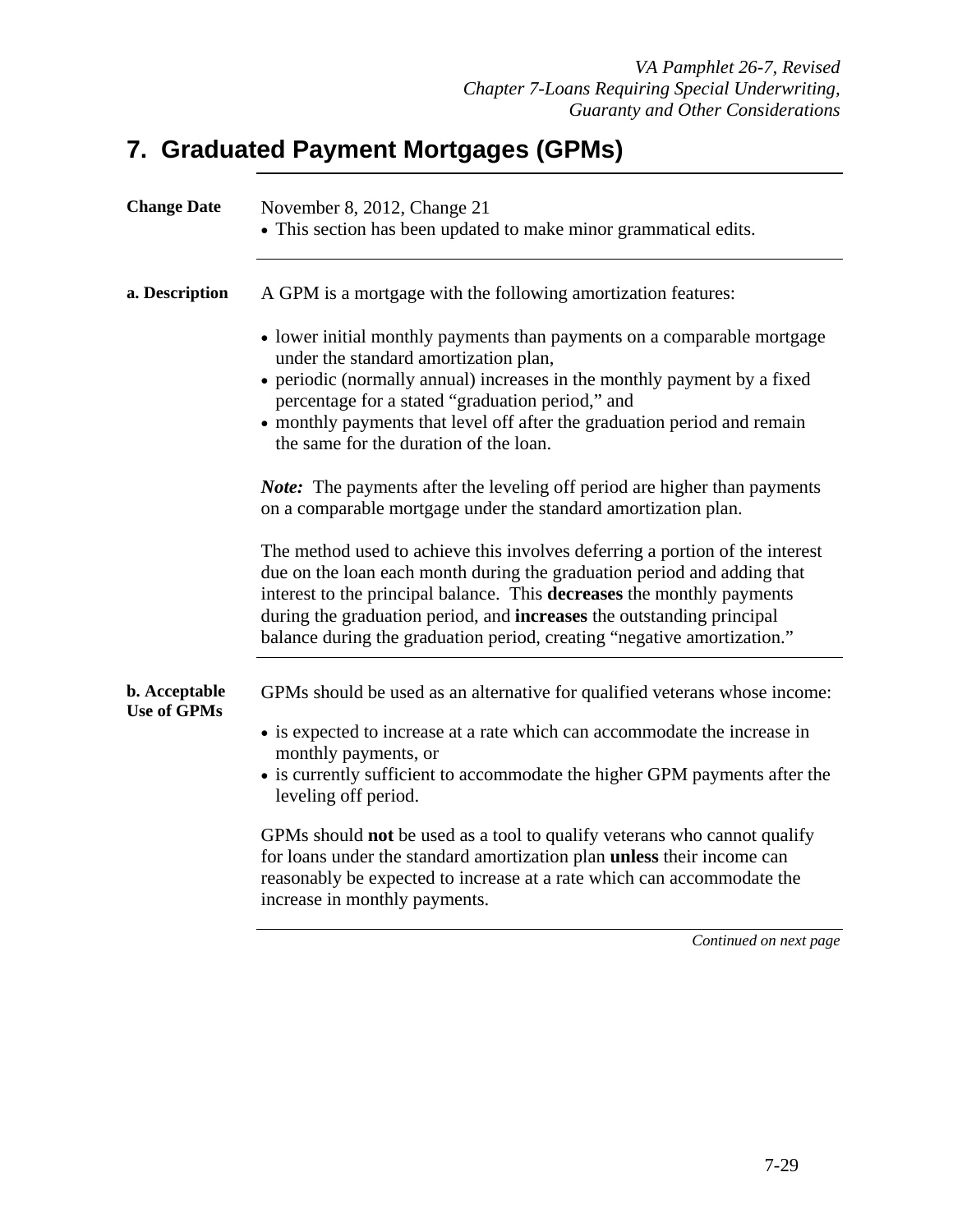| b. Acceptable<br><b>Use of GPMs</b><br>(continued)                               | A GPM may be used only to acquire a single-family dwelling unit (but not<br>a manufactured home) and can include funds for energy efficiency<br>improvements.                                                                                                                                                                                                             |
|----------------------------------------------------------------------------------|---------------------------------------------------------------------------------------------------------------------------------------------------------------------------------------------------------------------------------------------------------------------------------------------------------------------------------------------------------------------------|
|                                                                                  | A GPM may not be used for a refinancing loan, alteration, repair, or<br>improvement only purposes, or to acquire a multiple unit dwelling.                                                                                                                                                                                                                                |
| c. Maximum<br><b>Loan Amount</b><br>and<br><b>Downpayment</b><br><b>Required</b> | <b>Existing properties:</b><br>The principal amount of the loan may <b>never</b> exceed the initial reasonable<br>value of the property (the value indicated on the NOV used for loan<br>closing).                                                                                                                                                                        |
|                                                                                  | • Since the principal balance increases during the initial years of the loan, a<br>loan made for the full amount of reasonable value would violate this<br>provision.                                                                                                                                                                                                     |
|                                                                                  | • Therefore, a downpayment is required to keep the principal balance from<br>ever exceeding the initial reasonable value of the property.                                                                                                                                                                                                                                 |
|                                                                                  | To calculate the maximum initial loan amount and the required<br>downpayment, use the Department of Housing and Urban Development's<br>(HUD) tables for Plan III Section 245 GPMs showing outstanding principal<br>balance factors and monthly installment amounts per \$1,000 of original loan<br>proceeds. The factors vary according to the interest rate on the loan. |
|                                                                                  | <i>Note:</i> These tables are available on diskette through HUD offices.                                                                                                                                                                                                                                                                                                  |
|                                                                                  | Determine the maximum initial loan amount as follows:                                                                                                                                                                                                                                                                                                                     |
|                                                                                  | Initial reasonable value of the property                                                                                                                                                                                                                                                                                                                                  |
|                                                                                  | Highest outstanding principal balance factor per \$1,000 of original loan<br>proceeds for the particular interest rate (from the HUD tables)<br>X<br>1,000                                                                                                                                                                                                                |
|                                                                                  | The difference between this maximum initial loan amount and the initial<br>reasonable value of the property is the amount of downpayment required.                                                                                                                                                                                                                        |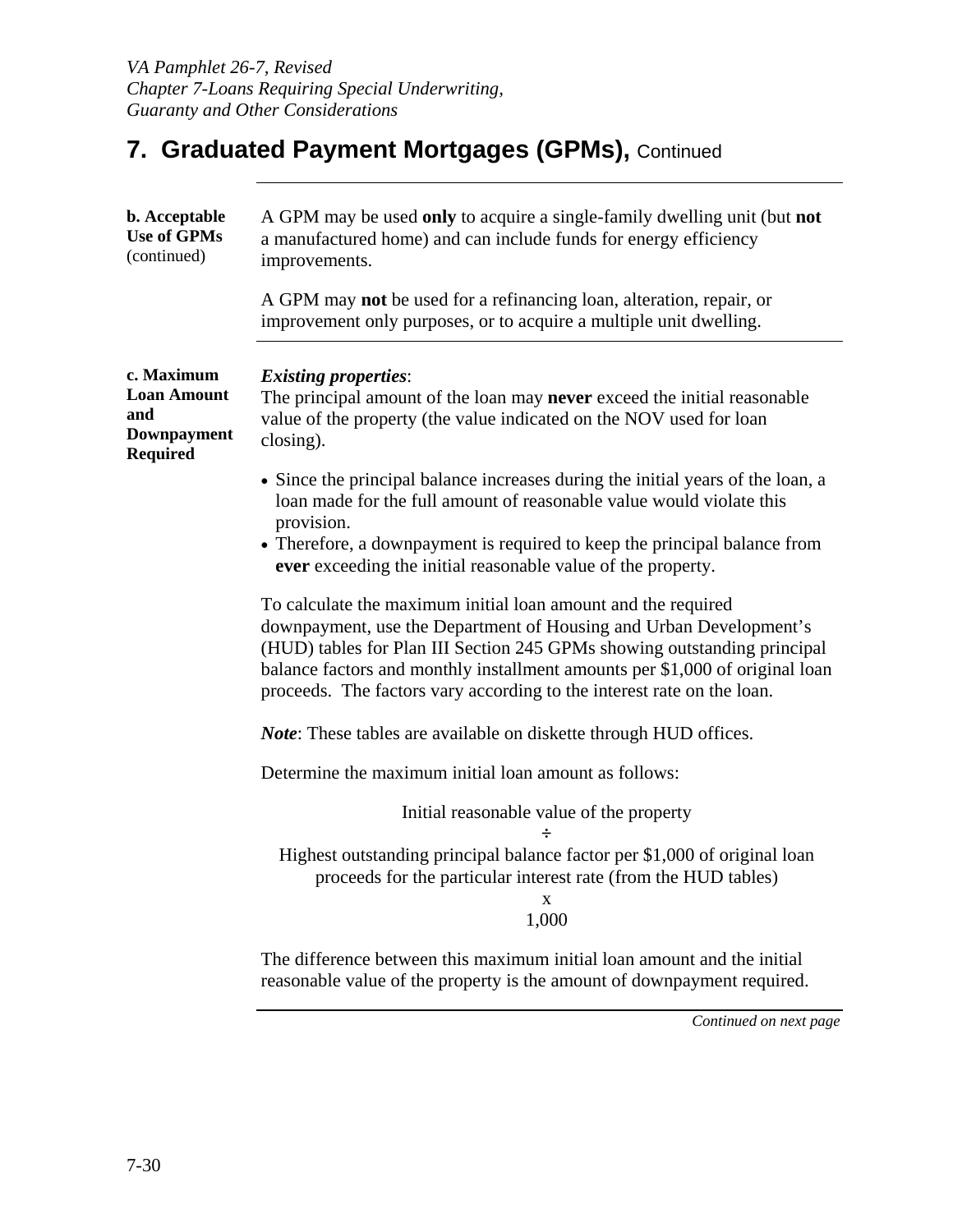| c. Maximum<br><b>Loan Amount</b><br>and<br><b>Downpayment</b><br><b>Required</b><br>(continued) | New construction or existing homes not previously occupied:<br>The initial loan amount may not exceed the lesser of the purchase price or<br>97.50 percent of the initial reasonable value of the property. A<br>downpayment will be required to cover the difference between the<br>reasonable value and the initial loan amount.                        |
|-------------------------------------------------------------------------------------------------|-----------------------------------------------------------------------------------------------------------------------------------------------------------------------------------------------------------------------------------------------------------------------------------------------------------------------------------------------------------|
|                                                                                                 | The principal amount of the loan thereafter (including the amount of all<br>interest deferred and added to principal, but not including any amount<br>attributable to the funding fee or energy efficiency improvements) may not<br>be scheduled to exceed the projected value of the property at any time.                                               |
|                                                                                                 | Calculate the projected value of the property by increasing the reasonable<br>value of the property from the time the loan is made at a rate not in excess<br>of 2.5 percent per year, but never to exceed 115 percent of the initial<br>reasonable value.                                                                                                |
|                                                                                                 | Downpayment:<br>• The amount required depends upon whether the dwelling is new or<br>existing. (See above.)<br>• The veteran may choose to pay a higher downpayment to offset the<br>negative amortization.<br>• The downpayment must be paid in cash from the veteran's own resources.                                                                   |
|                                                                                                 | <b>Impact of interest rate increase on loans in process:</b><br>Any increase in the interest rate requires recalculation of the maximum loan<br>amount, downpayment, and payment schedule.                                                                                                                                                                |
|                                                                                                 | Funding fee and energy efficiency improvements:<br>The initial loan amount may be increased by the amount of the VA funding<br>fee, if financed in the loan, and the cost of any energy efficiency<br>improvements.                                                                                                                                       |
| d. Amortization                                                                                 | Loan payments increase each year at a rate of 7.5 percent per year for the<br>first 5 years. At the beginning of the sixth year, the payments become level<br>for the remaining term. This amortization plan is similar (except for the<br>"minimum cash investment" requirement) to HUD's GPM Plan III under<br>Section 245 of the National Housing Act. |
|                                                                                                 | Continued on next page                                                                                                                                                                                                                                                                                                                                    |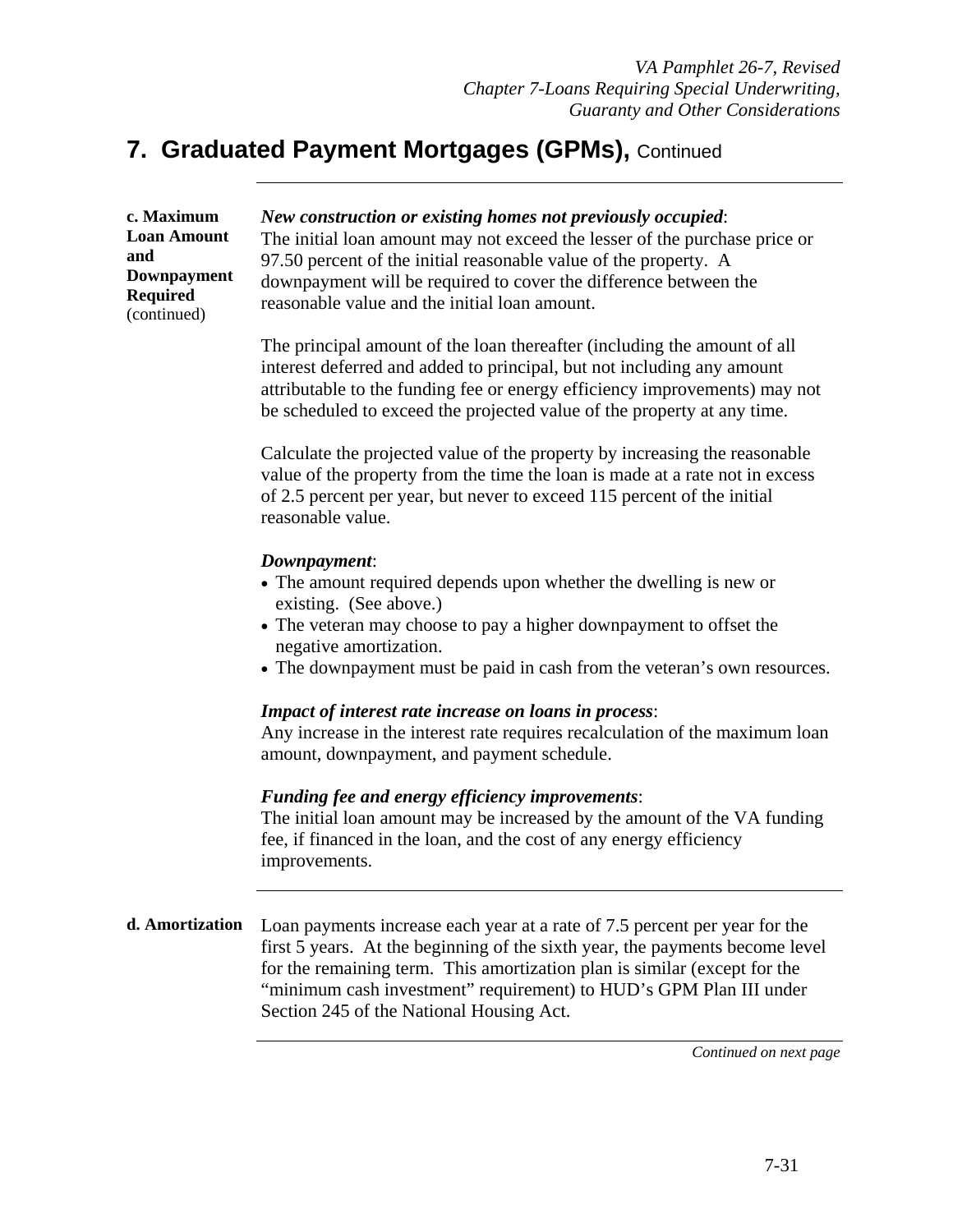| e. How to<br>Calculate<br><b>Monthly</b><br><b>Installments</b> | Perform the necessary calculations using HUD tables for Plan III Section<br>245 GPMs showing outstanding principal balance factors and monthly<br>installment amounts per \$1,000 of original loan proceeds. The factors vary<br>according to the interest rate on the loan. |
|-----------------------------------------------------------------|------------------------------------------------------------------------------------------------------------------------------------------------------------------------------------------------------------------------------------------------------------------------------|
|                                                                 | Determine the monthly installment amounts as follows:                                                                                                                                                                                                                        |
|                                                                 | Number of thousands of dollars in the original loan amount (including the<br>VA funding fee, if financed, and the cost of any energy efficiency<br>improvements)<br>X                                                                                                        |
|                                                                 | Monthly installment factor per \$1,000 of original loan proceeds for the<br>particular interest rate from the HUD tables (Different factors are<br>provided for each of years 1 through 5, and year 6 and beyond.)                                                           |
| f. Annual<br>Percentage<br>Rate (APR)<br><b>Calculation</b>     | HUD's GPM APR tables may not be used for VA purposes because they<br>include an adjustment for the HUD mortgage insurance premium.                                                                                                                                           |
| g. Underwriting<br><b>Considerations</b>                        | If there are strong indications that the applicant's income can reasonably be<br>expected to keep pace with the increases in the monthly mortgage payment<br>then:                                                                                                           |
|                                                                 | • analyze the adequacy of the applicant's income, and<br>• complete VA Form 26-6393, Loan Analysis, using only the first year's<br>mortgage payment in monthly shelter expenses.                                                                                             |
|                                                                 | However, if such strong indications are absent then:                                                                                                                                                                                                                         |
|                                                                 | analyze the adequacy of the applicant's income, and<br>• complete VA Form 26-6393 using the payment which would apply if the<br>loan was under the standard amortization plan.                                                                                               |
|                                                                 | The lower initial payments of the GPM can be considered a compensating<br>factor, if appropriate.                                                                                                                                                                            |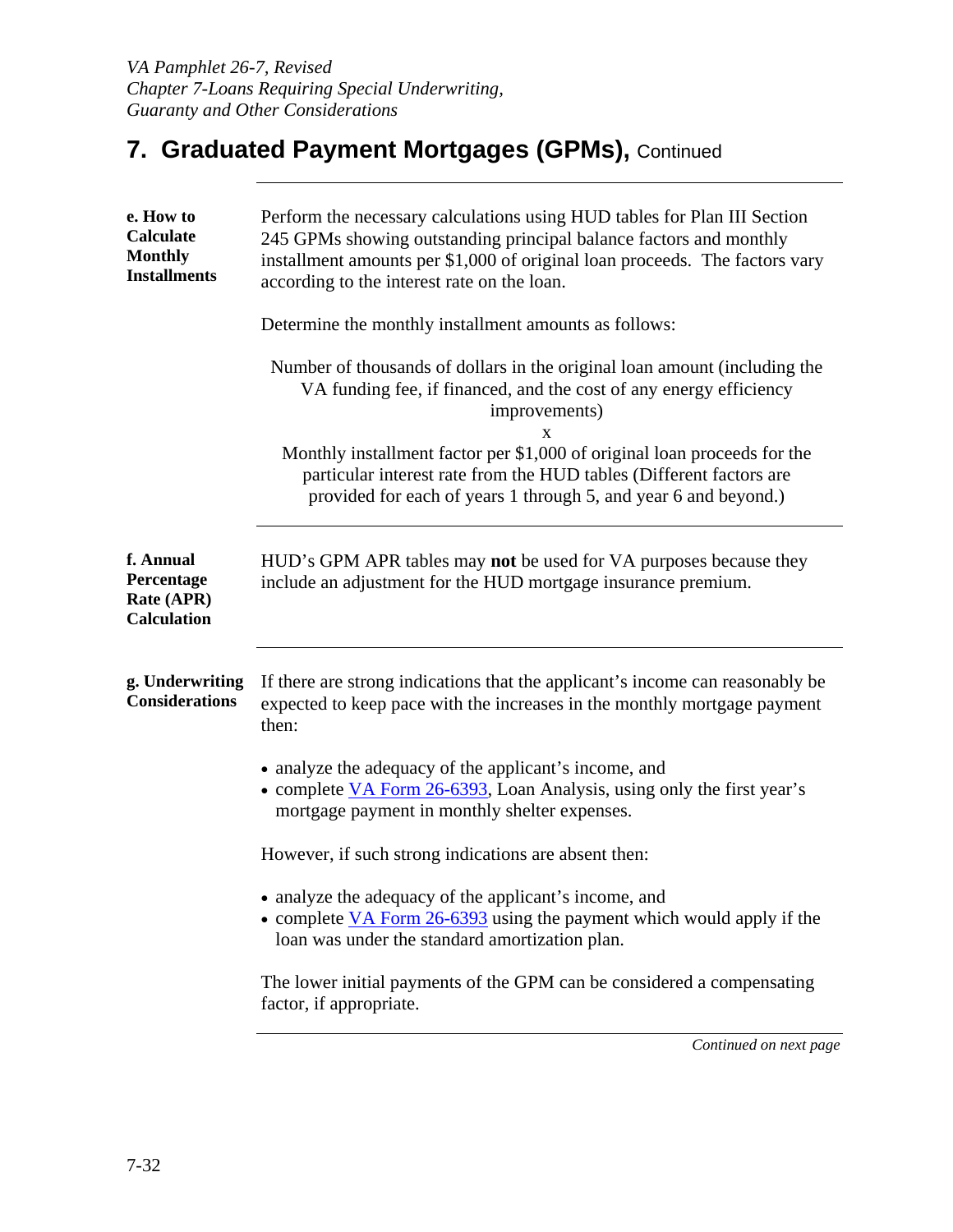| h. Veteran's<br><b>Statement</b> | The following statement must be signed by the veteran and submitted with<br>each prior approval application or automatic loan report involving a VA<br>GPM:                                                                                                                                                                                                                                                                                                                                  |
|----------------------------------|----------------------------------------------------------------------------------------------------------------------------------------------------------------------------------------------------------------------------------------------------------------------------------------------------------------------------------------------------------------------------------------------------------------------------------------------------------------------------------------------|
|                                  | "I fully understand that because of the graduated-payment loan obligation I<br>am undertaking, my mortgage payment excluding taxes and insurance will<br>start at \$__________ and will increase by 7.5 percent each year for 5 years to<br>a maximum payment of \$___________, and the mortgage balance will<br>maximum total amount by which the deferred interest will increase the<br>principal is \$_________. Monthly installments will be due according to the<br>following schedule: |
|                                  | • \$_____________ during the first year of the loan<br>• \$____________ during the second year of the loan<br>• \$____________ during the third year of the loan<br>• \$____________ during the fourth year of the loan<br>• \$_____________ during the fifth year of the loan<br>• \$____________ during the sixth year of the loan and every year thereafter."                                                                                                                             |
|                                  | If the interest rate increases after the veteran has signed the initial statement,<br>an amended statement must be prepared and signed by the veteran before<br>loan closing, and included with the loan closing package.                                                                                                                                                                                                                                                                    |
| i. Other<br><b>Requirements</b>  | The property securing the loan must have a remaining economic life of at<br>least 30 years, as shown on the NOV.                                                                                                                                                                                                                                                                                                                                                                             |
|                                  | While a GPM cannot be used to refinance another loan, a GPM can be<br>refinanced by a fixed rate VA-guaranteed refinancing loan.                                                                                                                                                                                                                                                                                                                                                             |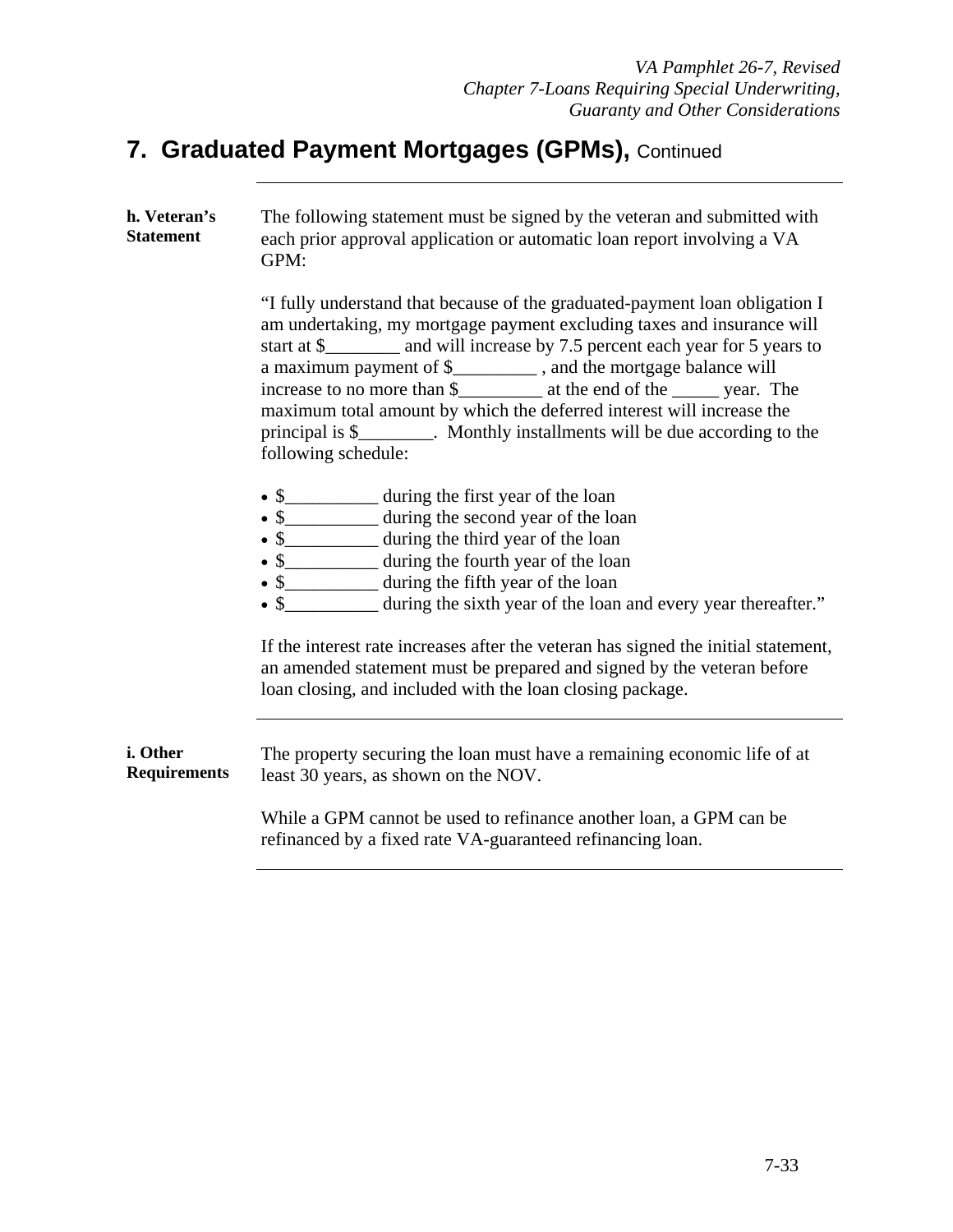# **8. Growing Equity Mortgages (GEMs)**

| <b>Change Date</b>                        | April 1, 2010, Change 12<br>• This section has been updated to make minor grammatical edits.                                                                                                                                                                                                                 |
|-------------------------------------------|--------------------------------------------------------------------------------------------------------------------------------------------------------------------------------------------------------------------------------------------------------------------------------------------------------------|
| a. Description                            | A GEM has gradually increasing monthly payments, with all of the increase<br>applied to the principal balance. Compared to the standard amortization<br>plan, GEMs have a faster accumulation of equity and earlier loan payoff.<br>GEM amortization plans are generally acceptable for VA loan purposes.    |
| <b>b.</b> Amortization<br><b>Examples</b> | The initial payment on a GEM is typically based on what the payment<br>would be for a 30-year mortgage under the standard amortization plan.<br>Payment increases can be fixed or tied to an index.                                                                                                          |
|                                           | <b>Example 1:</b> Monthly payments are increased by three percent each year for<br>the first 10 years. The payments level off in the eleventh year and remain<br>constant through loan payoff. Loan payoff may occur within a few years of<br>the leveling off of the payment, depending upon interest rate. |
|                                           | <b>Example 2:</b> The increases in the monthly payments are based on a<br>percentage of a Department of Commerce index that measures per capita,<br>after-tax disposable personal income in the United States.                                                                                               |
| c. Underwriting                           | The lender must determine that the applicant's income can reasonably be<br>expected to keep pace with the increases in the monthly mortgage payment.                                                                                                                                                         |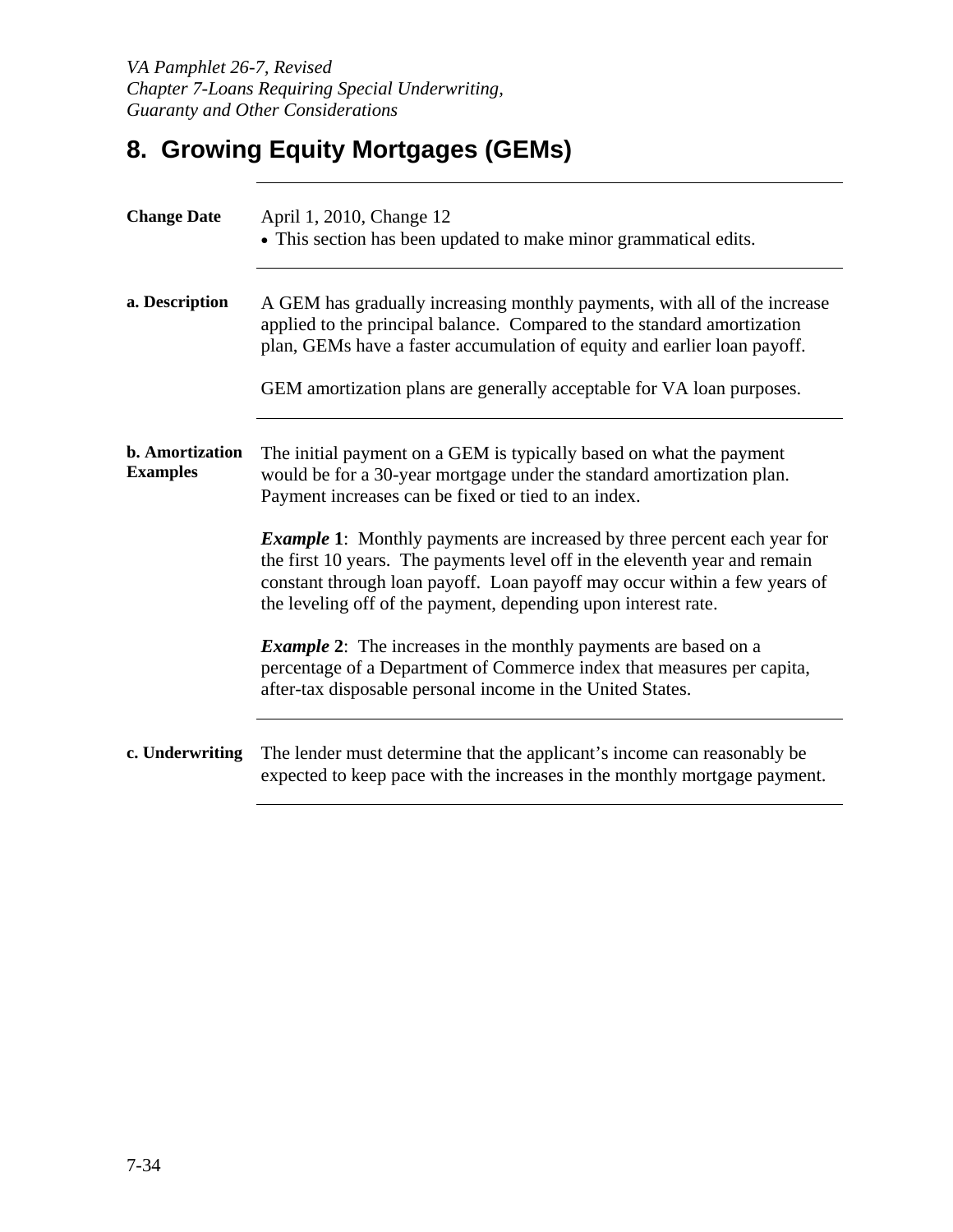### **9. Loans Involving Temporary Interest Rate Buydowns**

| <b>Change Date</b>               | April 1, 2010, Change 12<br>• This section has been updated to correct hyperlinks and to make minor<br>grammatical edits.                                                                                                                                                                                          |
|----------------------------------|--------------------------------------------------------------------------------------------------------------------------------------------------------------------------------------------------------------------------------------------------------------------------------------------------------------------|
| a. Description                   | As a marketing tool, builders, sellers, or lenders will sometimes establish<br>and fund escrows to temporarily reduce a borrower's loan payments during<br>the initial years of the mortgage. The borrower may also fund such an<br>escrow for herself/himself as a financial management tool.                     |
|                                  | VA will guaranty loans involving temporary interest rate buydowns, if<br>otherwise eligible.                                                                                                                                                                                                                       |
|                                  | A temporary interest rate buydown can be used in conjunction with any<br>type of VA-guaranteed loan except a GPM.                                                                                                                                                                                                  |
| b. Escrow<br><b>Requirements</b> | Funds must be safely escrowed with an independent third-party escrow<br>agent beyond the reach of prospective creditors of the builder, seller, lender,<br>and the borrower.                                                                                                                                       |
|                                  | <i>Exception</i> : If the Federal National Mortgage Association is the holder, it<br>may take custody of the funds.                                                                                                                                                                                                |
|                                  | The escrow agent must make payments directly to the lender or servicer.<br>The funds may be used only for payments due on the note. The funds may<br>not be used to pay past due monthly loan payments. If the loan is<br>foreclosed or prepaid, the funds must be credited against the veteran's<br>indebtedness. |
|                                  | Escrowed funds may <b>not</b> revert to the party that established the escrow. If<br>the property is sold subject to, or on an assumption of the loan, the escrow<br>must continue to pay out on behalf of the new owner.                                                                                          |
|                                  |                                                                                                                                                                                                                                                                                                                    |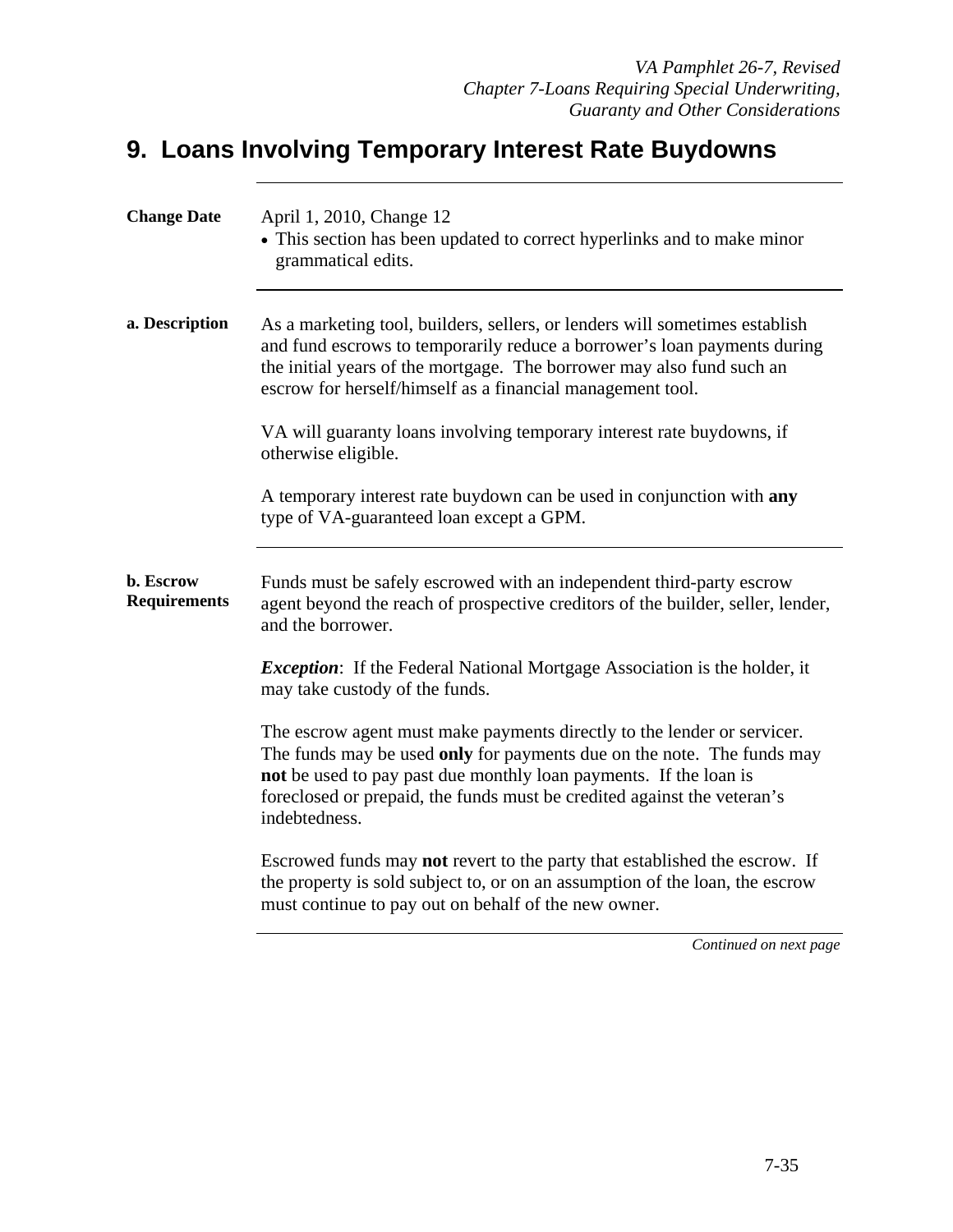#### **9. Loans Involving Temporary Interest Rate Buydowns, Continued**

| c. If Borrower's<br>Income is<br><b>Expected to</b><br><b>Keep Pace with</b><br><b>Payment</b><br><b>Increases</b> | The loan application may be underwritten based on the first year's payment<br>amount if there are strong indications that the income used to support the<br>application will increase to cover the yearly increases in loan payments.<br>• Routine cost of living increases <b>cannot</b> be used for this purpose.<br>• Increases resulting from confirmed future promotions or wage percentage<br>increases guaranteed by labor contracts (for example, teachers, auto<br>workers) may be given favorable consideration. |
|--------------------------------------------------------------------------------------------------------------------|----------------------------------------------------------------------------------------------------------------------------------------------------------------------------------------------------------------------------------------------------------------------------------------------------------------------------------------------------------------------------------------------------------------------------------------------------------------------------------------------------------------------------|
|                                                                                                                    | The assistance payments must run for a minimum of 1 year. Scheduled<br>reductions in the assistance payments must occur annually on the<br>anniversary of the first mortgage payment.                                                                                                                                                                                                                                                                                                                                      |
|                                                                                                                    | The reduction in the assistance payments may be accomplished through<br>annual payment increases in equal or approximately equal amounts, or<br>equal annual increases in the interest rate.                                                                                                                                                                                                                                                                                                                               |
|                                                                                                                    | Continued on next page                                                                                                                                                                                                                                                                                                                                                                                                                                                                                                     |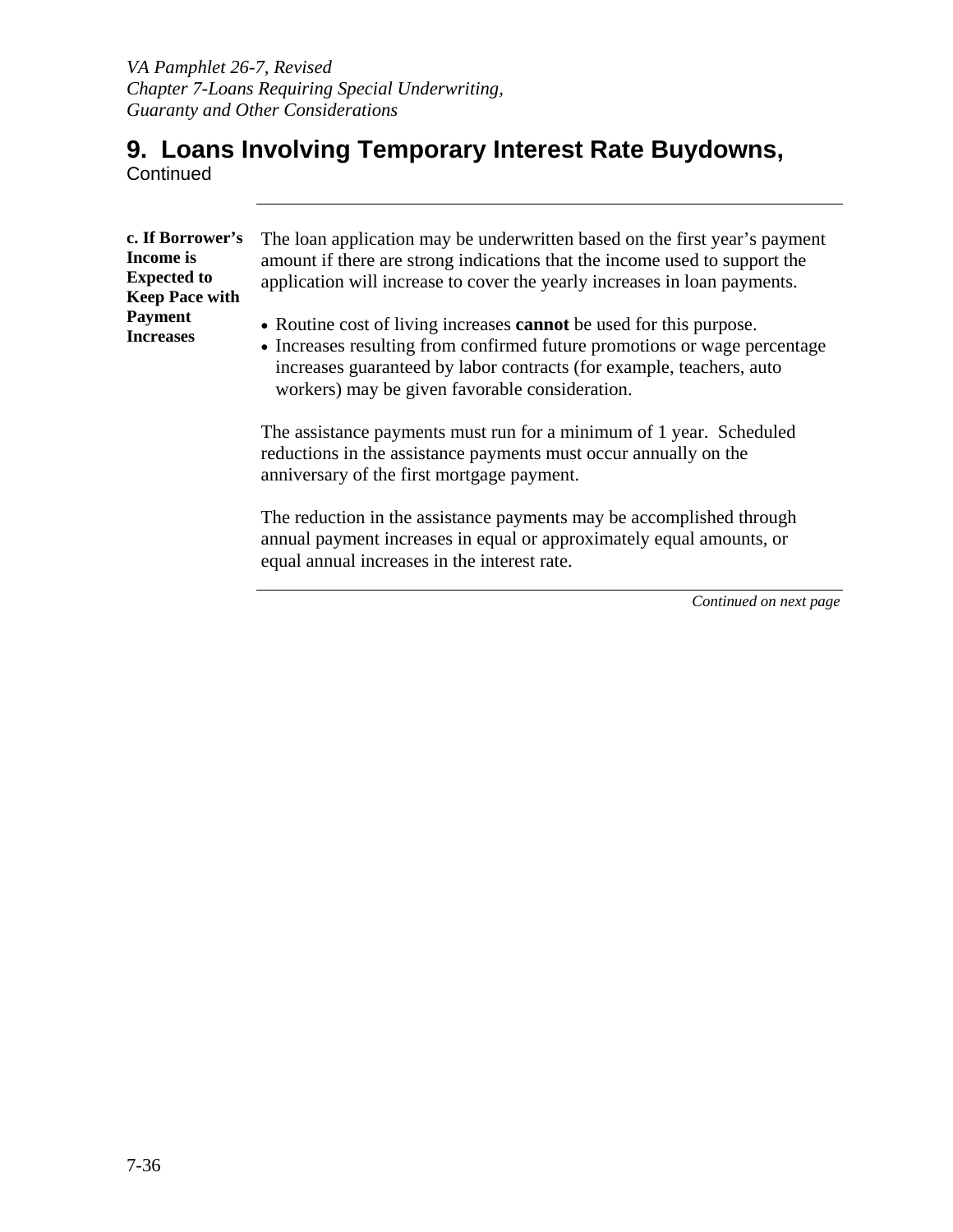#### **9. Loans Involving Temporary Interest Rate Buydowns, Continued**

| d. If it is<br><b>Unclear</b><br>Whether<br>Borrower's<br><b>Income Can</b><br><b>Keep Pace with</b><br><b>Increases</b> | The loan application must be underwritten based on the full payment<br>amount if there are no strong indications that the income used to support the<br>application can reasonably be expected to keep pace with the increases in<br>loan payments.                                                                                |
|--------------------------------------------------------------------------------------------------------------------------|------------------------------------------------------------------------------------------------------------------------------------------------------------------------------------------------------------------------------------------------------------------------------------------------------------------------------------|
|                                                                                                                          | The buydown arrangement can be considered a compensating factor.<br>If the residual income and/or debt-to-income ratio is marginal, the buydown<br>plan (used to offset a short-term debts), along with other compensating<br>factors, may support approval of the loan. See "Compensating Factors" in<br>section 10 of chapter 4. |
|                                                                                                                          | Provide a statement signed by the underwriter giving reasons for approval.                                                                                                                                                                                                                                                         |
|                                                                                                                          | The terms of the buydown arrangement are <b>not</b> limited to specific criteria<br>such as a minimum or maximum number of years for application of the<br>assistance payments.                                                                                                                                                    |
|                                                                                                                          | It is the lender's responsibility to review and determine the acceptability of<br>the buydown.                                                                                                                                                                                                                                     |
| e. Other<br><b>Requirements</b>                                                                                          | Lenders must provide the veteran-borrower with a clear, written explanation<br>of the buydown agreement.                                                                                                                                                                                                                           |
|                                                                                                                          | A copy of the buydown and escrow agreements must accompany the loan<br>submission.                                                                                                                                                                                                                                                 |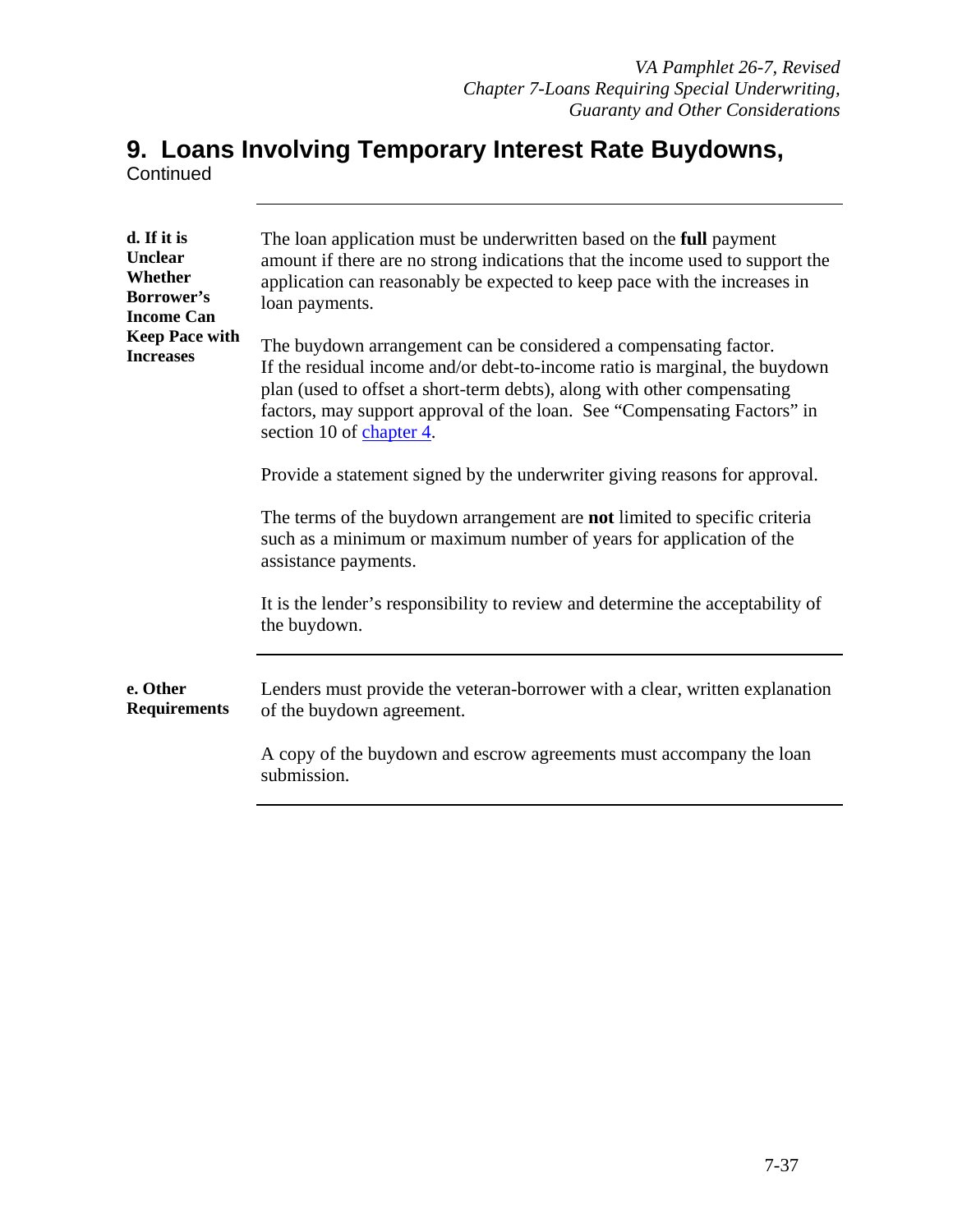### **10. Farm Residence Loans**

| <b>Change Date</b> | May 21, 2012, Change 20<br>• This section has been updated to make minor grammatical edits.                                                                                                                                                                      |
|--------------------|------------------------------------------------------------------------------------------------------------------------------------------------------------------------------------------------------------------------------------------------------------------|
| a. Eligibility     | A loan for the purchase, construction, repair, alteration, or improvement of<br>a farm residence which is occupied or will be occupied by the veteran as a<br>home is eligible for guaranty.                                                                     |
|                    | The loan cannot cover:                                                                                                                                                                                                                                           |
|                    | • the nonresidential value of farm land in excess of the homesite,<br>• the barn, silo, or other outbuildings necessary to the operation of the farm,<br>$\alpha$<br>• farm equipment or livestock.                                                              |
|                    | A portion of the proceeds of a loan to construct a farm residence on<br>encumbered land owned by the veteran may be used to pay off the lien or<br>liens on the land only if the reasonable value of the land is at least equal to<br>the amount of the lien(s). |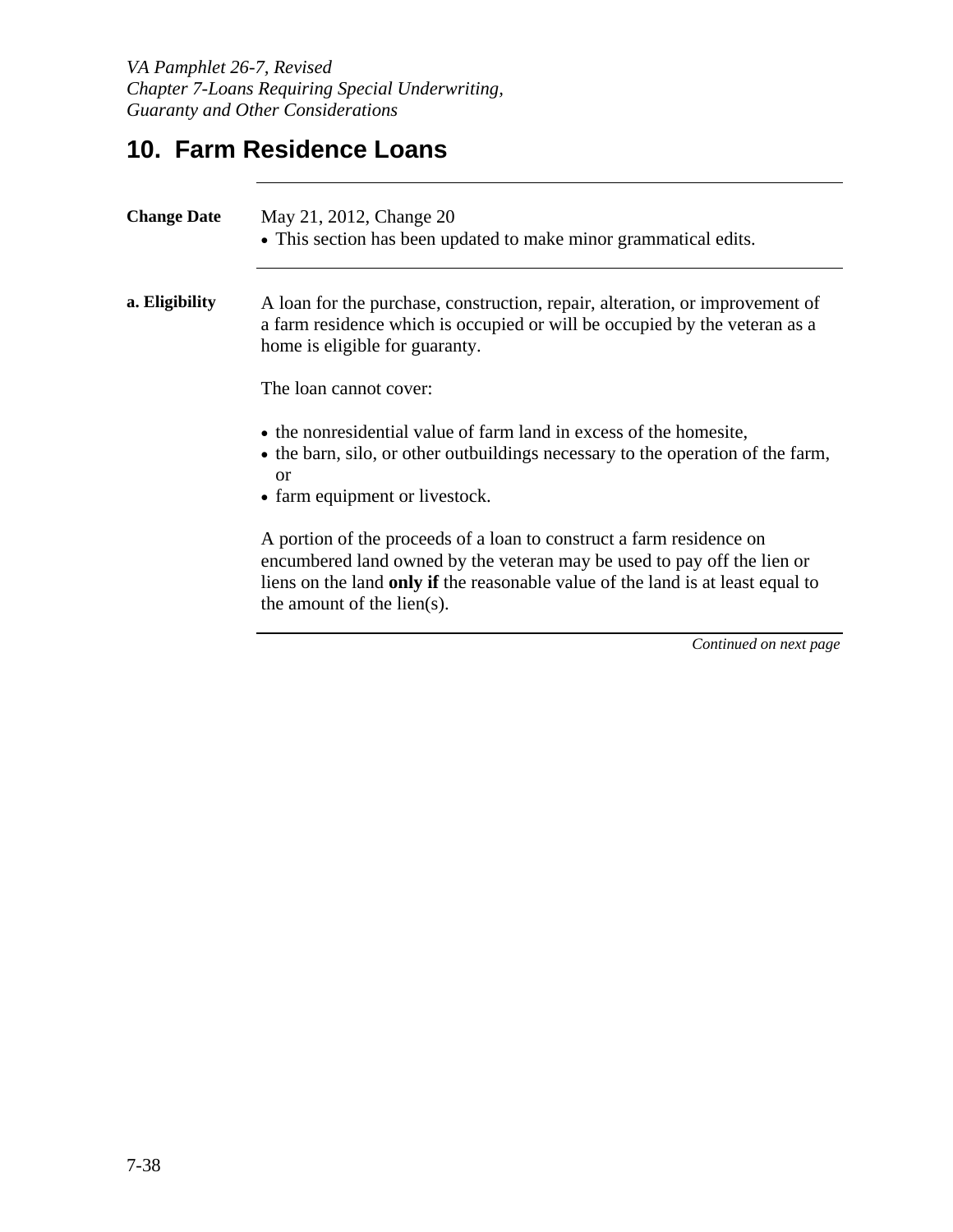#### **10. Farm Residence Loans, Continued**

# **b. Underwriting**

If some or all of the income necessary to support the loan payments comes from farming operations, the veteran's ability and experience as a farm operator must be established. The procedures and analysis provided under "Self-Employment Income" in section 2 of chapter 4 apply generally. In addition, apply the following:

#### *New farmer or new farm operation*:

Obtain the following:

- The veteran's proposed plan of operation of the farm, showing the number of acres for each crop, amount of livestock, etc., upon which an estimate of income and expenses may be made.
- The veteran's statement that he or she owns or proposes purchasing the farm equipment required to operate the farm. If additional indebtedness is to be incurred in the purchase of this equipment, the statement should contain full details as to repayment terms, etc.
- An estimate of farm income and expenses by a local farm appraiser designated by VA or another qualified person, or the estimate used by a lender that has agreed to carry an operating line of credit for the veteran. The estimate should be based on the veteran's proposed plan of operation, his or her ability and experience, and the nature and condition of the farm to be sold, including livestock and livestock products. The expense estimate must detail labor, seed, fertilizer, taxes and insurance, repairs, machinery, fuel, etc.
- A copy of a commitment from a lender for an operating line of credit or evidence of the resources to be used to cover operating expenses.

#### *Experienced farmer continuing same farm operation*:

If the veteran finances operations out of an operating line of credit, obtain records of advances from, payments to, and carryover balances on the operating line of credit for the last 3 years (or additional periods if needed to demonstrate stability of veteran's operation). Analyze the reasons for any build-up of operating debt.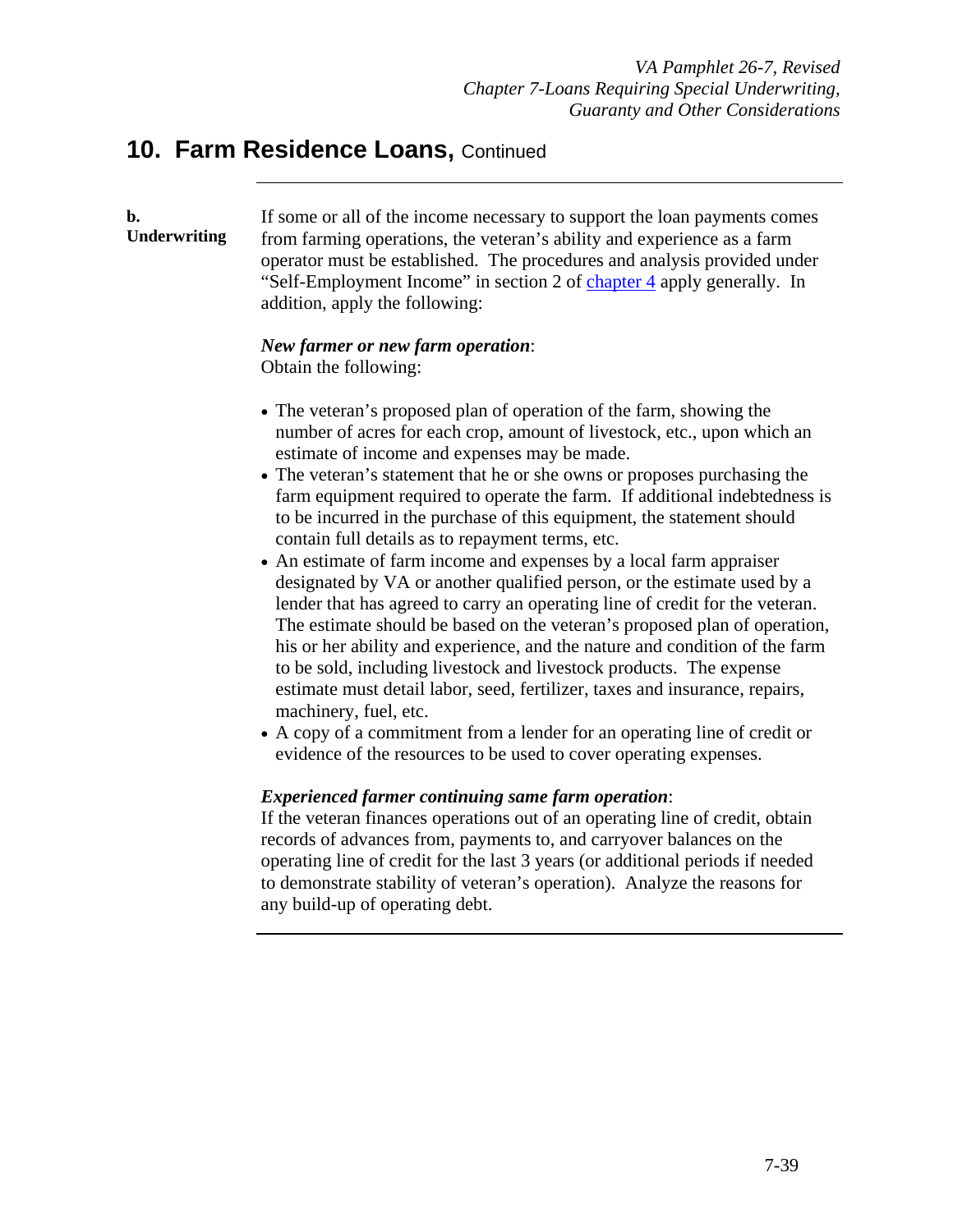### **11. Loans for Manufactured Homes Classified as Real Estate**

| <b>Change Date</b>                                                                                 | May 21, 2012, Change 20<br>• This section has been updated to make minor grammatical edits.                                                                                                                                                                                                                                                    |
|----------------------------------------------------------------------------------------------------|------------------------------------------------------------------------------------------------------------------------------------------------------------------------------------------------------------------------------------------------------------------------------------------------------------------------------------------------|
| a. How to Begin                                                                                    | This section only addresses manufactured homes which are, or will be,<br>permanently affixed to a lot and considered real estate under state law.                                                                                                                                                                                              |
|                                                                                                    | Lenders considering making a loan involving a manufactured home that is<br>not permanently affixed should contact the local VA office for processing<br>instructions.                                                                                                                                                                          |
| <b>b.</b> Allowable<br><b>Loan Purposes</b><br>and Calculation<br>of Maximum<br><b>Loan Amount</b> | Permanently affixed manufactured home loans can be made for any of the<br>allowable loan purposes listed in the table below. Loan specifications and<br>treatment of these loans are virtually the same as for any other VA-<br>guaranteed home loans from a loan processing standpoint, except for<br>calculation of the maximum loan amount. |
|                                                                                                    | The following table provides the methods for calculating maximum loan<br>amount.                                                                                                                                                                                                                                                               |

| <b>Allowable Loan</b>                                                                            | <b>Maximum Loan</b>                                                                                                                                                                                                               |
|--------------------------------------------------------------------------------------------------|-----------------------------------------------------------------------------------------------------------------------------------------------------------------------------------------------------------------------------------|
| <b>Purpose</b>                                                                                   | The loan amount is limited to:                                                                                                                                                                                                    |
| To purchase a<br>manufactured home<br>to be affixed to a lot<br>already owned by the<br>veteran. | The lesser of:<br>• the sum of the purchase price plus the cost of all<br>other real property improvements, or<br>• the total reasonable value of the unit, lot, and real<br>property improvements, plus<br>• the VA funding fee. |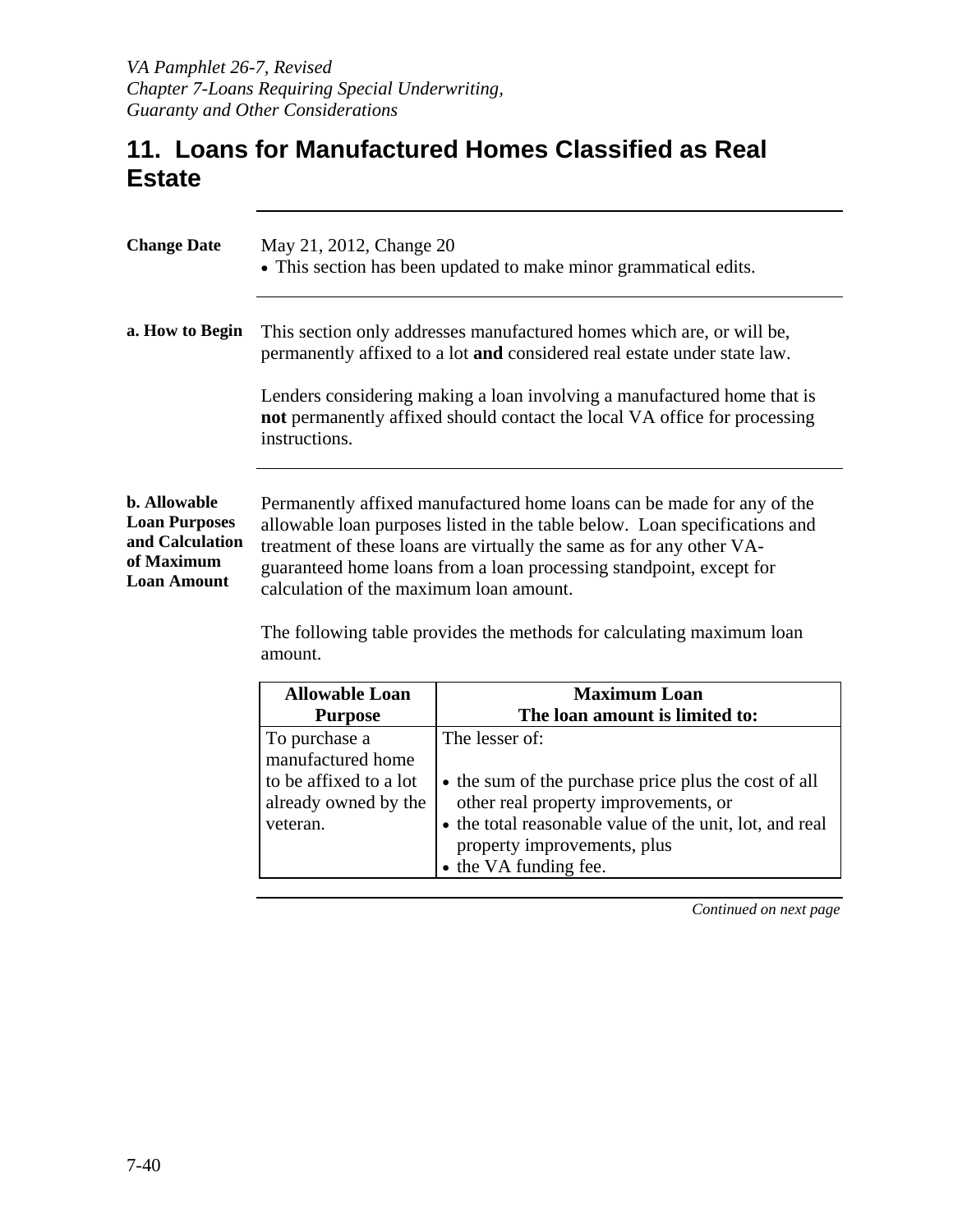# **11. Loans for Manufactured Homes Classified as Real**

**Estate,** Continued

| <b>Allowable Loan</b>                                                              | <b>Maximum Loan</b>                                                                                                                                                                                                                                                                                                                                                                                                                                                                             |
|------------------------------------------------------------------------------------|-------------------------------------------------------------------------------------------------------------------------------------------------------------------------------------------------------------------------------------------------------------------------------------------------------------------------------------------------------------------------------------------------------------------------------------------------------------------------------------------------|
| <b>Purpose</b>                                                                     | The loan amount is limited to:                                                                                                                                                                                                                                                                                                                                                                                                                                                                  |
| To purchase a<br>manufactured home<br>and a lot to which it<br>will be affixed.    | The lesser of:<br>• the total purchase price of the manufactured home<br>unit and the lot plus the cost of all other real<br>property improvements, or<br>• the purchase price of the manufactured home unit                                                                                                                                                                                                                                                                                    |
|                                                                                    | plus the cost of all other real property<br>improvements plus the balance owed by the<br>veteran on a deferred purchase money mortgage<br>or contract given for the purchase of the lot, or<br>• the total reasonable value of the unit, lot, and<br>property improvements, plus<br>• the VA funding fee.                                                                                                                                                                                       |
| To refinance an<br>existing loan on a                                              | The lesser of:                                                                                                                                                                                                                                                                                                                                                                                                                                                                                  |
| manufactured home<br>and purchase the lot<br>to which the home<br>will be affixed. | • the sum of the balance of the loan being<br>refinanced plus the purchase price of the lot, not<br>to exceed its reasonable value plus the costs of the<br>necessary site preparation as determined by VA<br>plus a reasonable discount on that portion of the<br>loan used to refinance the existing loan on the<br>manufactured home plus authorized closing costs,<br>or<br>• the total reasonable value of the unit, lot, and real<br>property improvements, plus<br>• the VA funding fee. |

**b. Allowable Loan Purposes and Calculation of Maximum Loan Amount** (continued)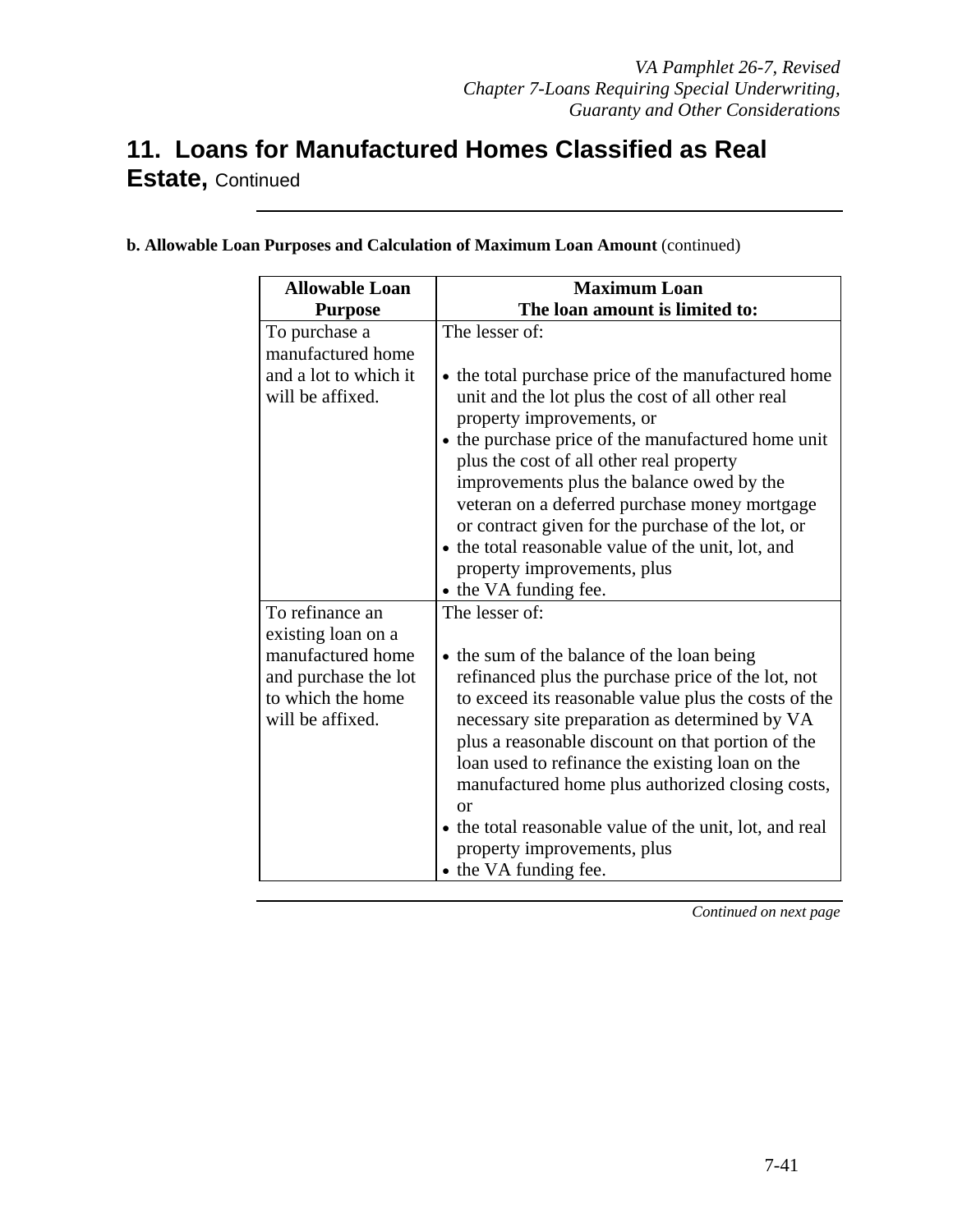### **11. Loans for Manufactured Homes Classified as Real Estate,** Continued

| <b>Allowable Loan</b>                                                | <b>Maximum Loan</b>                                                                                                                                                                                                                                                                      |
|----------------------------------------------------------------------|------------------------------------------------------------------------------------------------------------------------------------------------------------------------------------------------------------------------------------------------------------------------------------------|
| <b>Purpose</b>                                                       | The loan amount is limited to:                                                                                                                                                                                                                                                           |
| An IRRRL to<br>refinance an existing                                 | The sum of:                                                                                                                                                                                                                                                                              |
| VA loan on a<br>permanently affixed<br>manufactured home<br>and lot. | • the balance of the VA loan being refinanced, plus<br>• allowable closing costs, plus<br>• up to two discount points, plus<br>• the VA funding fee.                                                                                                                                     |
|                                                                      | <i>Note</i> : This is the only type of permanently affixed<br>manufactured home loan that does not require full<br>underwriting and an appraisal. The provisions<br>applicable to IRRRLs apply (See chapter 6) except<br>the term of the loan may be as long as 30 years and<br>32 days. |

**b. Allowable Loan Purposes and Calculation of Maximum Loan Amount** (continued)